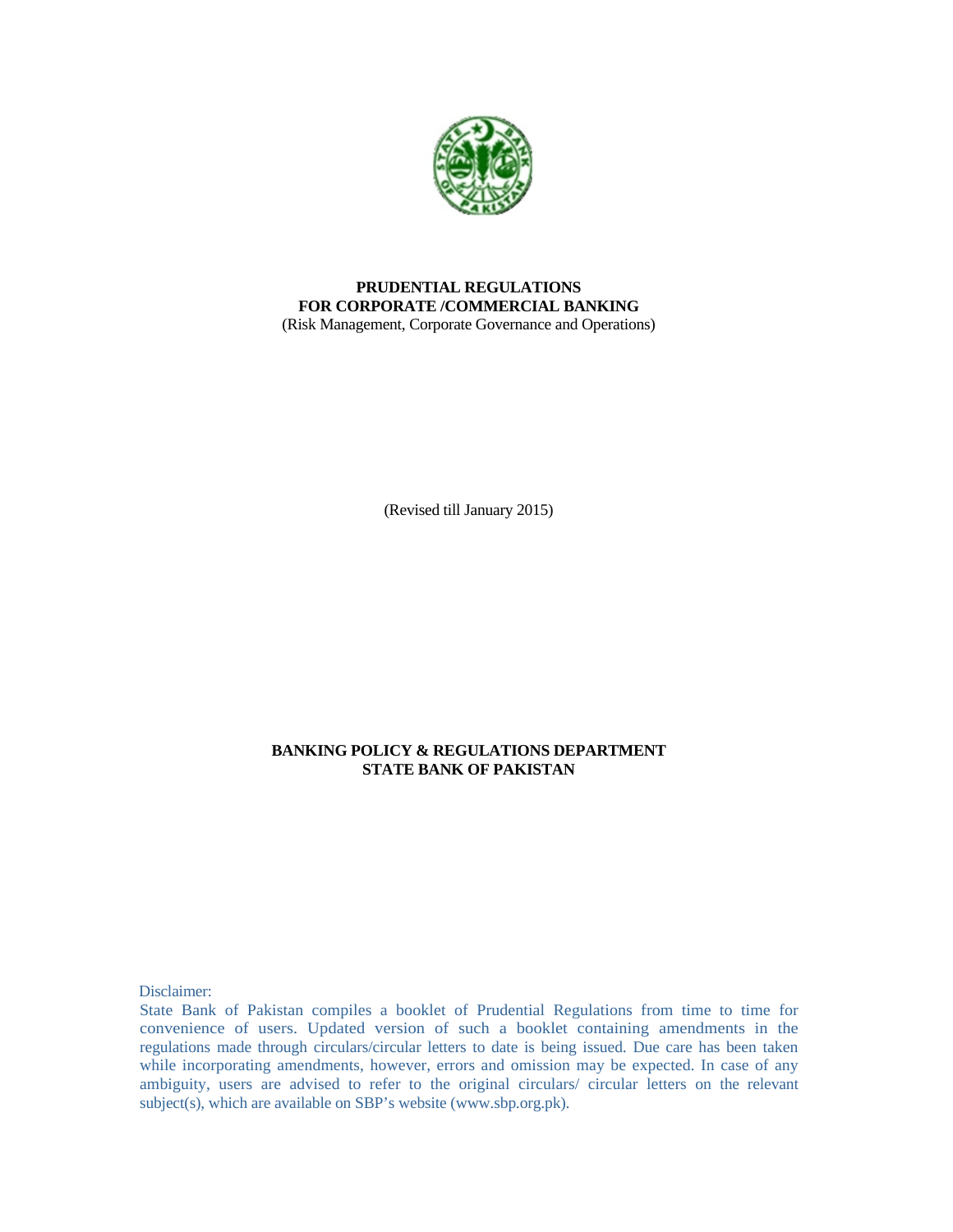# **C O N T E N T S**

| PART-A | Definitions. | 04 |
|--------|--------------|----|
| PART-B | Regulations. | 09 |

## **RISK MANAGEMENT (R)**

| <b>Regulation R-1</b>  | Exposure limits.                                  | 09 |
|------------------------|---------------------------------------------------|----|
| <b>Regulation R-2</b>  | Limit on exposure against contingent liabilities. | 09 |
| <b>Regulation R-3</b>  | Financial analysis & other conditions.            | 10 |
| <b>Regulation R-4</b>  | Security and margin requirements                  | 11 |
| <b>Regulation R-5</b>  | Monitoring                                        | 12 |
| <b>Regulation R-6</b>  | Exposure in shares and TFCs/Sukuk.                | 13 |
| <b>Regulation R-7</b>  | Guarantees.                                       | 14 |
| <b>Regulation R-8</b>  | Classification and provisioning for assets.       | 15 |
| <b>Regulation R-9</b>  | Assuming obligations on behalf of NBFCs.          | 17 |
| <b>Regulation R-10</b> | Payment of dividend.                              | 17 |

# **CORPORATE GOVERNANCE (G)**

| Regulation G-1 | Corporate Governance/ Board of Directors and Management.        |    |
|----------------|-----------------------------------------------------------------|----|
| Regulation G-2 | Dealing with Directors, major shareholders and employees        | 23 |
|                | of the banks/DFIs.                                              |    |
| Regulation G-3 | Contributions and donations for charitable, social, educational | 23 |
|                | and public welfare purposes.                                    |    |
| Regulation G-4 | Credit Rating.                                                  | 24 |

# **OPERATIONS (O)**

| Undertaking of cash payments outside the<br>bank's        | 24 |
|-----------------------------------------------------------|----|
| authorized place of business.                             |    |
| Window dressing.                                          | 24 |
| Reconciliation of inter-branch accounts and settlement of | 25 |
| suspense account entries.                                 |    |
| Maintenance of assets in Pakistan.                        | 25 |
| Foreign currency deposits under FE 25-1998                | 25 |
|                                                           |    |

Annexures 27-51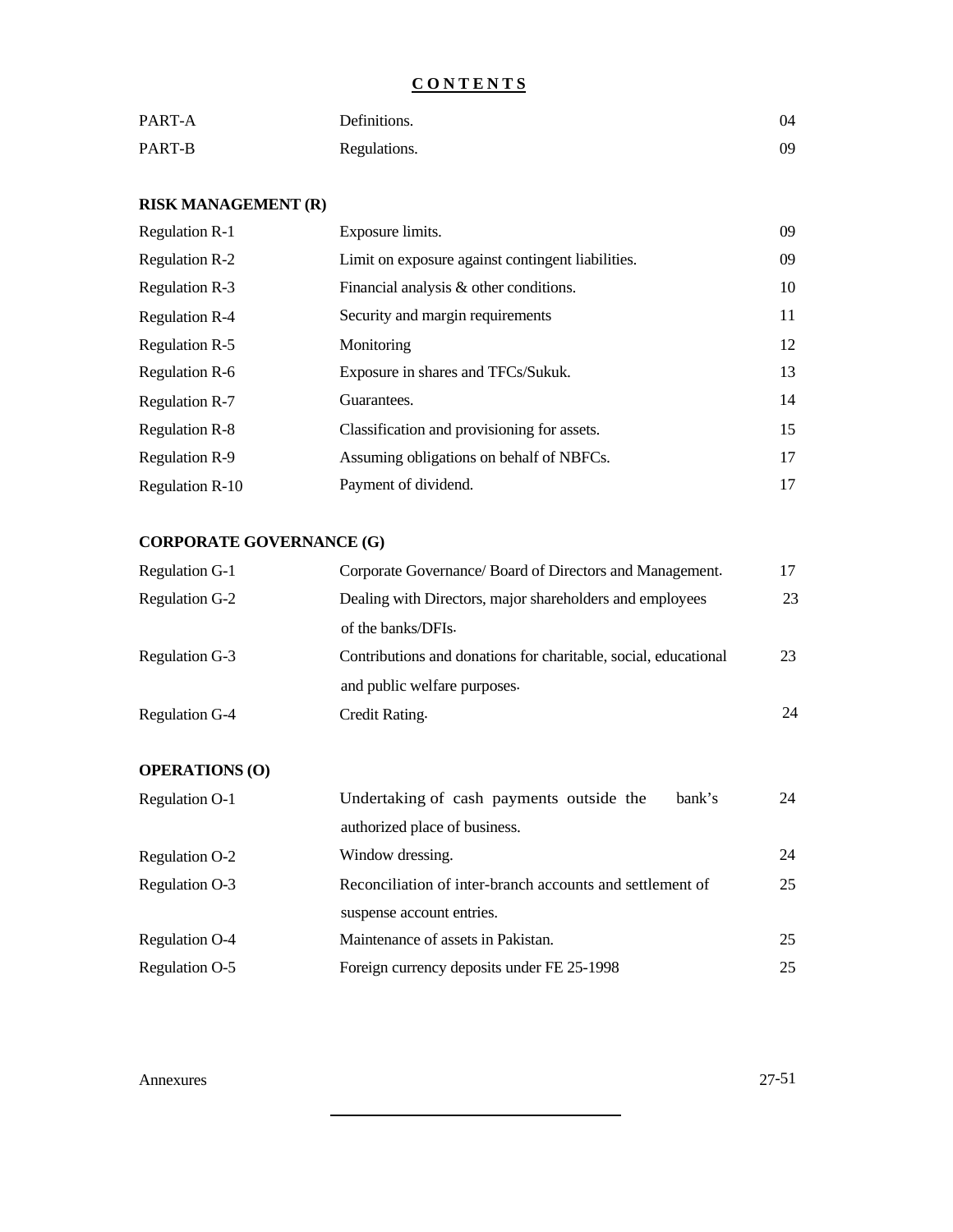#### **P R E F A C E**

In order to align the regulatory framework to changing business environment and the best international practices, the State Bank of Pakistan, in consultation with stakeholders, has revised the Prudential Regulations on Risk Management, Corporate Governance and Operations for Corporate & Commercial Banking. The revised regulations aim to assist banks/DFIs in better addressing their unique risk factors and dynamic environment by giving more discretion in business decisions. These regulations also describe minimum prudential benchmarks in critical risk areas to balance the considerations of financial stability of banks/DFIs vis-à-vis diversity and innovation.

2) These Prudential Regulations do not supersede directives and instructions issued by the State Bank in respect of areas not covered under these regulations. Banks/DFIs that are compliant to the revised or new limits as introduced in these regulations shall follow the same instantly. However, such institutions which are in breach of these limits will have to achieve the compliance by 30-06-2015, unless otherwise specifically mentioned in the regulations.

3) Banks/DFIs are advised to ensure meticulous compliance of these Regulations in letter and spirit. Any non-compliance or circumvention of the requirements will attract punitive action under the provisions of the Banking Companies Ordinance, 1962.

> SHAUKAT ZAMAN Director Banking Policy & Regulations Department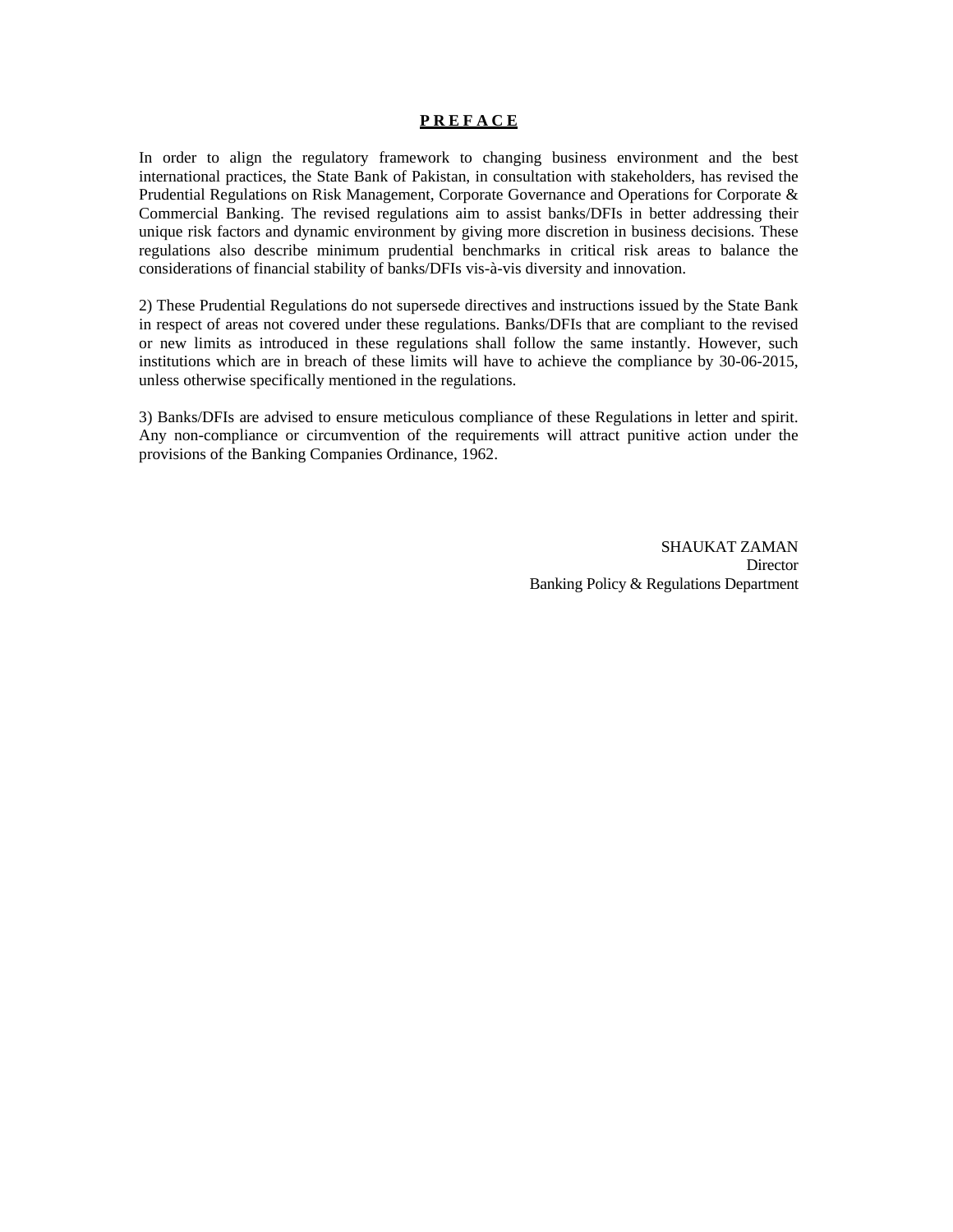### **PART - A D E F I N I T I O N S**

For the purpose of these regulations: -

**1. Account Holder** means a person who has opened any account with a bank directly or through branchless banking agent or is a holder of deposit/deposit certificate or any instrument representing deposit/placing of money with a bank/DFI or has borrowed money from the bank/DFI.

**2.Branchless Banking** Agent means an agent providing banking services to the customers of a bank/DFI on behalf of the bank/DFI/MFBs under a valid agency agreement.

**3.Alternate Director** means a person who has been designated by a director during his absence, as per provisions of the sub-section (2) of section 192 of Companies Ordinance, 1984.

**4.Bank** means a banking company as defined in the Banking Companies Ordinance, 1962.

**5.Borrower or Obligor** means a person on whom a bank/DFI has taken any exposure during the course of business.

**6.Chief Executive Officer** (CEO), in relation to bank/DFI means an individual who, subject to the control and directions of the Board of Directors , is entrusted with the whole, or substantially the whole, of the powers of management of the affairs of the bank/DFI occupying the position of Chief Executive Officer and include President, acting President, Managing Director, Country Head of Foreign bank, Executive assuming charge of the bank for interim period or by whatever name called, and whether under a contract of service or otherwise.

#### **7.Contingent Liability** means:

a) a possible obligation that arises from past events and whose existence will be confirmed only by the occurrence or non- occurrence of one or more uncertain future events not wholly within the control of the enterprise; or

b) a present obligation that arises from past events but is not recognized because:

i) it is not probable that an outflow of resources embodying economic benefits will be required to settle the obligation; or

ii) the amount of the obligation cannot be measured with sufficient reliability; and includes letters of credit, letters of guarantee, bid bonds/performance bonds, advance payment guarantees and underwriting commitments.

**8. Control** refers to an ownership directly or indirectly through subsidiaries, of more than one half of voting power of an enterprise.

**9.Corporate Card** means credit card issued to the employees of an entity where the repayment is to be made by the said entity.

**10. Derivative** means a type of financial contract the value of which is determined by reference to one or more underlying assets or indices. The major categories of such contracts include forwards, futures, swaps and options. Derivative also includes structured financial products that have one or more characteristics of forwards, futures, swaps and options.

**11. DFI** means Development Financial Institution and includes the Saudi Pak Industrial and Agricultural Investment Company Limited, Pak Kuwait Investment Company Limited, Pak Libya Holding Company Limited, Pak Oman Investment Company (Pvt.) Limited, , House Building Finance Company Limited, Pak Brunei Investment Company Limited, PAIR Investment Company Limited<sup>,</sup> Pak-China Investment Company Limited, and any other financial institution notified under Section 3-A of the Banking Companies Ordinance, 1962.

**12. Documents** include vouchers, cheques, bills, pay-orders, promissory notes, securities for leases/advances and claims by or against the bank/DFI or other papers supporting entries in the books of a bank/DFI or any other document which establishes relationship between the bank/DFI and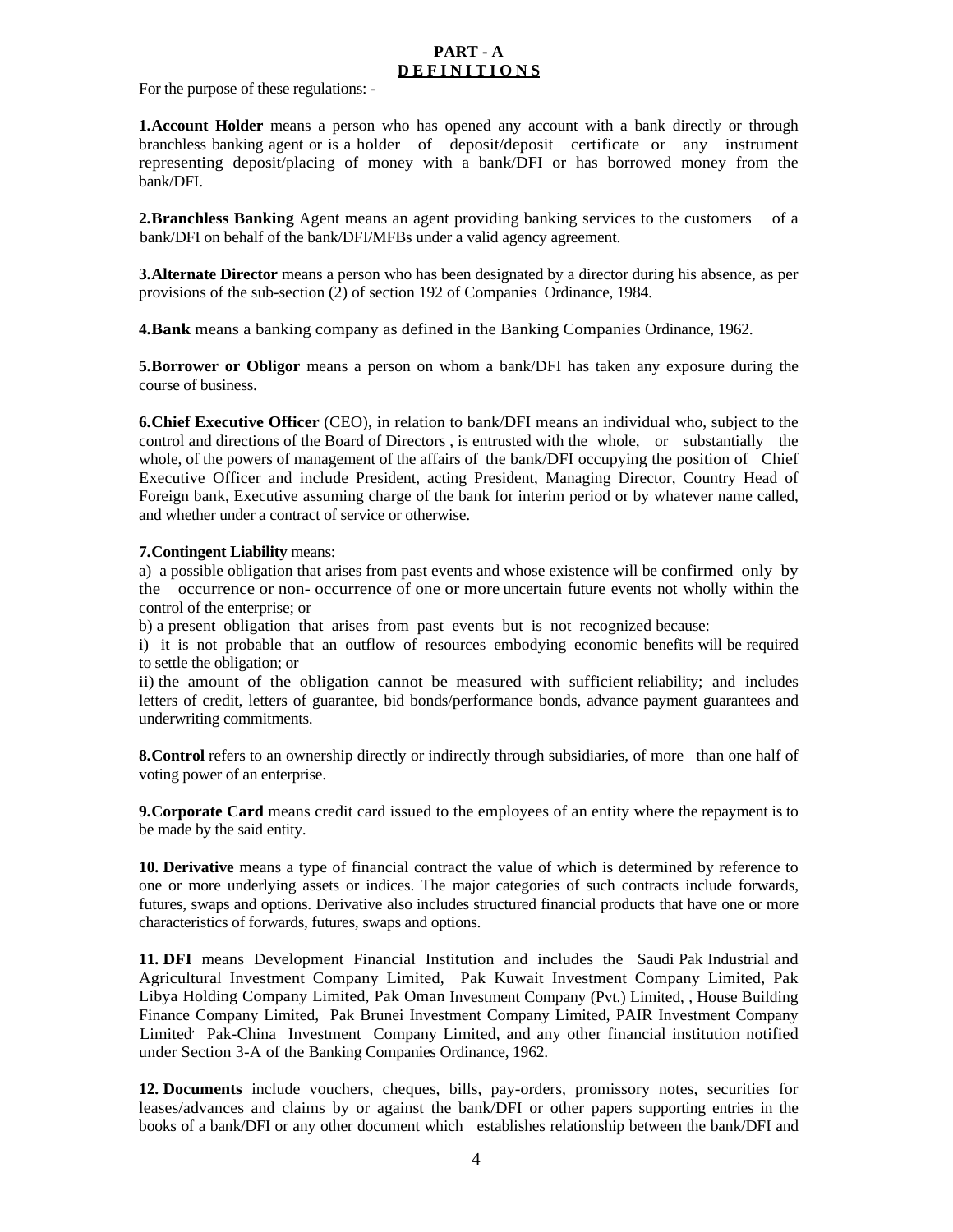its customers.

**13. Director** includes any person occupying the position of a director on the Board of a bank/DFI and includes sponsor, nominee and alternate director or by whatever name called.

**14. Executive Director**<sup>1</sup> means a paid employee or executive in the concerned bank/DFI who is also a member of the Board of Directors<sup>2</sup>.

**15. Equity of the Bank/DFI** includes paid-up capital in respect of ordinary shares, general reserves, balance in share premium account, reserve for issue of bonus shares, statutory reserves, and retained earnings/accumulated losses as disclosed in latest annual audited financial statements. In case of branches of foreign banks operating in Pakistan, equity will mean capital maintained, free of losses and provisions, under Section 13 of the Banking Companies Ordinance, 1962.

For the purpose of Regulation R-1, reserve shall also include revaluation reserves on account of fixed assets to the extent of 50% of their value. However, for this purpose assets must be prudently valued by valuators on the panel of Pakistan Banks Association (PBA), fully taking into account the possibility of price fluctuations and forced sale value. Revaluation reserves reflecting the difference between the book value and the market value will be eligible up to 50%.

**16. Exposure** shall include:

- A) Financing Facilities whether fund based or non-fund based extended by a bank /DFI and include:
- i) Any form of financing facility extended or Bills purchased/discounted, Bills purchased / discounted on the guarantee of the person.
- ii) Credit facilities extended through Corporate Cards.
- iii) Any financing obligation undertaken on behalf of the person under a letter of credit including a stand-by letter of credit, or similar instrument.
- iv) Loan repayment financial guarantees issued on behalf of the person.
- v) Any obligations undertaken on behalf of the person under any other guarantees including underwriting commitments.
- vi) Acceptance/endorsements made on account.
- vii) Any other liability assumed on behalf of the person to advance funds pursuant to a contractual commitment.

B) Subscription to or investment in shares, Participation Term Certificates, Term Finance Certificates, Sukuk or any other Commercial Paper by whatever name called issued or guaranteed by the persons.

C) Exposure (Net open position) on account of derivative transactions allowed under Financial Derivatives Business Regulations (FDBR) issued vide BSD Circular No. 17 dated November 26, 2004. For the purpose of calculating exposure, the sanctioned limits, or outstanding, whichever are higher, will be considered. However, in case of fully drawn term loans where there is no scope for redrawal of any portion of the sanctioned limit, bank/DFI may consider the outstanding as exposure.

**17. Family Member** as defined in sub-section (ff) of section 5 of Banking Companies Ordinance 1962.

**18. Financial Institutions** for the purpose of these regulations mean Banks, Development Financial Institutions (DFIs) and NBFCs.

**19. Forced Sale Value** (FSV) means the value which fully reflects the possibility of price fluctuations and can currently be obtained by selling the mortgaged/pledged assets in a forced/distressed sale conditions.

**20. Government Securities** shall include such types of Pak. Rupee obligations of the Federal

 <sup>1</sup> Amended vide BPRD Circular Letter No. 06 of 2012 dated March 21, 2012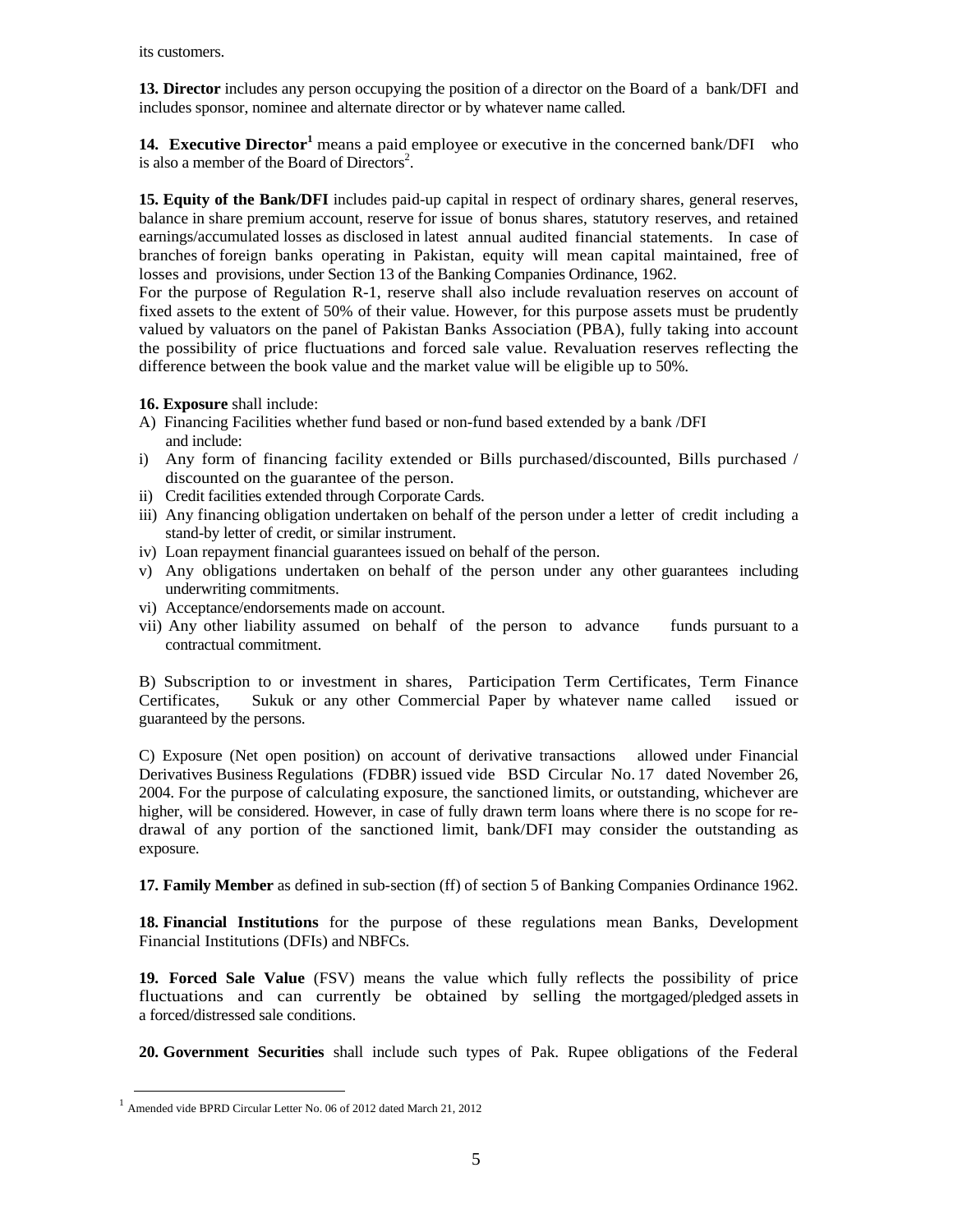Government or a Provincial Government or of a Corporation wholly owned or controlled, directly or indirectly, by the Federal Government or a Provincial Government and guaranteed by the Federal Government as the Federal Government may, by notification in the Official Gazette, declare, to the extent determined from time to time, to be Government Securities.

**21. Group** means persons, whether natural or juridical, if one of them or his dependent family members or its subsidiary, have control or hold substantial ownership interest (as defined in these regulations) over the other.

For the purpose of this definition:

a) **Subsidiary** will have the same meaning as defined in section 3 of the Companies Ordinance, 1984 i.e. a company or a body corporate shall deemed to be a subsidiary of another company if that other company or body corporate directly or indirectly controls, beneficially owns or holds more than 50% of its voting securities or otherwise has power to elect and appoint more than 50% of its directors.

b) **Control** refers to an ownership directly or indirectly through subsidiaries, of more than one half of voting power of an enterprise.

c) **Substantial ownership/affiliation** means beneficial shareholding of more than 25% by a person and/or by his dependent family members, which will include his/her spouse, dependent lineal ascendants and descendants and dependent brothers and sisters. However, shareholding in or by the Government owned entities and financial institutions will not constitute substantial ownership/affiliation, for the purpose of these regulations.

**22. Independent Director** means such a person who is not linked directly or indirectly with bank/DFI or its sponsor or strategic shareholders. For the purpose of such determination, an "independent director" is a director who:

• Has not been employed by Bank /DFI within the last five years;

• Has not been an employee or affiliate of any present or former external auditor/consultant/legal advisor of Bank/DFI within the last three years;

• Has not been an executive officer or employee of a subsidiary or associate company of the bank/DFI or where Directors of the bank/DFI has substantial beneficial interest (20% or more shareholding of director's own or combined with family members);

• Has not been employed by a company of which an executive officer of Bank/DFI has been a director within the last three years;

• Is not affiliated with a not-for-profit entity that received contributions from Bank/DFI exceeding of 10 million or 2 percent of such charitable organization's consolidated gross revenues during the current fiscal year or any of the last three completed fiscal years.

(Note: An independent director shall submit a declaration for his/her independence to SBP at the time of his/her appointment.)

23. Key Executive<sup>1</sup> means key executives of banks/DFIs and includes the following functional responsibilities for the present:

a) Any executive, acting as second to CEO including Chief Operating Officer, Deputy Managing Director or by whatever name called

b) Chief Financial Officer/Head of Finance/Head of Accounts

- c) Head of Internal Audit
- d) Country Treasurer
- e) Head of Credit/Risk Management
- f) Head of Operations
- g) Head of Compliance
- h) Head of Human Resource
- i) Head of Information Technology
- j) Head of Islamic Banking

1

k) Head of overseas operations of a bank at head office level  $2$ 

l) Country Head/Regional Head (where a region is consisting of more than one foreign countries)

Inserted vide BPRD Circular No. 04 of 2007 dated April 23, 2007. 2

k) to n) inserted vide BPRD Circular No. 05 of 2009 dated March 05, 2009.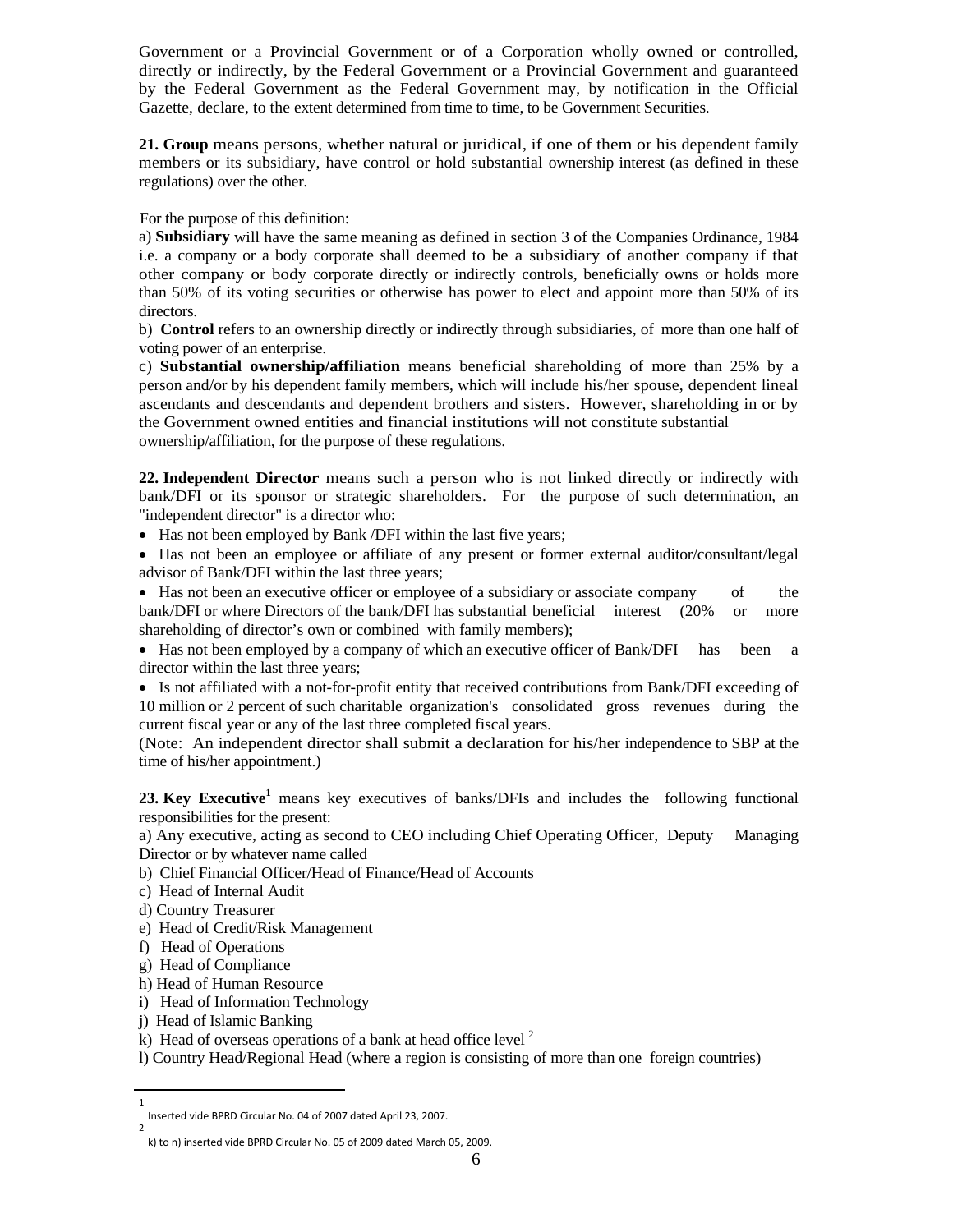m) CEO/Head of subsidiary banking company outside Pakistan

n) CEO of Joint Venture (where majority stake is with the bank incorporated in Pakistan & authority to appoint CEO)

The above list will be reviewed from time to time by SBP.

**24. Large Exposure** means an exposure of 10% or more of a bank's/DFI's equity to a single obligor or a group.

**25. Liquid Assets** are the assets which are readily convertible into cash without recourse to a court of law and mean encashment/realizable value of government securities, bank deposits, certificates of deposit, shares of listed companies which are actively traded on the stock exchange, NIT Units, certificates of mutual funds, Certificates of Investment (COIs) issued by DFIs/NBFCs rated at least 'A' by a credit rating agency on the approved panel of State Bank of Pakistan, listed TFCs rated at least 'A' by a credit rating agency on the approved panel of State Bank of Pakistan and certificates of asset management companies for which there is a book maker quoting daily offer and bid rates and there is active secondary market trading. These assets with appropriate margins should be in possession of the banks/DFIs with perfected lien.

Guarantees issued by domestic banks/DFIs when received as collateral by banks/DFIs will be treated at par with liquid assets whereas, for guarantees issued by foreign banks, the issuing banks' rating, assigned either by Standard & Poors, Moody's or Fitch-IBCA, Japan Credit Rating Agency *(JCRA)* should be 'A' and above or equivalent.

The inter-branch indemnity/guarantee issued by the bank's overseas branch in favor of its sister branch in Pakistan, would also be treated at par with liquid assets, provided the bank is rated 'A' and above or equivalent either by Standard & Poors, Moody's, Fitch-IBCA or Japan Credit Rating Agency (JCRA). The indemnity for this purpose should be similar to a guarantee i.e. unconditional and demand in nature.

**26. Major Shareholder** of a bank/DFI means any person holding 5% or more of the share capital of a bank/DFI either individually or in concert with family members.

**27. Medium and Long Term Facilities** mean facilities with maturities of more than one year and Short Term Facilities mean facilities with maturities up to one year.

**28. NBFC** means Non-Banking Finance Company as defined in Section 282A of Companies Ordinance 1984 and includes Leasing Company, Housing Finance Company, Investment Bank, Discount House, Asset Management Company and a Venture Capital Company. For the purpose of these regulations Modaraba will also be considered as NBFC.

**29. Nominee Director** means a person nominated on the board of a bank/DFI by sponsor(s), persons, company, institution etc. by virtue of his/their shareholding in a bank/DFI.

**30. PBA** means Pakistan Banks Association.

**31. Person** means and includes an individual, a Hindu undivided family, a firm, an association or body of individuals whether incorporated or not, a company and every other juridical person.

**32. Recognized Rating Agency** means rating agency either on the approved panel of State Bank of Pakistan or Standard & Poor's, Moody's, Fitch or Japan Credit Rating Agency (JCRA)

**33. Related Party** in respect of a bank / DFI means:

a.) Directors, CEO, sponsor shareholders, employees or any of their family members.

b.) Any entity (proprietorship, firm, company or trust) in which a bank / DFI or any of the above persons are interested as director, proprietor, partner or as a shareholder holding 5% or more of paid-up capital in that entity.

c.) Any other entity which for its business acquisition or provision of services relies / depends to a greater extent on the bank/DFI i.e. major portion (50% or more) of its business (upstream or downstream) is with the bank/DFI.

d.) The relationship of the related party on the basis of Nominee Director appointed by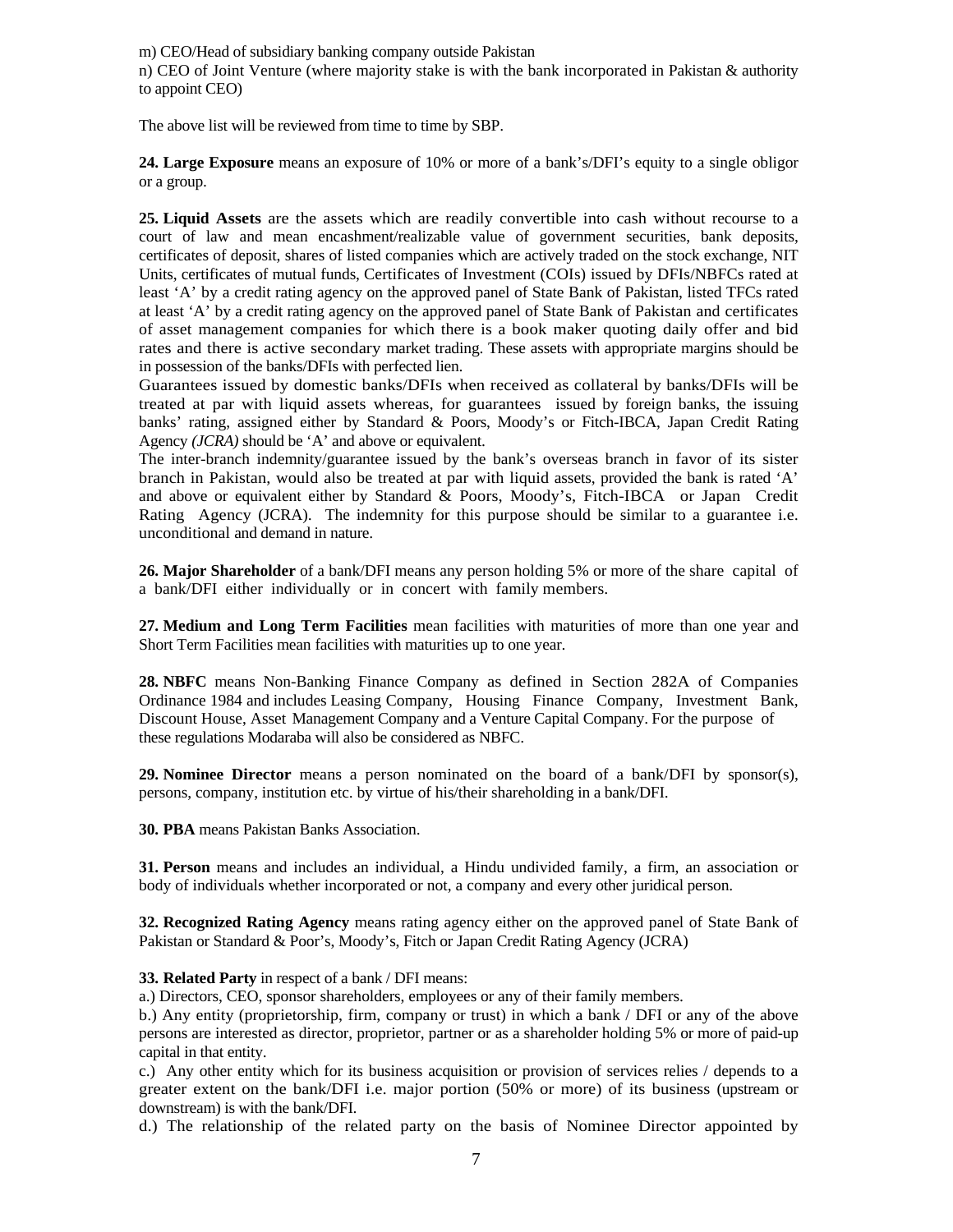Federal/Provincial government by virtue of their shareholding shall be excluded from this definition. However, it shall include personal/family business interests of such director.

**34. Secured** means exposure backed by liquid assets, pledge stock, mortgage of land, plant, building, machinery or any other fixed assets, hypothecation of stock (inventory), trust receipt, assignment of receivable, lease rentals, and contact receivables but does not include hypothecation of household goods. The unsecured exposure will be considered as clean.

**35. Sponsor Shares<sup>1</sup>** mean 5% or more paid-up shares of a bank, acquired by a person(s) individually or in concert with his family members (including his spouse, lineal ascendants and descendents and dependent brothers and sisters), group companies, subsidiaries, and affiliates/associates. Such acquisition of shareholding will include all the shares acquired by aforesaid person(s) including, interalia, through (a) as original subscriber/promoter of the bank; (b) subsequent right/bonus issues; (c) market based acquisition deal; (d) reconstruction/restructuring of a bank carried out by SBP; (e) strategic sale through privatization (f) amalgamation of banking companies; or  $(g)$  any other mode of acquisition. All shares acquired by common shareholders, who are also sponsor shareholders, of amalgamating banking companies in amalgamation transaction shall be considered Sponsor Shares.

**36. Sponsor Shareholders<sup>2</sup>** mean all those shareholders of a bank holding sponsor shares.

**37. Sponsor Director**<sup>3</sup> means the member of the Board of Directors of a bank holding sponsor shares.

**38. Strategic Investment** is an investment which a bank/DFI makes with the intention to hold it for a period of minimum 5 years.

The following must be noted further in respect of strategic investment:

a. The bank should mark strategic investment as such at the time of investment.

b. If there are a series of purchases of stocks of a company, the minimum retention period of 5 years shall be counted from the date of the last purchase.

**39. Substantial ownership/affiliation<sup>4</sup>** means beneficial shareholding of more than 20% by a person and/or by his dependent family members, which will include his/her spouse, dependent lineal ascendants and descendants and dependent brothers and sisters. However, shareholding in or by the Government owned entities and financial institutions will not constitute substantial ownership/affiliation, for the purpose of these regulations.

**40. Underwriting Commitments** mean commitments given by commercial banks/DFIs to the limited companies at the time of new issue of equity/debt instrument, that in case the proposed issue of equity/debt instrument is not fully subscribed, the un-subscribed portion will be taken up by them (commercial banks/DFIs).

1

Introduced vide BPRD Circular 4 of 2008 dated May 22, 2008. 2

Introduced vide BPRD Circular 4 of 2008 dated May 22, 2008. 3

Introduced vide BPRD Circular 4 of 2008 dated May 22, 2008. 4

Introduced vide BPRD Circular No. 04 of 2007 dated April 23, 2007.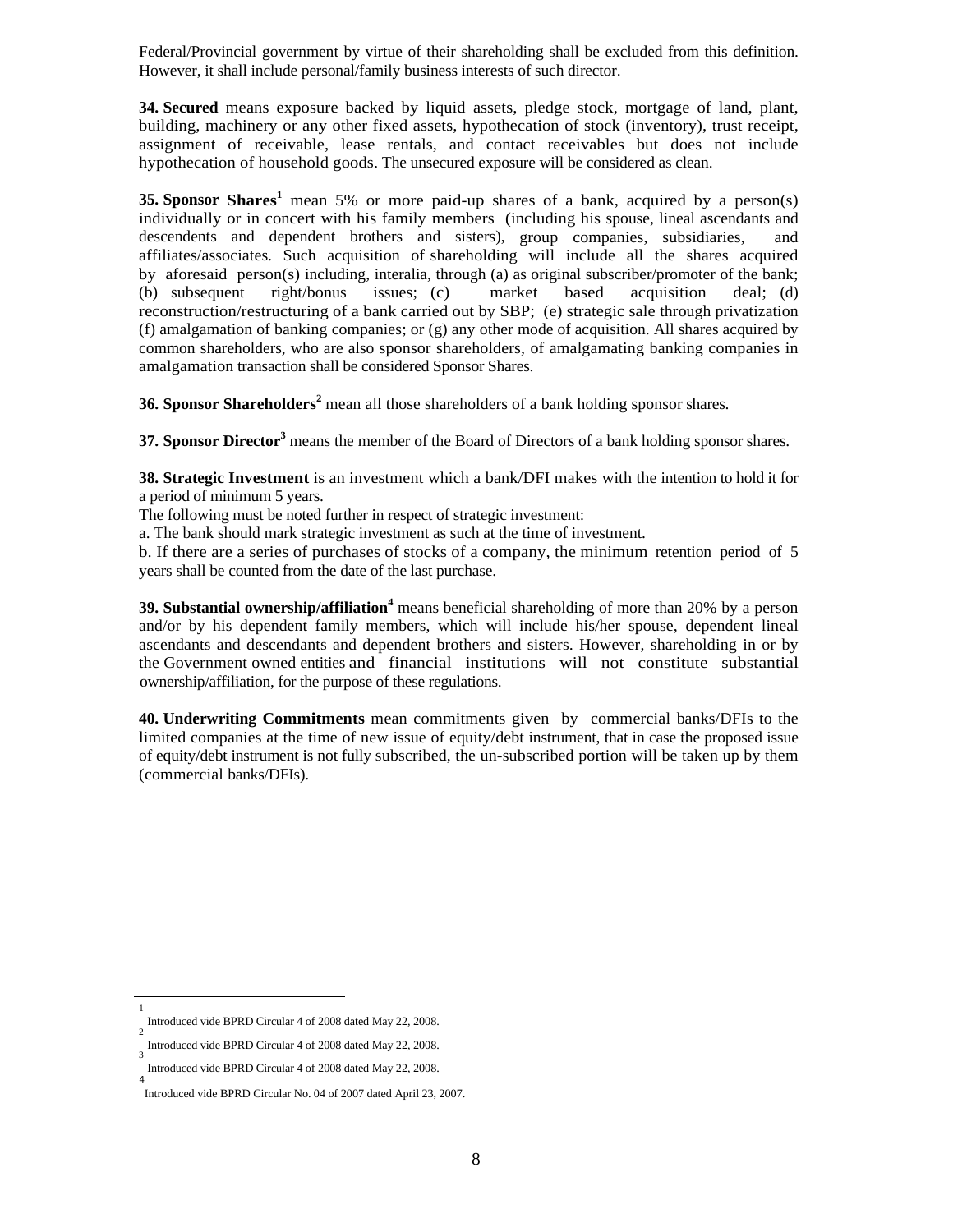### **R E G U L A T I O N S**

### **REGULATION R-1 EXPOSURE LIMITS**

### **1. Single Obligor/Group Limit**

Exposure Limits for a single obligor, and obligor Group effective from 31-12-2013 and onward would be as under:

|                                                                         | Exposure limit as a % of bank's/DFI's equity<br>(as disclosed in the latest audited financial statements) |                  |                                                      |                     |
|-------------------------------------------------------------------------|-----------------------------------------------------------------------------------------------------------|------------------|------------------------------------------------------|---------------------|
|                                                                         | For single obligor<br>For obligor group                                                                   |                  |                                                      |                     |
| Total (fund and non-<br>Effective date<br>fund based) exposure<br>limit |                                                                                                           | Fund based limit | Total (fund and<br>non-fund based)<br>exposure limit | Fund based<br>limit |
| 31-12-2013                                                              | 25                                                                                                        |                  | 25                                                   | 25                  |
| 30-06-2015                                                              | 20                                                                                                        | 20               | 25                                                   | 25                  |

### **2. Related Party Exposure Limit:**

Maximum exposure limit of a bank/DFI to its related party or group of related parties would be as under:

|                       | Total exposure limit as a % of bank's/DFI's equity (as disclosed in |                          |  |
|-----------------------|---------------------------------------------------------------------|--------------------------|--|
| <b>Effective Date</b> | the latest audited financial statements)                            |                          |  |
|                       | For Single Related Party                                            | <b>For Related Group</b> |  |
| $30-06-2015$          | 7.5%                                                                | 15%                      |  |

The related party exposures shall be subject to the following:

a) Loans given to employees under the Bank's/DFI's respective Human Resource policies duly approved by its BOD or Country Head (in case of branches of foreign banks) are excluded from this limit.

b) Placement of funds of FE-25 deposits by the bank with its own branches/subsidiaries overseas shall also be excluded from this limit.

c) Bank's/DFI's investment in common shareholding of its subsidiaries shall not be counted towards this exposure limit.

d) Facilities extended to related parties should be at arm's length basis and on normal terms & conditions applicable to other borrowers of the bank/DFI. Further, banks/DFIs shall ensure that the

standards are not compromised in such cases and market rates are used while extending facilities to related parties.

e) Banks shall also follow the requirements of section 24 of the Banking Companies Ordinance, 1962.

**3.** For the purpose of para 1 and 2 above, banks/DFIs are required to follow the guidelines given at *Annexure-I.* It is further clarified that the group will also cover SMEs, in cases where these are owned by the same group.

### **4. Large Exposure Limit:**

The aggregate amount of large exposures of a bank/DFI shall not, at any point in time, exceed 50% of its total gross advances and investments (excluding investment in government securities and loans secured against GOP guarantees). Large exposure limits shall not be applicable to investment in government securities and loans secured against GOP guarantees.

**5.** Different concentration limits may be assigned to different banks/DFIs by SBP based on their supervisory assessment.

### **REGULATION R-2 LIMIT ON EXPOSURE AGAINST CONTINGENT LIABILITIES**

1. Contingent liabilities of a bank/DFI shall not exceed at any point in time 10 times of its equity.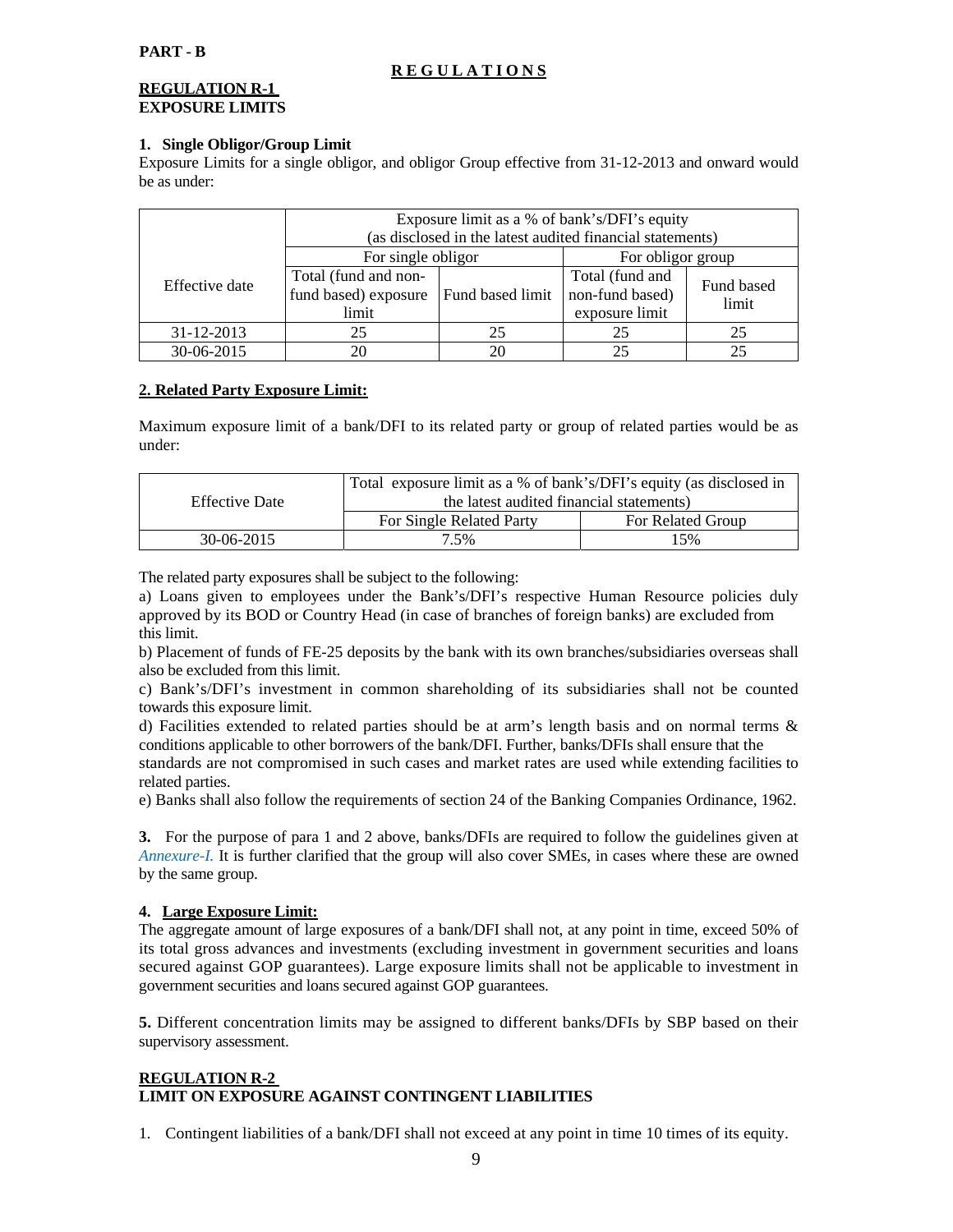2. The banks/DFIs that are Authorized Derivative Dealers in terms of BSD Circular No. 17 of 2004 shall restrict their exposure to derivatives up to 5 times of their equity within overall limit of contingent liabilities.

3. Following shall not constitute contingent liabilities for the purpose of this regulation:

a) Bills for collection.

b) Non-fund based exposure to the extent covered by cash/liquid assets.

c) Letters of credit/guarantee where the payment is guaranteed by the State Bank of Pakistan/Federal Government or banks/DFIs rated at least 'A' by a recognized rating agency.

d) Claims other than those related to provision of facilities (fund based or non-fund based) to the banks'/DFIs' constituents, where the probability of conversion of these claims into liabilities are remote.

4. For the purpose of this regulation, weightage of 50% shall be given to bid/mobilization advance/performance bonds and 10% to forward foreign exchange contracts.

### **REGULATION R-3**

### **FINANCIAL ANALYSIS & OTHER CONDITIONS**

#### **1. Financial Analysis:**

a) At the time of allowing any exposure (including renewal, enhancement and rescheduling / restructuring) and annual review of long term facilities, Banks/DFIs shall, as a matter of rule, obtain a copy of financial statements relating to the business of every borrower. The financial statements should be duly audited by a practicing Chartered Accountant. In case of a borrower other than a public company or a private company which is a subsidiary of a public company, financial statements audited by a practicing Cost and Management Accountant are reckoned equally acceptable. However, if the borrower is a public limited company and aggregate exposure from all Banks/DFIs exceeds Rs. 500 million, banks/DFIs should obtain the financial statements duly audited by a firm of Chartered Accountants which has received satisfactory rating under the Quality Control Review (QCR) Program of the Institute of Chartered Accountants of Pakistan. Subsequently, if the firm's rating is downgraded in QCR program, then the financial statements of such borrowers should be audited in the subsequent year by a firm having satisfactory rating under OCR.

b) In case of public sector entities and allied departments / divisions of government which are not under obligation to prepare and get audited their annual financials from accounting firms, banks/DFIs should devise criteria to obtain management accounts or some other mechanism be adopted to assess their financial position and performance.

c) The Board of Directors of the bank/DFI shall approve a credit policy prescribing a minimum current ratio and linkage between borrower's equity and its total financing facilities from all financial institutions. The Credit Policy shall emphasize upon higher credit standards and provide full guidance to the management about the above requirements for various categories of clients and corresponding risk mitigants etc. acceptable to the bank/DFI. The policy shall also have explicit provisions for circumstances or conditions under which the bank/DFI may extend financing facilities that are in breach of these limits, should the bank decide to do so. The policy shall clearly provide approving authorities that would be responsible to allow exemptions in accordance with the policy. All such exceptions allowed shall be reported to the Board of Directors at least on quarterly basis.

d) Banks/DFIs are advised to properly assess the credit need of the borrower based on their financial analysis and genuine credit requirements.

2. **Credit Report** While considering proposals for any exposure (including renewal, enhancement and rescheduling/restructuring), banks/DFIs should give due weightage to the credit report relating to the borrower and its group obtained from Credit Information Bureau (CIB) of State Bank of Pakistan. If the banks/DFIs decide to take exposure on defaulters, they should strictly follow their risk management policies and credit approval criteria and properly record reasons and justifications in the approval form. The banks/DFIs shall ensure that CIB report is not older than two months at the time of approval of credit limits.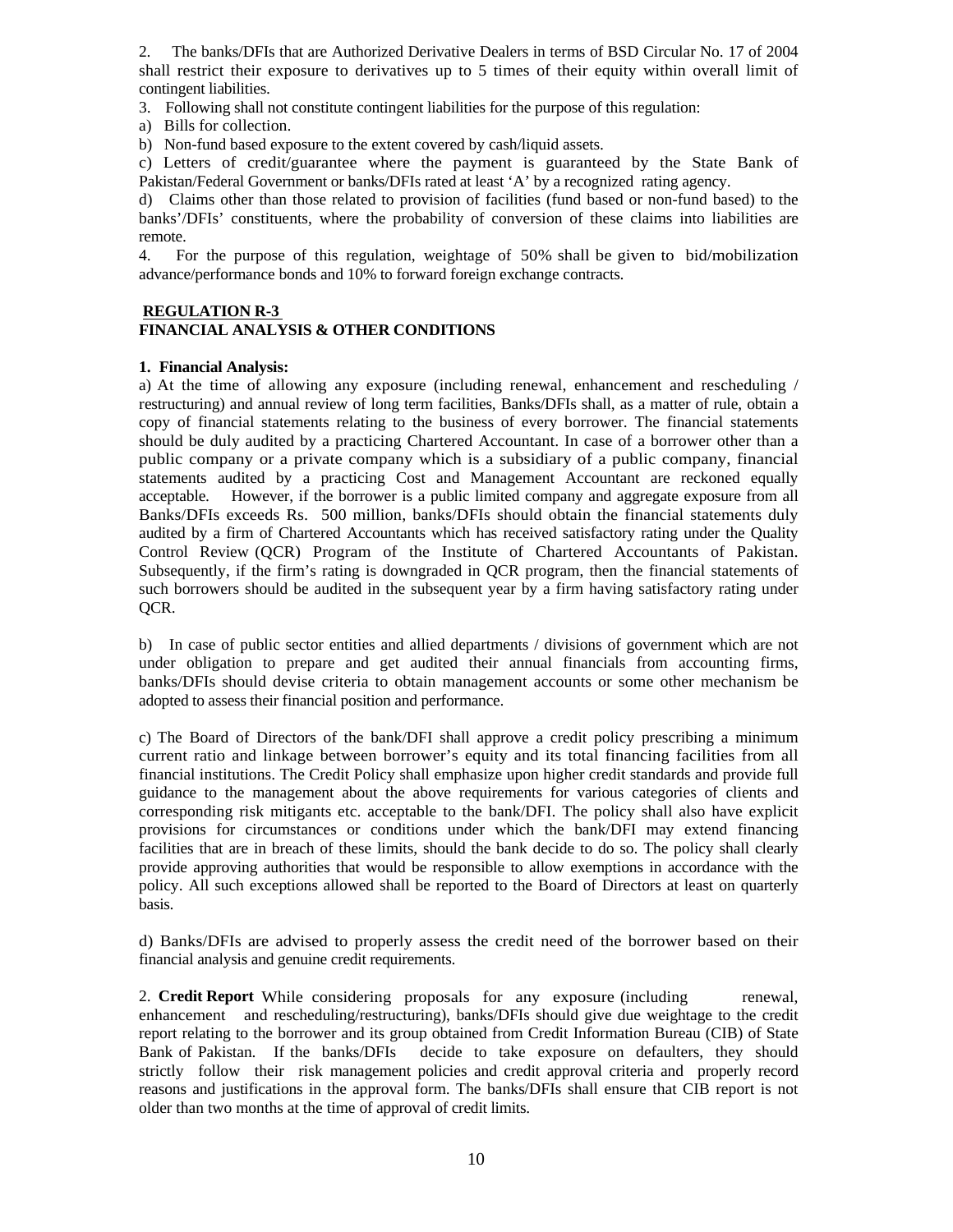3. **Borrower Basic Fact Sheet** Banks/DFIs are required to obtain Borrower's Basic Fact Sheet (BBFS) as per format given at *Annexure-II* from their prospective borrowers at the time of sanctioning fresh facility, or enhancement, renewal, rescheduling and restructuring of an existing facility. However, if the Loan Application Form already contains all the information as required in BBFS, then no separate BBFS may be required.

### **REGULATION R-4 SECURITY AND MARGIN REQUIREMENTS**

### **1. Security Requirements**

a) All exposures shall be adequately secured. However, banks/DFIs, in aggregate, may provide clean financing facility in any form up to Rs 2,000,000/- (Rupees two million only) to any single obligor. Financing facilities granted without securities including those granted against personal guarantees shall be deemed as 'clean' for the purpose of this regulation. Further, at the time of granting a clean facility, banks/DFIs shall obtain a written declaration to the effect that the borrower, has not availed of such facilities from other banks/DFIs so as to exceed the prescribed limit of Rs 2,000,000/- in aggregate.

b) In case of clean placements with banks/DFIs in Pakistan, single obligor limits given in Prudential Regulation R-1 shall be observed. However, for Banks/DFIs rated below 'A-3' (short term) or 'BBB' (long term) clean exposure limit given in para a) above shall be applicable.

c) In case of Nostro Balances with financial institutions abroad, banks shall prudently set limits duly approved by their Board of Directors and that shall be exempt from the above limits.

d) Banks/DFIs shall ensure that the aggregate exposure against all their clean facilities shall not, at any point in time, exceed the amount of their equity as disclosed in their latest audited financial statements. However, following shall be excluded / exempted from aggregate limits for unsecured / clean exposure:

(i) Facilities provided to finance the export of commodities eligible under Export Finance Scheme backed by LCs.

(ii) Financing covered by the guarantee of Pakistan Export Finance Guarantee Agency up to the amount of guarantee.

(iii) Loans/ advances given to the employees of the banks/ DFIs in accordance with their entitlement / staff loan policy.

(iv) Investment in COIs / interbank placements with NBFCs, provided the investee NBFC is at least rated 'A' for long-term rating and 'A2' for short-term rating or equivalent by a recognized rating agency.

(v) Investment of banks/DFIs in subordinated and unsecured TFCs, issued by other banks/DFIs to raise Tier-II Capital as per State Bank of Pakistan's instructions.

e) Banks/DFIs will be free to decide about obtaining security/collateral against the L/C facilities for the interim period, i.e. from the date of opening of L/C till the receipt of title documents to the goods.

### **2. Requirement of Personal Guarantee**

Banks/DFIs shall formulate a policy, duly approved by their Board of Directors, about obtaining personal guarantees of directors of private limited companies. Banks/DFIs may, at their discretion, link this requirement to the credit rating of the borrower, their past experience with it or its financial strength and operating performance.

### **3. Margin Requirements**

a) Banks/DFIs are free to determine the margin requirements on facilities provided by them to their clients taking into account the risk profile of the borrower(s) in order to secure their interests. However, in cases where margin has been prescribed by State Bank/Government of Pakistan, appropriate margin shall at least be equal to the prescribed margin.

b) Exposure against the shares of listed companies shall be subject to minimum margin of 30% of their current market value. However, the banks/DFIs may consider to set higher margin requirements, and maintain list of shares acceptable as security, keeping in view liquidity, trading activity and other factors. Banks/DFIs will monitor the margin at least on weekly basis and will take appropriate action for top-up and sell-out on the basis of their Board of Directors' approved credit policy and prior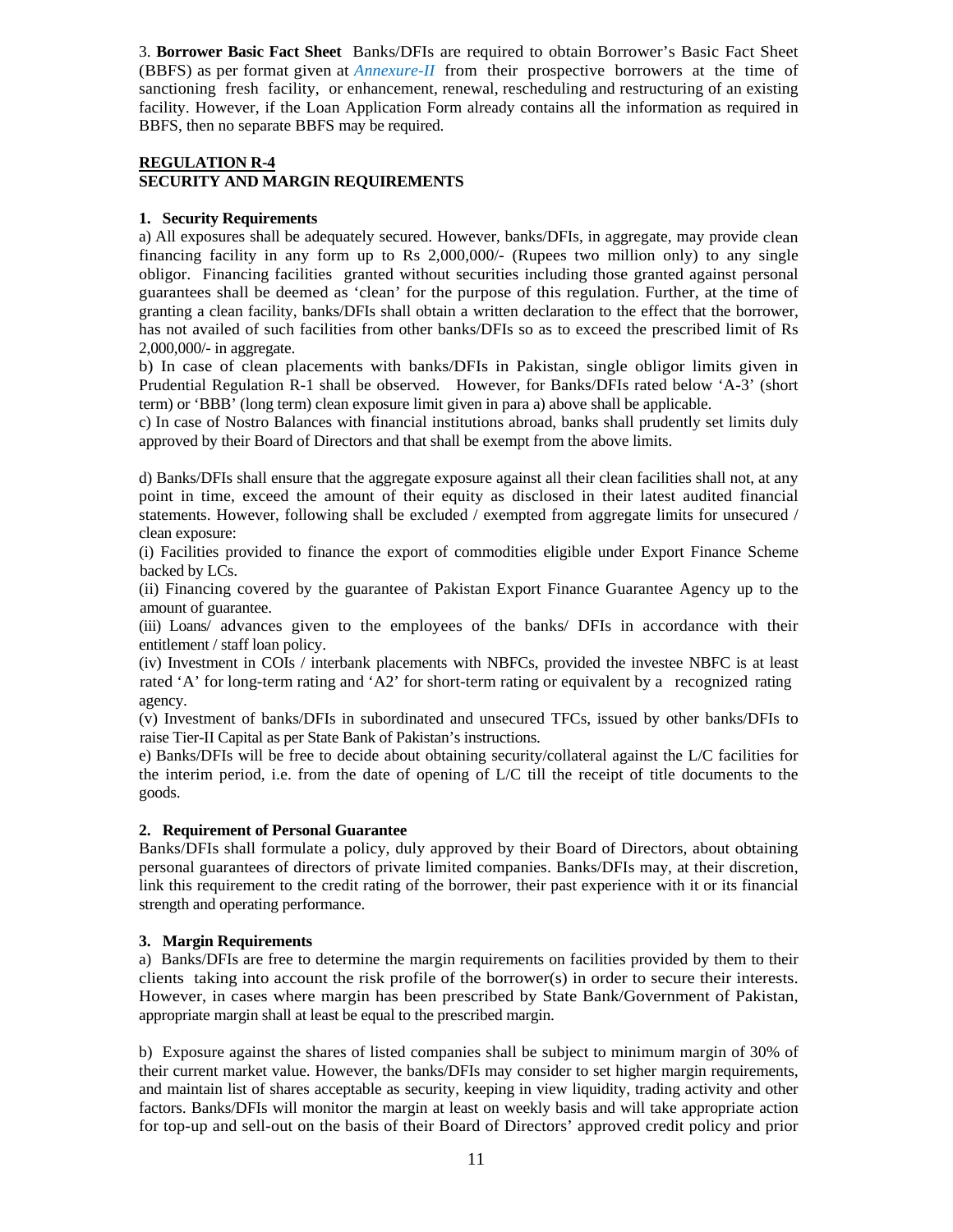written authorization from the borrower enabling the bank/DFI to do this.

c) Exposure against TFCs/Sukuks rated 'BBB' and above by a credit rating agency on the approved panel of State Bank of Pakistan shall be subject to a minimum margin of 20%.

d) The cash margin requirement of 100% on Caustic Soda (PCT heading 2815.1200) for opening Import Letter of Credit as advised by the Federal Government and notified in terms of BPD Circular Letter No. 5 dated 4th May, 2002, will also continue to remain applicable.

#### **REGULATION R-5 MONITORING**

### **1. Collateral Management**

a) The banks/DFIs shall have in place Collateral Management Policy duly approved by the BOD or Country Head (in case of branches of foreign banks). The policy may be part of the bank's overall credit policy or separate as deemed appropriate by the bank/DFI. The Policy shall cover different aspects related to collateral such as generally acceptable forms, quality, valuation at the time of acceptance as well as over the tenor of loan, haircuts, price volatility, diversification, margin calls limits, substitution of collateral and managing collateral in the event of a counterparty default.

b) The policy shall clearly delineate the responsibilities in various scenarios, including safe custody & inspection of collateral, where bank/DFI is a sole lender or where it is one of multiple lenders. In the later case the policy should cover the aspect of coordination with other financial institutions particularly where financing is made against hypothecation of stock and/or receivables on pari-passu or ranking charge basis and pledge of stock.

c) The Banks/DFIs shall devise an appropriate mechanism to ensure that the financing extended is utilized for the intended purpose. Further, they will also ensure that financing is not used for non productive purpose like hoarding, speculation etc.

### 2**. Joint Inspection of Pledged Stocks**

a) All the banks/DFIs financing any particular customer against pledge of stocks of below mentioned commodities shall conduct joint inspection of the pledged stocks at least once in a quarter, where aggregate exposure against such stocks equals or exceeds the amount shown against each commodity:

| Sr. No. | <b>Commodity</b>                 | <b>Aggregate Committed</b><br><b>Exposure (limits)</b> |
|---------|----------------------------------|--------------------------------------------------------|
|         | Cotton (bales), excluding phutti | Rs. 500 million                                        |
|         | Sugar                            | Rs. 500 million                                        |
|         | Wheat                            | Rs. 250 million                                        |
|         | Rice/Paddy                       | Rs. 150 million                                        |
|         | Edible Oil                       | Rs. 250 million                                        |

Nonetheless, the banks/DFIs can, if they decide so, voluntarily conduct joint inspections for smaller committed exposures and for commodities other than the ones mentioned above.

b) The bank/DFI with the largest committed exposure (limit) shall act as the lead bank/DFI to coordinate the quarterly joint inspection. In case two or more banks/DFIs have the same level of highest committed exposure, they shall mutually agree on which bank/DFI to assume the responsibility. The lead bank/DFI once selected shall perform coordination for one year and subsequently transfer the responsibility if, during the one year period, some other bank/DFI commits the largest exposure. In case of syndicate financing against pledge of stocks, the agent bank/DFI shall act as the lead bank/DFI for coordinating the quarterly joint inspection.

c) The Borrower's Basic Fact Sheet (BBFS) shall serve as the main source for obtaining information on exposures committed by the banks/DFIs against pledged stocks for any particular customer. Any bank/DFI taking exposure on a customer against pledge of stocks shall inform, after seeking prior written consent from obligor as per law, about the same to all the banks/DFIs already financing that customer, within five working days of the credit approval.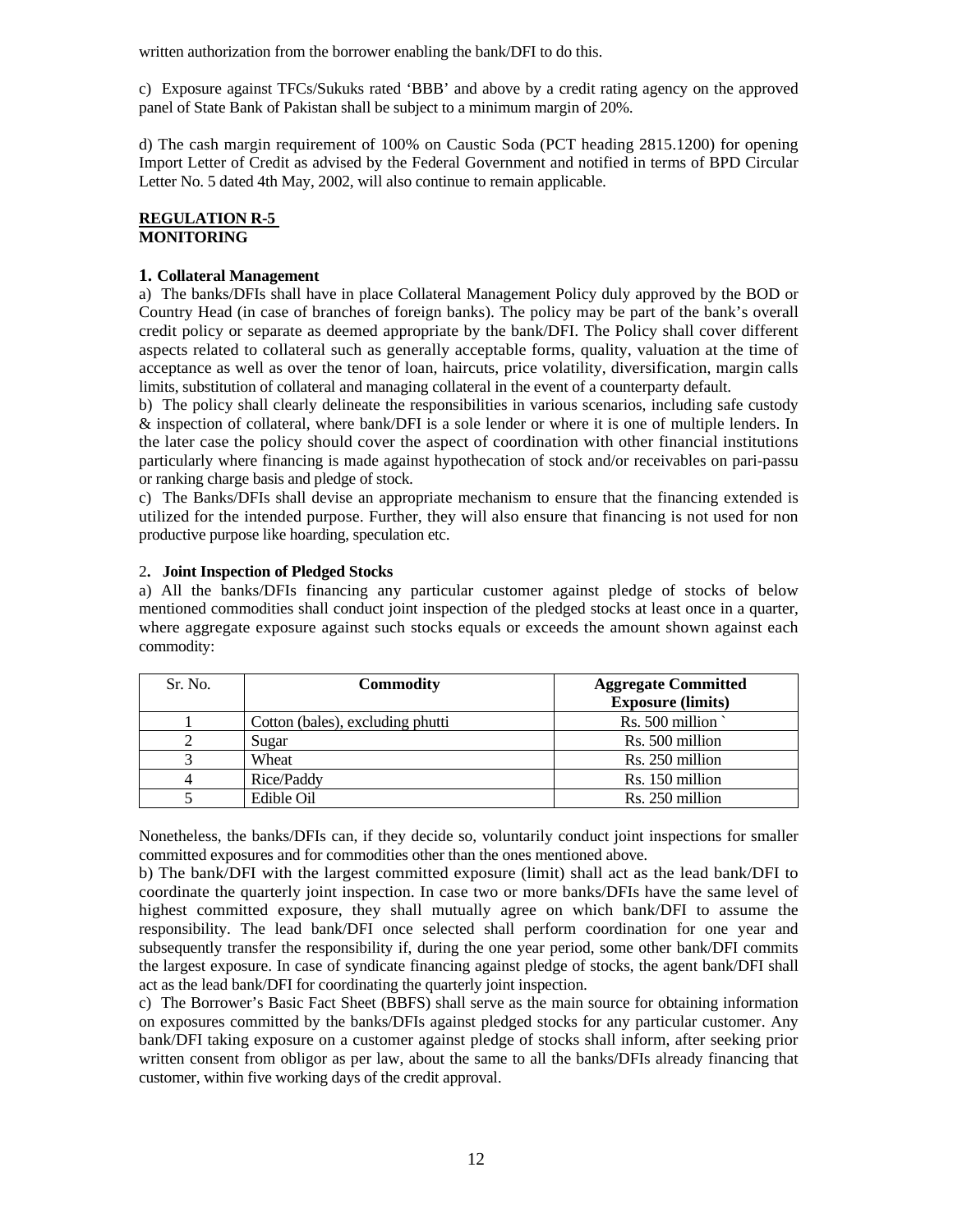### **REGULATION R-6 EXPOSURE IN SHARES AND TFCs/SUKUK**

### **1. Acquisition of Shares/Mutual Funds:**

### **A. Single Company Investment Limit:**

i) Banks / DFIs shall not own shares of any single company in excess of 5% of their own equity. This limit will also be applicable to units of all types of mutual funds and REITs.

ii) Banks/DFIs will obtain prior approval from the State Bank for purchasing shares of a company exceeding, in aggregate, 10% of the capital of Investee Company or 5% of their paid-up capital, whichever is lower. These limits will be calculated as under:

iii) In the case of investee company, limit will be calculated by taking 10% of the number of its paidup shares,

iv) In the case of investing bank/DFI, limit will be calculated by taking 5% of paid-up shares of the bank/DFI, and then multiplying with their face value.

The bank's/DFI's request will be considered in the light of the nature of relationship of the investing bank and the investee company. Further, other factors, such as financial standing of the investing bank, its aggregate investment portfolio, experience in managing the same, efficacy of internal controls etc. will also be taken into account.

### B. **Aggregate Investment Limits:**

i.) Aggregate equity investment limit for banks, and DFIs which are mobilizing funds as deposits/COIs from general public/individuals, shall be 30% of their respective equity.

ii.) For Islamic banks, and DFIs which are not mobilizing funds as deposits/COIs from general public/individuals, the aggregate investment limit will be 35% of their respective equity.

iii.) Within the above limits, Banks/DFIs may take maximum exposure in future contracts up to 10% of their equity on aggregate basis. In this connection, the 10% exposure limit for future contracts will include both positions taken in futures buying and selling.

iv.) Exposure as a result of strategic investment and investment in units of all forms of Mutual Funds, excluding NIT units till its privatization, shall also be considered part of above limits.

v.) Aggregate investment limit in units of REIT shall be 10% of equity of the bank/DFI, exclusive of the above aggregate limits.

vi.) Investments of the bank/DFI in its subsidiary companies (listed as well as non-listed) shall not be included in these limits.

2. The limits prescribed in para 1 above shall not apply to the shares acquired due to the underwriting commitments, satisfaction of debts or debt-equity conversion scheme. However these will be sold off/off loaded within a period of eighteen months; otherwise the same will be counted towards the above limit from the expiry of that period. The banks/DFIs are required to plan their disposal to ensure compliance within the due date.

3. Investment in preference shares, which fulfill the criteria of equity instrument as laid down in *Annexure-III*, shall be considered as part of investment in equities. Correspondingly, any investment in preference shares that do not conform to these conditions shall not be included in the limits prescribed under this regulation. However, such investment portfolio will be considered as part of the maximum exposure limit as prescribed under R-1 of these regulations.

4. For the purpose of calculating bank's/DFI's exposure, investments will be valued at cost of acquisition unless mentioned otherwise. While calculating the maximum limit for investment in shares, the amount of provisions created against permanent impairment by debiting the Profit & Loss account, as instructed vide BSD Circular No.10 dated July 13, 2004, may be deducted from the cost of acquisition of such investments and the maximum limit.

5. Financing against Shares/TFCs/Sukuk

Banks/DFIs shall not:

a) take exposure against the security of shares/TFCs/Sukuk issued by them.

b) provide unsecured credit to finance subscription towards floatation of share capital and issue of TFCs/Sukuk.

c) take exposure against the non-listed TFCs/Sukuk or the shares of companies not listed on the Stock Exchange(s). However, banks/DFIs may make direct investment in non-listed TFCs.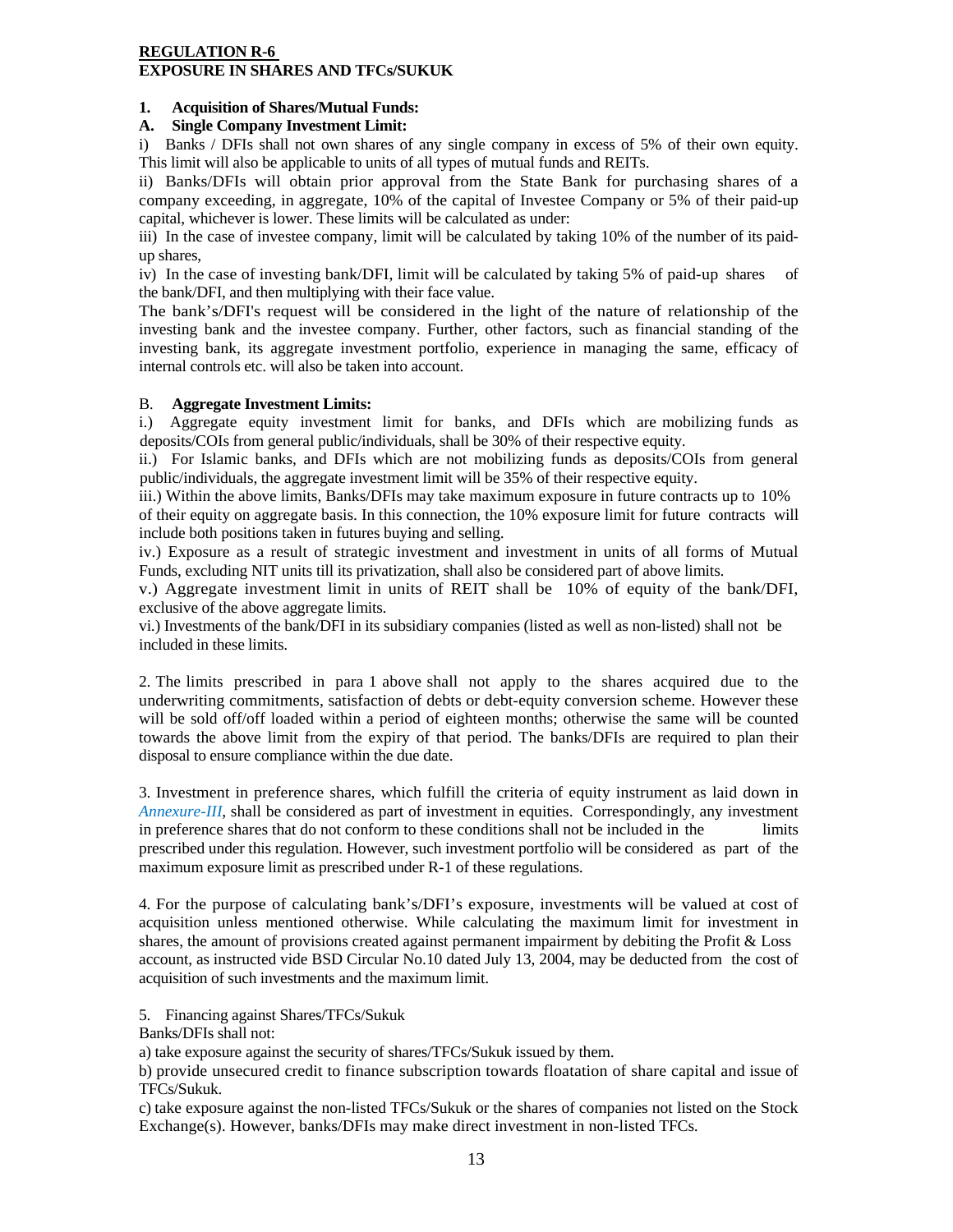d) take exposure on any person against the shares/TFCs/Sukuk issued by that person or its group companies.

e) take exposure against 'sponsor director's shares' (issued in their own name or in the name of their family members) of banks/DFIs.

f) take exposure on any one person (whether singly or together with other family members or companies owned and controlled by him or his family members) against shares of any commercial bank/DFI in excess of 5% of paid-up capital of the share issuing bank/DFI.

g) take exposure against the shares/TFCs of listed companies that are not member of the Central Depository System.

h) take exposure against unsecured or non-rated TFCs or TFCs rated below 'BBB' or equivalent. Exposure may, however, be taken against unsecured/subordinated TFCs, which are issued by the banks/DFIs for meeting their minimum capital requirements, as per terms and conditions stipulated in BSD Circular No. 8 of June 27, 2006.

i) take exposure against shares unless the beneficiary of the facility is absolute owner of the shares so pledged or has the necessary mandate to pledge the shares of third party as security for availing financing facility from the bank/ DFI.

#### **REGULATION R-7 GUARANTEES**

1. All guarantees issued by the banks/DFIs shall be fully secured, except in the cases mentioned at *Annexure-IV* where it may be waived up to 50% by the banks/DFIs at their own discretion, provided that banks/DFIs hold at least 20% of the guaranteed amount in the form of liquid assets as security.

2. The banks/DFIs can issue guarantees on behalf of Pakistani firms and companies functioning in Pakistan against the back to back/counter-guarantees of banks/DFIs rated at least 'A' or equivalent by a credit rating agency on the approved panel of State Bank of Pakistan. Besides, the counter-guarantee of bank/DFI situated in a foreign country is also acceptable if it has the rating of at least 'A' or equivalent on global or National Rating scale by Standard & Poor, Moody's, Fitch, Japan Credit Rating Agency (JCRA) or a local credit rating agency of the respective country provided the guarantee issuing bank in Pakistan is comfortable with and accepts the counter -guarantee of such foreign bank.

3. Furthermore, the Banks/DFIs may provide guarantees/ performance bonds, in favour of residents of Pakistan, on the basis of counter guarantee of the banks falling within the world ranking of 1000 on the basis of Balance Sheet size. In this regard the banks/DFIs will have a Board approved policy having internal limits for acceptance of such counter guarantees based on, interalia, their own risk appetite and risk profile of the counter-guarantee issuing bank. The Banks/DFIs shall also institute a mechanism to monitor such limits.

4. Banks/DFIs shall ensure that counter-guarantees received are properly evaluated and their own guarantees against such guarantees are issued with due care.

5. Cases where payments are not received within 20 working days by the banks/DFIs when the guarantees of overseas banks are invoked, shall be reported to SBP indicating the steps being taken by the bank/DFI to recover the amount due under the guarantee.

6. In case of back to back letter of credit issued by the banks/DFIs for export oriented goods and services, banks/DFIs are free to decide the security arrangements at their own discretion subject to the condition that the original L/C has been established by branches of guarantee issuing bank or a bank rated at least 'A' by Standard & Poor, Moody's, Fitch or Japan Credit Rating Agency (JCRA).

7. The guarantees shall be for a specific amount and expiry date and shall contain claim lodgment date. However, banks/DFIs are allowed to issue open-ended guarantees without clearance from State Bank of Pakistan provided banks/DFIs have secured their interest by adequate collateral or other arrangements acceptable to the bank/DFI for issuance of such guarantees in favour of Government departments, corporations/autonomous bodies owned/controlled by the Government and guarantees required by the courts.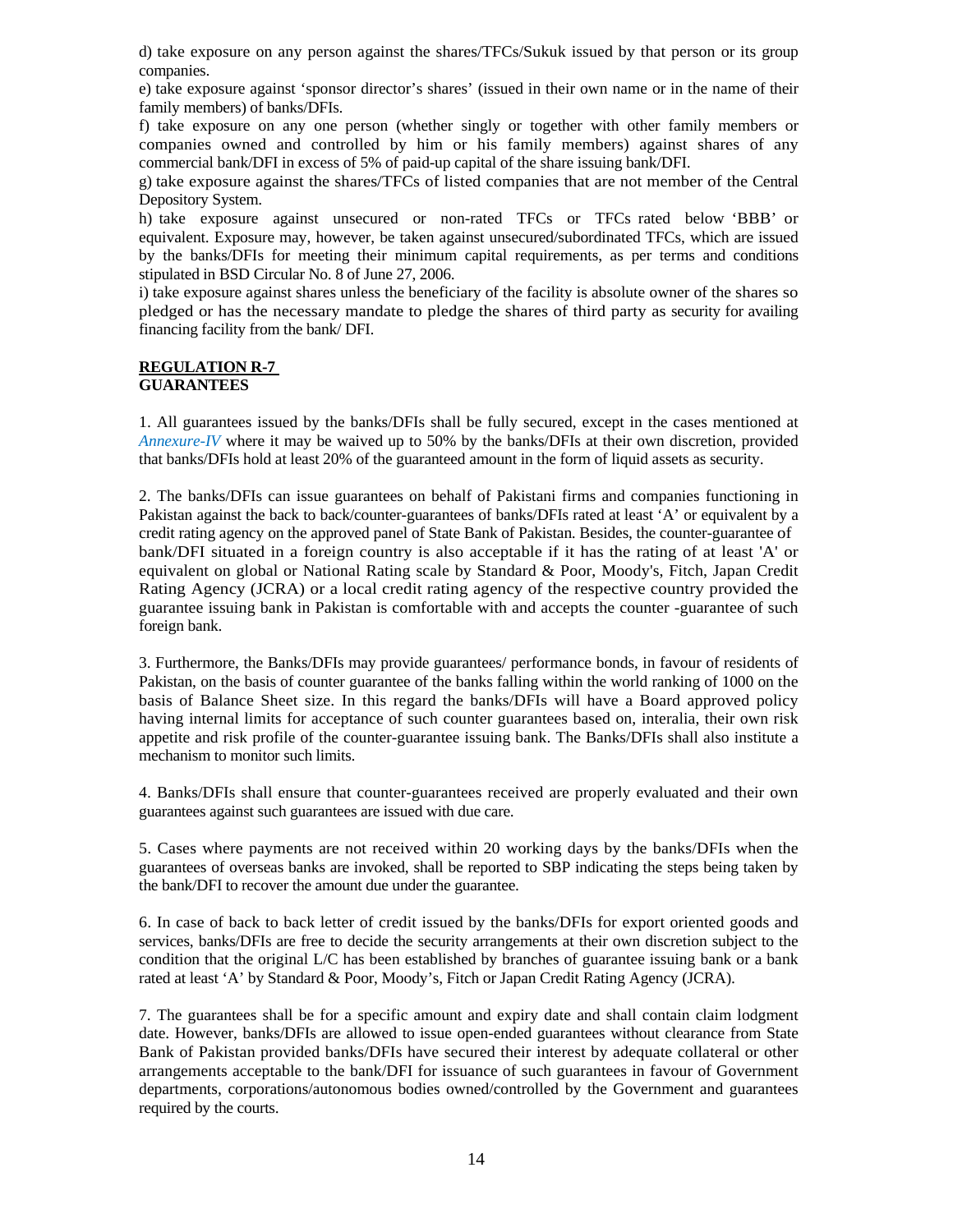### **REGULATION R-8 CLASSIFICATION AND PROVISIONING FOR ASSETS**

### **1. Loans/Advances:**

a) Banks/DFIs shall observe the prudential guidelines given at *Annexure-V* in the matter of classification of their asset portfolio and provisioning there-against on time based criteria.

b) In addition to the time-based criteria prescribed in Annexure-V, subjective evaluation of performing and non-performing credit portfolio shall be made for risk assessment and, where considered necessary, any account including the performing account will be classified, and the category of classification determined on the basis of time based criteria shall be further downgraded. Such evaluation shall be carried out on the basis of credit worthiness of the borrower, its cash flow, operation in the account, adequacy of the security, inclusive of its realizable value and documentation covering the advances.

### 2. **Benefit of collateral/security held:**

a) Banks/DFIs are allowed to take the benefit of Forced Sale Value (FSV) of the pledged stocks, plant & machinery under charge, and mortgaged residential, commercial and industrial properties held

| <b>Category of Asset</b>                                                              | <b>Forced Sale Value Benefit allowed from</b><br>the date of classification                                         |
|---------------------------------------------------------------------------------------|---------------------------------------------------------------------------------------------------------------------|
| Mortgaged residential, commercial and industrial<br>properties (land & building only) | • 75% for first year<br>60% for second year<br>45% for third year<br>30% for fourth year, and<br>20% for fifth year |
| Plant & Machinery under charge                                                        | 30% for first year<br>20% for second year, and<br>10% for third year                                                |
| Pledged stock                                                                         | 40% for first, second, and third year                                                                               |

as collateral against Non Performing Loans (NPLs) for calculating provisioning requirement as tabulated above.

The benefit of FSV against NPLs shall not be available after the period prescribed above. For the purpose of determination of FSV, *Annexure-VI* of PR for Corporate / Commercial Banking shall be followed.

b) Banks/DFIs may avail the above benefit of FSV subject to compliance with the following conditions:

i.) The additional impact on profitability arising from availing the benefit of FSV shall not be available for payment of cash or stock dividend/bonus to employees.

ii.) Heads of Credit of respective banks/DFIs shall ensure that FSV used for taking benefit of provisioning is determined accurately as per guidelines contained in PRs and is reflective of market conditions under forced sale situations; and

iii.) Borrower-wise details of all such cases where banks/DFIs have availed the benefit of FSV shall be maintained for verification by State Bank's inspection team during regular/special inspection.

c) Any misuse of FSV benefit detected during regular/special inspection of State Bank shall attract strict punitive action under the relevant provisions of the Banking Companies Ordinance, 1962. Furthermore, State Bank may also withdraw the benefit of FSV from bank/DFI found involved in its misuse.

### **3. Rescheduling/Restructuring:**

a) Banks/DFIs may reschedule/restructure their loans as per their policy but it should not merely to avoid classification. The rescheduling/restructuring of non-performing loans shall not change the status of classification of a loan/advance etc. unless the terms and conditions of rescheduling/restructuring are fully met for a period of at least one year (excluding grace period, if any) from the date of such rescheduling/restructuring and at least 10% of the total restructured loan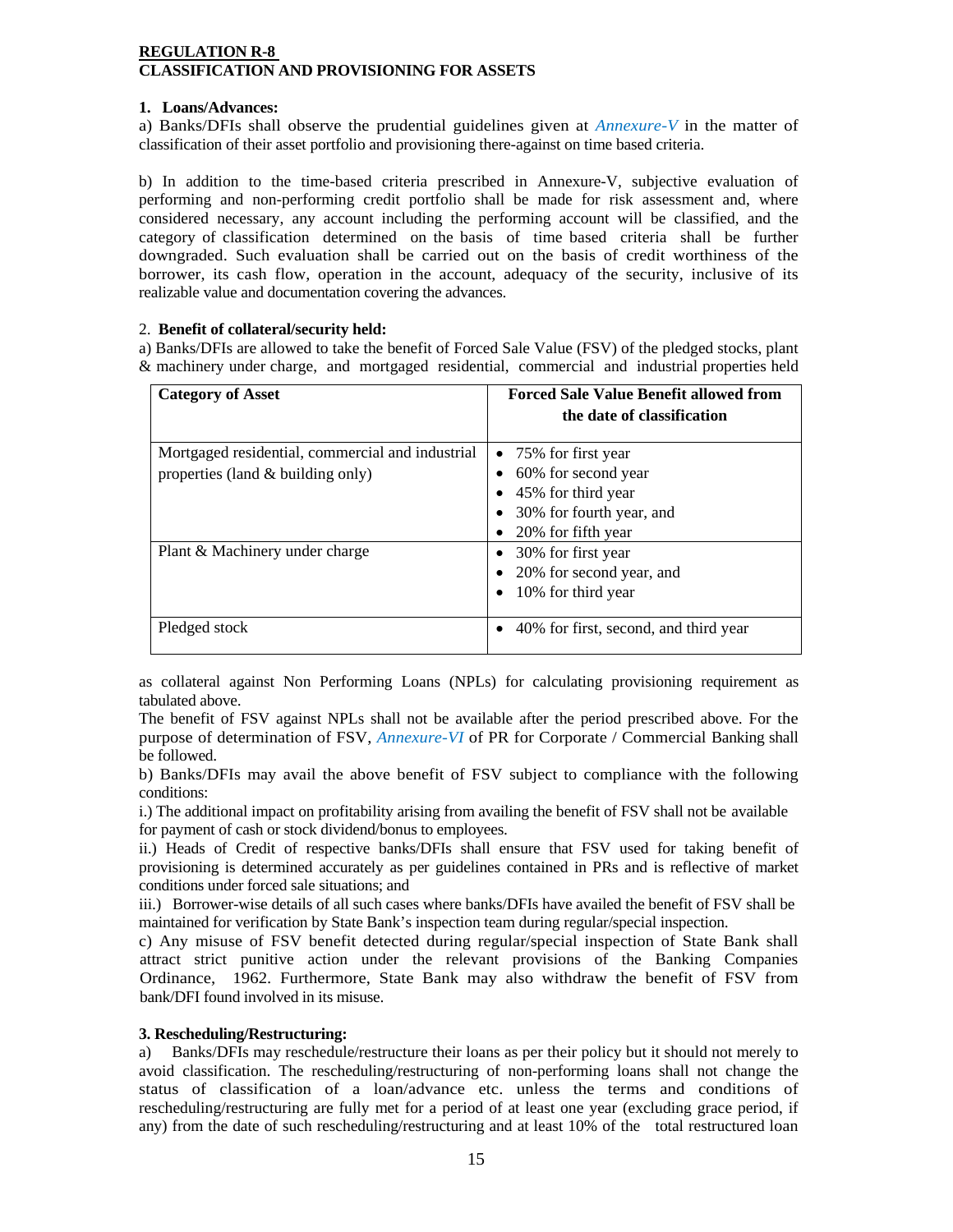amount (principal + mark-up), is recovered in cash. However, the condition of one year retention period, prescribed for restructured/rescheduled loan account to remain in the classified category, will not apply in case the borrower has repaid or adjusted in cash at least 35% of the total restructured loan amount (principal + mark-up), either at the time of restructuring agreement or later-on during the grace period if any.

b) The unrealized mark-up on loans (declassified after rescheduling/restructuring) shall not be taken to income account unless at least 50% of the amount is realized in cash. However, any short recovery in this respect will not impact the de-classification of this account if all other criteria (meeting the terms and conditions for at least one year and payment of at least 10% of outstanding amount by the borrower) are met. The banks/DFIs are further directed to ensure that status of classification, as well as provisioning, is not changed in relevant reports to the State Bank of Pakistan merely because a loan has been rescheduled or restructured. However, while reporting to the Credit Information Bureau (CIB) of State Bank of Pakistan, such loans/advances may be shown as 'rescheduled/restructured' instead of 'overdue'.

c) Where a borrower subsequently defaults (either principal or mark-up) after the rescheduled/restructured loan has been declassified by the bank/DFI as per above guidelines, the loan will again be classified in the same category it was in at the time of rescheduling/restructuring and the unrealized markup on such loans taken to income account shall also be reversed. However, banks/DFIs at their discretion may further downgrade the classification, taking into account the subjective criteria.

d) At the time of rescheduling/restructuring, banks/DFIs shall consider and examine the requests for working capital strictly on merit, keeping in view the viability of the project/business and appropriately securing their interest etc.

e) All fresh loans granted by the banks/DFIs to a borrower after rescheduling/ restructuring of its existing facilities may be monitored separately, and will be subject to classification under this Regulation on the strength of their own specific terms and conditions.

#### **4. Investments and Other Assets:**

The banks shall classify their investments into three categories viz. 'Held for Trading', 'Available for Sale' and 'Held to Maturity'. However, investments in subsidiaries and associates shall be reported separately in accordance with International Financial Reporting Standards as applicable in Pakistan and shall not be subject to mark to market. All investments and other assets shall be tested for impairment periodically. Investment portfolio in 'Held for Trading' and 'Available for Sale' and other assets will be subject to detailed evaluation for the purpose of their classification keeping in view various subjective and objective factors given as under.

#### **a) Quoted Securities:**

Government Securities will be valued at PKRV (Reuter Page). TFCs, PTCs, Sukuk and shares will be valued at their market value. The difference between the market value and book value will be treated as surplus/deficit.

### **b) Un-quoted Securities:**

PTCs and TFCs and Sukuk will be classified on the valuation date on the basis of default in their repayment in line with the criteria prescribed for classification of medium and long-term facilities. Shares will be carried at the cost. However, in cases where the breakup value of such shares is less than the cost, the difference of the cost and breakup value will be classified as loss and provided for accordingly by charging to the Profit and Loss account of the bank/DFI.

### **c) Treatment of Surplus/deficit:**

The measurement of surplus/deficit shall be done on portfolio basis in line with BSD Circular No. 10 of 2004 as amended from time to time. That is, surplus/deficit arising as a result of revaluation of 'Held for Trading' securities shall be taken into Profit & Loss Account. The surplus/deficit on revaluation of 'Available for Sale' category shall be taken to "Surplus/Deficit on Revaluation of Securities" through "Statement of Comprehensive Income." and not to Profit and Loss Account. Impairment in the value of 'Available for Sale' or 'Held to Maturity' securities will be provided for by charging it to the Profit and Loss Account.

### **d) Other Assets:**

Classification of Other Assets and provision required there-against shall be determined keeping in view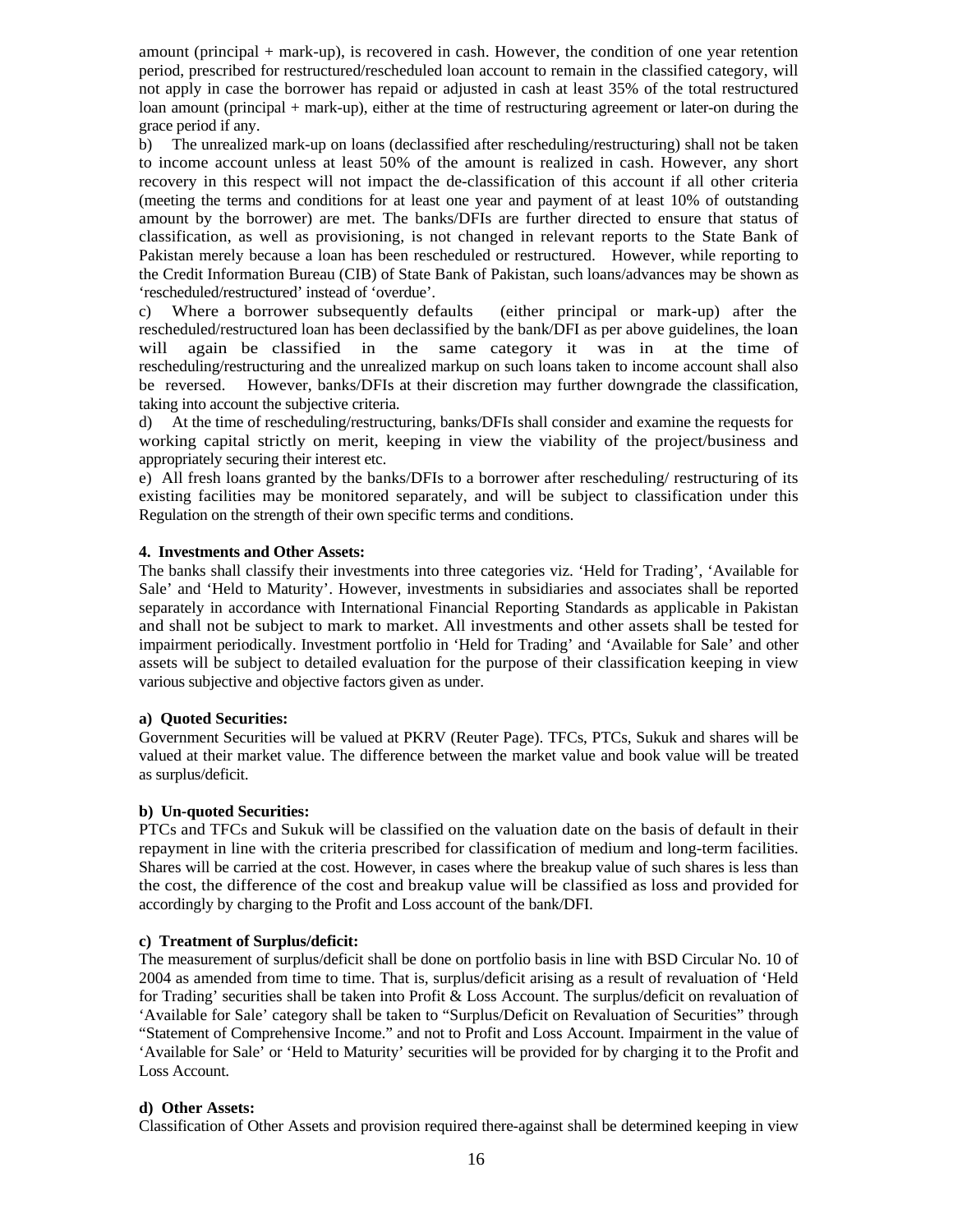the risk involved and the requirements of the International Financial Reporting Standards.

### **5. Timing of Creating Provisions:**

Banks/DFIs shall review, at least on a quarterly basis, the collectability of their loans/advances portfolio and shall properly document the evaluations so made. Shortfall in provisioning, if any, determined, as a result of quarterly assessment shall be provided for immediately in their books of accounts by the banks/DFIs on quarterly basis.

### **6. Reversal of Provision:**

In case of cash recovery banks/DFIs may reverse specific provision held against classified assets, subject to the condition that provision will be maintained in accordance with Annexure V.

However, the accounts classified and provision made on the advice of State Bank of Pakistan will not be declassified / provision will not be reversed without prior approval of State Bank of Pakistan, except in cases where cash recovery has been made through customer's own sources, to the extent that balance provision is maintained in accordance with this regulation.

### **7. Verification by the Auditors:**

The external auditors as a part of their annual audits of banks/DFIs shall verify that all requirements of Regulation R-8 for classification and provisioning for assets have been complied with. The State Bank of Pakistan shall also check the adequacy of provisioning during on-site inspection.

### **REGULATION R-9 ASSUMING OBLIGATIONS ON BEHALF OF NBFCs**

1. Banks/DFIs shall not issue any guarantee or letter of comfort nor assume any obligation whatsoever in respect of deposits, sale of investment certificates, issue of commercial papers, or borrowings of any non-banking finance company.

2. Banks/DFIs may, however, underwrite TFCs, commercial papers and other debt instruments issued by NBFCs, and issue guarantees in favor of multilateral agencies for providing credit to NBFCs. Banks/DFIs may also allow exposure to any of their client against the guarantee of an NBFC which is rated at least 'A' or equivalent by a credit rating agency on the approved panel of State Bank of Pakistan. However, the banks/DFIs shall ensure that such aggregate exposure remains within the single obligor exposure limit as prescribed in Regulation R-1.

3. Before taking exposure against the guarantee of NBFC, banks/DFIs shall ensure that total guarantees issued by an NBFC in favour of banks/DFIs do not exceed 2.5 times of capital of the NBFC as evidenced by the latest available audited financial statements of the NBFC and such other means as the banks/DFIs may deem appropriate.

### **REGULATION R-10 PAYMENT OF DIVIDEND**

Banks/DFIs shall not pay any dividend on their shares unless and until:

a) they meet the minimum capital requirement (MCR) and capital adequacy ratio requirement (CAR) as laid down by the State Bank of Pakistan from time to time;

b) all their classified assets have been fully and duly provided for in accordance with the Prudential Regulations and to the satisfaction of the State Bank of Pakistan; and

c) all the requirements laid down in Banking Companies Ordinance, 1962 relating to payment of dividend are fully complied.

### **REGULATION G-1 CORPORATE GOVERNANCE/BOARD OF DIRECTORS AND MANAGEMENT**

The following guidelines are required to be followed by banks/DFIs incorporated in Pakistan. They will also follow 'Code of Corporate Governance' issued by the Securities & Exchange Commission of Pakistan (SECP) so long as any provision thereof does not conflict with any provision of the Banking Companies Ordinance, 1962, Prudential Regulations and the instructions/guidelines issued by the State Bank of Pakistan. Foreign banks are required to adhere to these guidelines wherever feasible and applicable. However, they need not necessarily seek approval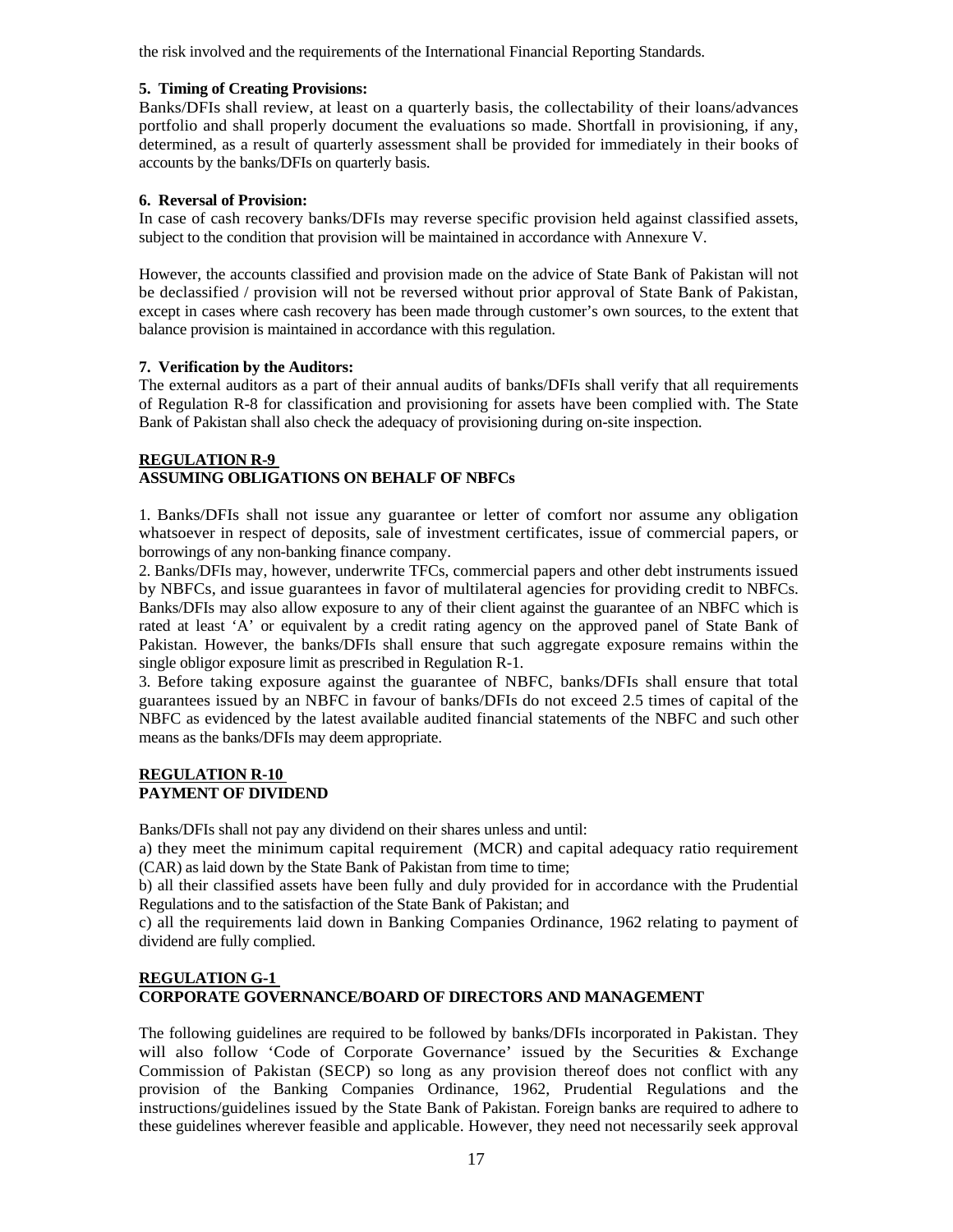of their Board of Directors, as stipulated below in the case of local banks/DFIs:

### A**. FIT AND PROPER TEST**

The "Fit and Proper Test" (FPT) is applicable on the sponsors (both individual & companies) who apply for a commercial banking license, the investors acquiring strategic/controlling stake in the banks/DFIs, major shareholders of the banking companies and for the appointment of Directors, CEO, and Key Executives of the banks/DFIs. The fitness & propriety will be assessed on the following broad elements *(Annexure A)*:

- a) Integrity, Honesty & Reputation
- b) Track Record
- c) Solvency & Integrity
- d) Qualification & Experience
- e) Conflict of Interest
- f) Others

2. First three elements are applicable to all categories of individuals, whereas the last three elements will be considered while assessing the FPT of Directors, CEO& Key Executives of banks/DFIs. In addition to above requirements, sponsors and strategic investors are evaluated respectively in terms of "Guidelines & Criteria for setting up of a Commercial Bank" & "Criteria for Establishment of Islamic Commercial Banks" issued by SBP and Code of Corporate Governance issued by SECP.

3. The sponsors, the strategic investors, and appointment of the Directors and CEO require prior clearance in writing from SBP. The CEO and Key Executives shall be full time employees of the bank/DFI. The Directors and CEO will not assume the charge of their respective offices until their appointments are approved in writing by SBP. All the requests for seeking approval of SBP for appointment of Directors& CEO of the banks/DFIs should be routed through respective banks/DFIs along with information on *Annexure-I & II (of Corporate Governance).*

4. The appointment of Key Executives will not require prior clearance of SBP. However, Banks will seek State Bank's prior approval for overseas appointments.<sup>1</sup> Further, the banks/DFIs must themselves ensure while appointing Key Executives that they qualify FPT in letter and spirit. The information on appointment of Key Executive is required to be forwarded to SBP on prescribed format at *Annexure-III (of Corporate Governance)* within seven days of assumption of the charge of the post by the incumbent. The information submitted may be checked on post fact basis by Banking Inspection Department of SBP during inspection.

5. Further, to ensure compliance with SBP's FPT Criteria in respect of appointment on key positions, the Banks/DFIs shall conduct prior self assessment of the fitness and propriety of their Directors, Presidents/CEOs and Key Executives and furnish an undertaking to this effect as per enclosed *Annexure-IV(of Corporate Governance)*. Any FPT documents received without the undertaking shall not be considered by SBP.<sup>2</sup>

6. Moreover, the appointment, compensation package (including retirement benefits), promotion/demotion and renewal of the employment contracts of Key Executives shall invariably be approved by the Board of Directors or the concerned Board Committee of the Bank/DFI. The Board of Directors shall also formulate an organization-wide rotation policy, inter-alia ensuring that the Key Executives are rotated appropriately after having served on a particular position for a reasonable time (five to six years). However, for those Key Executives who have already completed six years in the same position, the rotation should take effect immediately after implementation of rotation policy. Under extreme situations only, the positions of Head of IT, Treasury, HR, Islamic Banking, Legal, Company/Corporate Secretary, Chief Operating Officer (COO) and Deputy CEO/Deputy MD may be exempted from compulsory rotation. Further, the Banks/DFIs shall ensure that none of the posts of Key Executives shall be filled by an executive on acting/additional charge basis for more than three (3) months.

7. The sponsors are required to seek prior approval of SBP along with the information at

 1 Inserted vide BPRD Circular No. 05 of 2009 dated March 05, 2009

<sup>&</sup>lt;sup>2</sup> Para 5 & 6 inserted vide BPRD Circular No. 5 of 2015 dated March 12, 2015.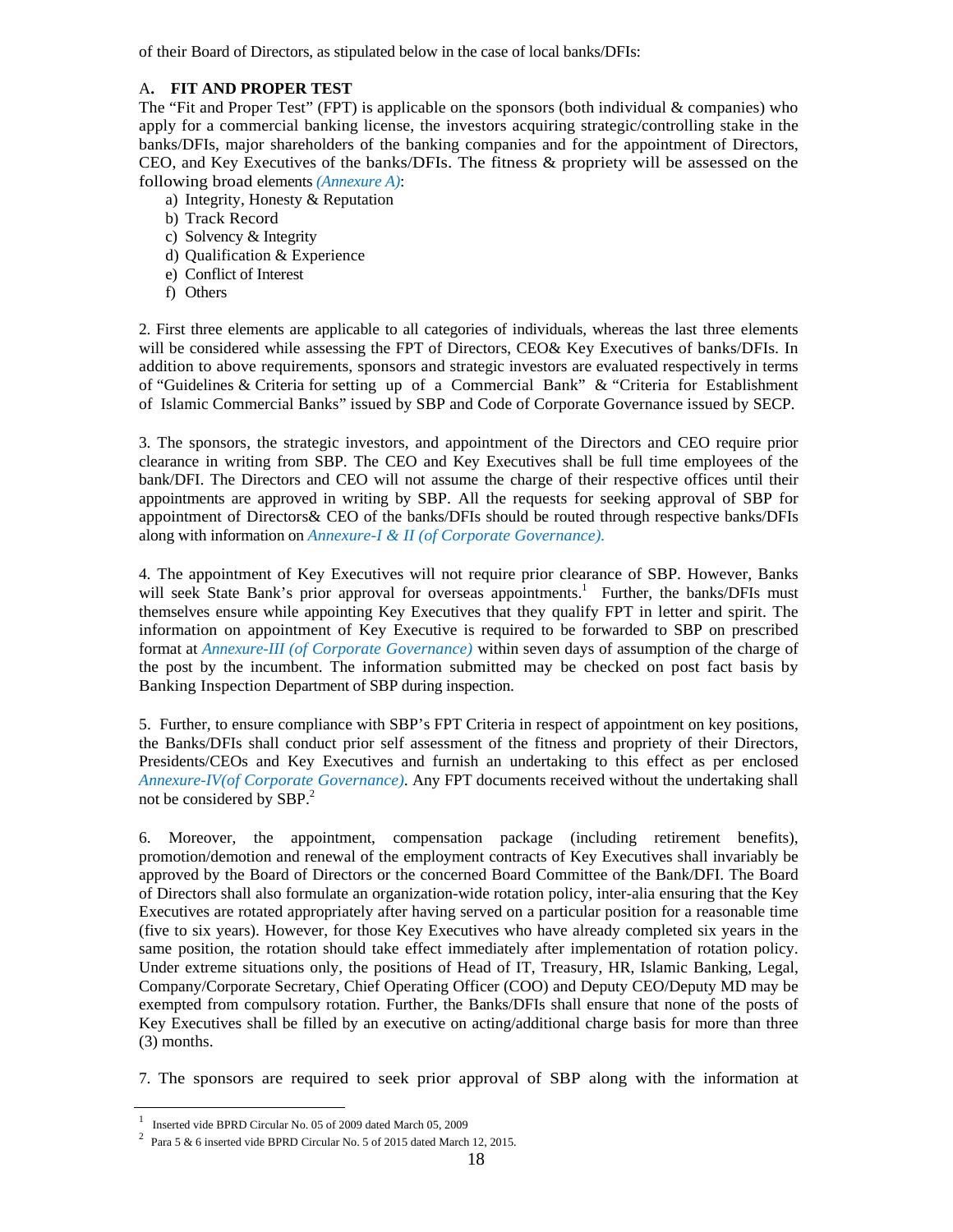Annexure-II and other information as required in the "Guidelines & Criteria for Setting up a Commercial Bank" and" Criteria for Establishment of Islamic Commercial Banks". The strategic investors contemplating to acquire strategic/controlling stake are required to seek prior approval from SBP either directly or through the concerned department/Ministry of Government executing strategic sale transaction of the bank as required and provided in the transaction structure. The bank should also ensure to give prior intimation to SBP before dealing with any investors/bank/institutions/person for sale/purchase of sponsors/ strategic shares and seek approval of SBP for conducting due diligence of bank/DFI in terms of BPD Circular No. 8 of 2003.

8. The major shareholders are required to seek prior approval in writing from SBP for acquiring 5% or more shares along-with information on Annexure-II, with proper justification for holding more than 5% shares of the paid up capital. All the banks/DFIs are required to ensure that major shareholders have sought such an approval from SBP and place it on record.

9. Fit & Proper Test prescribed in the guideline is continuous in nature. All persons subject to FPT should immediately submit any change in the information already submitted (at the time of clearance) either through Company Secretary or Human Resources Department to Banking Policy and Regulations Department. Violation of the instructions, circumvention, concealment, misreporting and delay in submission of information to SBP may result in withdrawal of SBP approval, besides penal action under the provisions of BCO.

10. Deposit of sponsor shares in blocked account with Central Depository Company of Pakistan  $(CDC)$ .

a) All sponsor shares and subsequent right and bonus shares shall be deposited in a blocked account with CDC. The procedure for deposit of sponsor shares in the CDC blocked account is provided at *Annexure-AA of Corporate Governance (BPRD Circular No. 04 of 2008)*.

b) No withdrawal of the sponsor shares from the blocked account would be allowed without prior written permission of SBP.

c) Blocked Account should be opened by the sponsor shareholders of banks exclusively for deposit of the sponsor shares and subsequent right and bonus shares issued thereon.

d) Charges for opening and operating of the blocked account with CDC will be borne by the sponsor shareholders.

e) These instructions shall not be applicable to the shareholding of Federal and Provincial governments in banks.

11. Every Chairman, Managing Director or Chief Executive Officer (by whatever name called) of a banking company shall furnish to the State Bank of Pakistan through the banking company returns on yearly basis containing full particulars of the extent and value of his holding of shares, whether directly or indirectly, in the banking company and of any change in the extent of such holding or any variation in the rights attaching thereto as per attached annexure (referred as Annexure-I in the circular) within 15 days of the close of each calendar year.<sup>2</sup>

### B**. RESPONSIBILITIES OF THE BOARD OF DIRECTORS:**

- 1. The Board of Directors shall assume its role independent of the influence of the Management and should know its responsibilities and powers in clear terms. It should be ensured that the Board of Directors focus on policy making and general direction, oversight and supervision of the affairs and business of the bank/DFI and does not play any role in the dayto-day operations, as that is the role of the Management.
- 2. The Board shall approve and monitor the objectives, strategies and overall business plans of the institution and shall oversee that the affairs of the institution are carried out prudently within the framework of existing laws & regulations and high business ethics.
- 3. All the members of the Board should undertake and fulfill their duties & responsibilities

<sup>1&</sup>lt;br>
Inserted vide BPRD Circular No. 4 of 2008 dated May 28, 2008<br>
<sup>2</sup> Interduced vide BPBD Circular Ne. 04 of 2010 dated Marsh 04

<sup>&</sup>lt;sup>2</sup> Introduced vide BPRD Circular No. 04 of 2010 dated March 04, 2010.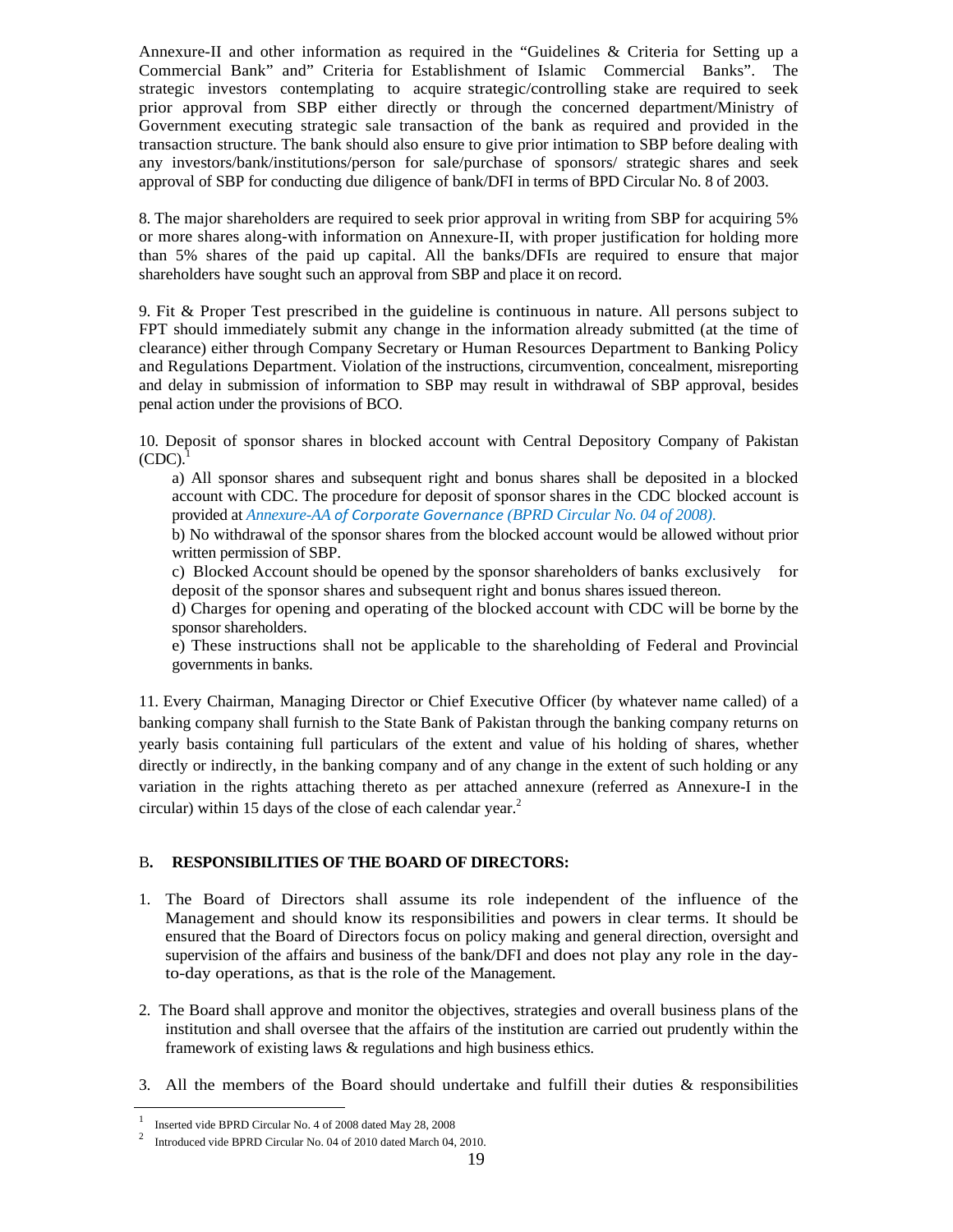keeping in view their legal obligations under all the applicable laws and regulations. All Board members should preferably attend at least 1-2 weeks training program(s) which will enable them to play effective role as a director of bank/DFI, at an institution like Pakistan Institute of Corporate Governance or other similar institution within first year of their directorship on the Board of bank/DFI. Further, the Company Secretary of the Banks/DFIs shall provide to all Board members the extracts from the relevant laws, rules and regulations regarding their powers, duties and responsibilities and keep them updated of any revisions/amendments therein.<sup>1</sup>

- 4. The Board shall clearly define the authorities and key responsibilities of both the Directors and the Senior Management without delegating its policy-making powers to the Management and shall ensure that the Management is in the hands of qualified personnel.
- 5. The Board shall approve and ensure implementation of policies, including but not limited to, in areas of Risk Management, Credit, Treasury & Investment, Internal Control System and Audit, IT Security, Human Resource, Expenditure, Accounting & Disclosure, and any other operational area which the Board and/or the Management may deem appropriate from time to time. The Board shall also be responsible to review and update existing policies periodically and whenever circumstances justify.
- 6. As regards Internal Audit or Internal Control, a separate department shall be created which shall be manned preferably by professionals responsible to conduct audit of the bank's/DFI's various Divisions, Offices, Units, Branches etc. in accordance with the guidelines of the Audit Manual duly approved by the Broad of Directors. The Head of this department will report directly to the Board of Directors or Board Committee on Internal Audit.
- 7. The business conditions and markets are ever changing and so are their requirements. The Board, therefore, is required to ensure existence of an effective 'Management Information System' to remain fully informed of the activities, operating performance and financial condition of the institution, the environment in which it operates, the various risks it is exposed to and to evaluate performance of the Management at regular intervals.
- 8. The Board should meet frequently (preferably on monthly basis, but in any event, not less than once every quarter) and the individual directors of an institution should attend at least half of the meetings held in a financial year. The Board should ensure that it receives sufficient information from Management on the agenda items well in advance of each meeting to enable it to effectively participate in and contribute to each meeting. Any advisor, if appointed by the Board member, shall neither attend the Board meeting(s) on behalf of the Board member nor shall regularly sit in the Board meeting(s) as an observer or any other capacity. Further, the banks/DFIs, incorporated in Pakistan, shall submit certified copies of the minutes of meeting of their Board of Directors (BoD) and the General Meetings /Extra Ordinary General Meetings (AGMs/EOGMs), within twenty one days of the date of the meeting to the Director, Off-site Supervision and Enforcement Department, State Bank of Pakistan, Karachi. It may be ensured that the minutes also contain the details of matters decided/resolved through circulation. The minutes may be forwarded in the form of hard copies, duly certified by the company secretary along with soft copies on a floppy diskette/compact disk.<sup>2</sup>
- 9. The Board should carry out its responsibilities in such a way that the external auditors and supervisors can see and form judgment on the quality of Board's work and its contributions through proper and detailed minutes of the deliberations held and decisions taken during the Board meetings.
- 10. To share the load of activities, the Board may form specialized committees with well-defined objectives, authorities and tenure. These committees, comprising of at least one non-executive Board member, shall oversee areas like Audit, Risk Management, Credit, and Recruitment, Remuneration & Nomination. The Chairman of the Board shall not be member of the aforementioned committees. Further, the Audit Committee of the Board shall invariably be

<sup>1</sup> Introduced vide BPRD Circular Letter No. 13 of 2011 dated May 28, 2011. 2

Introduced vide BPRD Circular No. 02 of 2013 dated March 19, 2013.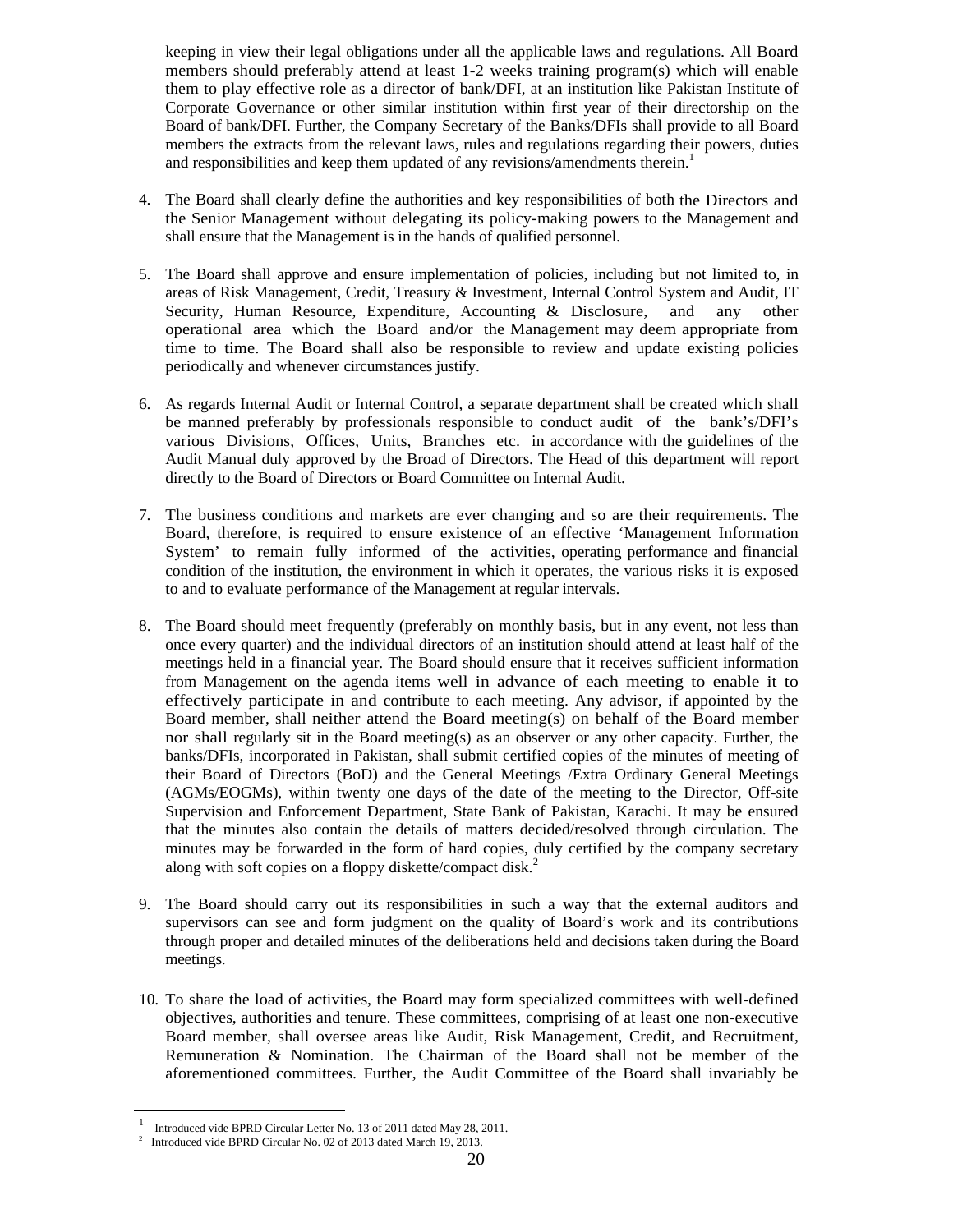chaired by an Independent Director. These committees of the Board should neither indulge in day-to-day affairs/operations of the bank nor enjoy any credit approval authority for transaction/limits. These committees should apprise the Board of their activities and achievements on regular basis.<sup>1</sup>

- 11. The Board should ensure that it receives management letter from the external auditors without delay. It should also be ensured that appropriate action is taken in consultation with the Audit Committee of the Board to deal with control or other weaknesses identified in the management letter. A copy of that letter should be submitted to the State Bank of Pakistan so that it can monitor follow-up actions.
- 12. Whenever the Board of Directors/relevant appointing/removing authority of a bank/DFI considers to remove its President/Chief Executive Officer/Country Head/Country Manager before the expiration of his/her term of office through the defined statutory process, State Bank of Pakistan (SBP) must invariably be informed at least two months ahead of the implementation of such decision along-with the reasons for the same. $2$
- 13. The President/CEO/Country Head/Country Manager, wherever, decides to tender resignation before completion of his/her term of office, he/she must inform SBP at least two months before tendering resignation.
- 14. The Chairman of the Board of Directors/relevant removing authority of bank/DFI would be responsible for submission of the requisite information to SBP.
- 15. Acting CEO appointed pursuant to resignation/removal of the CEO is invariably required to meet the FPT Criteria prescribed for the CEO and the Banks/DFIs shall duly submit FPT documents of such person to SBP before assumption of charge. In case of temporary vacation (not exceeding one month) of the office of CEO, the Banks/DFIs shall ensure to entrust charge of the office of CEO to such an officer who meets the FPT Criteria prescribed for Key Executives and whose FPT documents have already been submitted to SBP. $3$
- 16. The banks incorporated in Pakistan having foreign participation/equity can hold board meetings abroad in following manner in a calendar year $4$ :

|      | 17. Banks having more than 51% foreign shareholding and<br>minimum two directors residing abroad. | Maximum of 4 Board Meetings. |
|------|---------------------------------------------------------------------------------------------------|------------------------------|
| 11.  | Banks having more than 40% foreign shareholding and<br>minimum one director residing abroad.      | 3 Board Meetings.            |
| iii. | Banks having upto 40% foreign shareholding and minimum<br>one director residing abroad.           | 1 Board Meeting.             |

17. The bank concerned will, however, only inform SBP in writing before its Board Meeting abroad in accordance with the above instructions. The banks/DFIs are advised to hold BoDs meetings at the place of residence of foreign directors. Further, those having no foreign shareholding and directorship shall not be allowed BoDs meetings abroad. They are also encouraged to make maximum use of video conferencing facilities for Board Meetings.

### **C. MANAGEMENT:**

No member of the Board of Directors of a bank/DFI holding 5% or more of the paid-up capital of the bank/DFI either individually or in concert with family members or concerns /companies in which

<sup>1</sup> Amended vide BPRD Circular No. 9 of 2015 dated May 06, 2015.

Para 12, 13, & 14 amended vide BPRD Circular No. 9 of 2008 dated August 19, 2008

Inserted vide BPRD Circular Letter No. 12 of 2011 dated May 13, 2011

Revised vide BPRD Circular No. 11 of 2013 dated May 06, 2013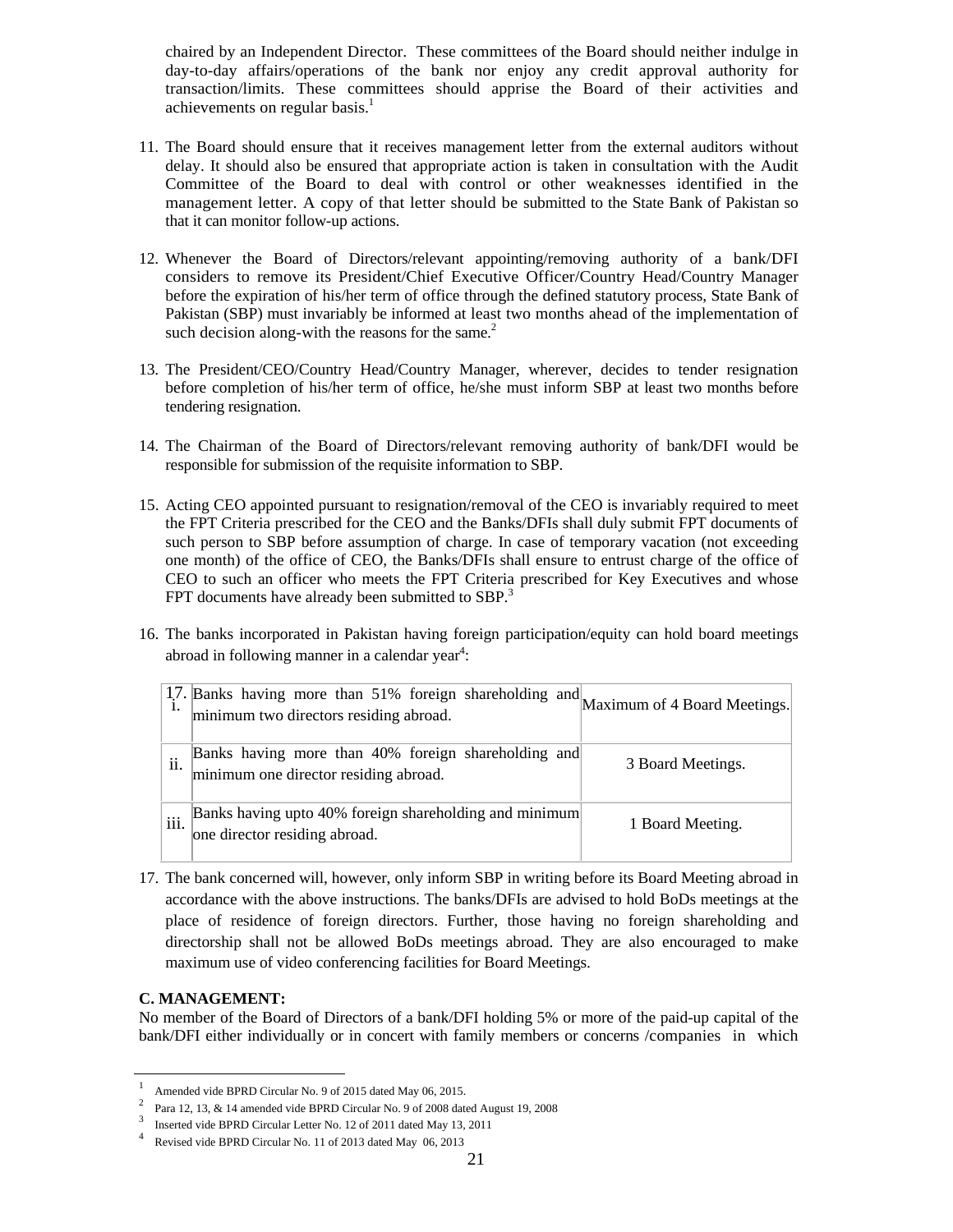he/she has the controlling interest, shall be appointed in the bank /DFI in any capacity except as Chief Executive of the bank/DFI. Further, maximum two members of Board of Directors of a bank/DFI including its CEO can be the Executive Directors.

2. The banks/DFIs during a calendar year may pay a reasonable and appropriate remuneration for attending the Board or its committee(s) meeting(s), to their non-executive directors and chairman. The scale of remuneration to be paid to the non-executive directors and chairman for attending the Board and/or committee meetings shall be approved by the shareholders on a pre or post facto basis in the Annual General Meeting (AGM). However, no such remuneration shall be paid to the executive directors except usual TA/DA as per bank's/DFI's standard rules and regulations. No consultancy or allied work will be awarded to the directors or to the firms/institutions/companies etc. in which they hold substantial interest. Further, the administrative expenses pertaining to the office, staff and security allocated to the Chairman of the Board should be determined rationally.<sup>1</sup>

3. Chairman of the Board of Directors may, if deemed necessary, appoint one advisor to advise and facilitate him in discharge of his duties/responsibilities. The appointment of such an advisor will be subject to the following conditions:

- a) The advisor must possess the required technical experience relating to banking and finance at a senior level to enable him /her to render a professional advice to the Board.
- b) The terms of reference of the advisor shall be approved by the Board.
- c) A reasonable remuneration may be paid to the advisor with the approval of the Board of Directors.
- d) The advisor may attend the meetings of Board of Directors and Board Committees in which his/her participation is required but he/she will not be a member of the Board and/or its committees.
- e) The advisor shall be required to sign an appropriate confidentiality agreement to ensure confidentiality of documents/information that may come to his/her knowledge, before assuming any such role. $2$

#### **D. COMPLIANCE OFFICER:**

Banks/DFIs shall put in place a Compliance Program to ensure that all relevant laws are complied with, in letter and spirit, and, thus, minimize legal and regulatory risks. For this purpose, the Board of Directors, or Country Manager in case of foreign banks, shall appoint/designate a suitably qualified and experienced person as Compliance Officer on a countrywide basis, who may be assisted by other Compliance Officers down the line. The Head of Compliance will report directly to the President/Chief Executive Officer of the bank/DFI. The Compliance Officers will primarily be responsible for banks/DFI's effective compliance relating to:

- (a) SBP Prudential Regulations.
- (b) Relevant provisions of existing laws and regulations.
- (c) Guidelines for KYC.
- (d) Anti money laundering laws and regulations.
- (e) Timely submission of accurate data/returns to regulator and other agencies.

(f) Monitor and report suspicious transactions to President/Chief Executive Officer of the bank/DFI and other related agencies.

2. Banks/DFIs are, however, free to add other areas of compliance under the responsibilities of Compliance Officer and consider setting up a compliance committee under him, as they deem fit to protect the interest of the institution.

3. The Compliance Officers will (i) serve as a contact point between President/Chief Executive Officer and senior management, with regard to functioning of the compliance program (ii) provide assistance in this area to branches and other departments of the bank/DFI, and (iii) act as liaison with State Bank of Pakistan concerning the issues related to compliance.'

4. Banks/DFIs are, therefore, advised to put in place, in writing, a complete program of compliance down the line under the supervision of a Compliance Officer.

<sup>1</sup> Amended vide BPRD Circular No. 9 of 2015 dated May 06, 2015

Amended vide BPRD Circular Letter No. 12 of 2009 dated April 24, 2009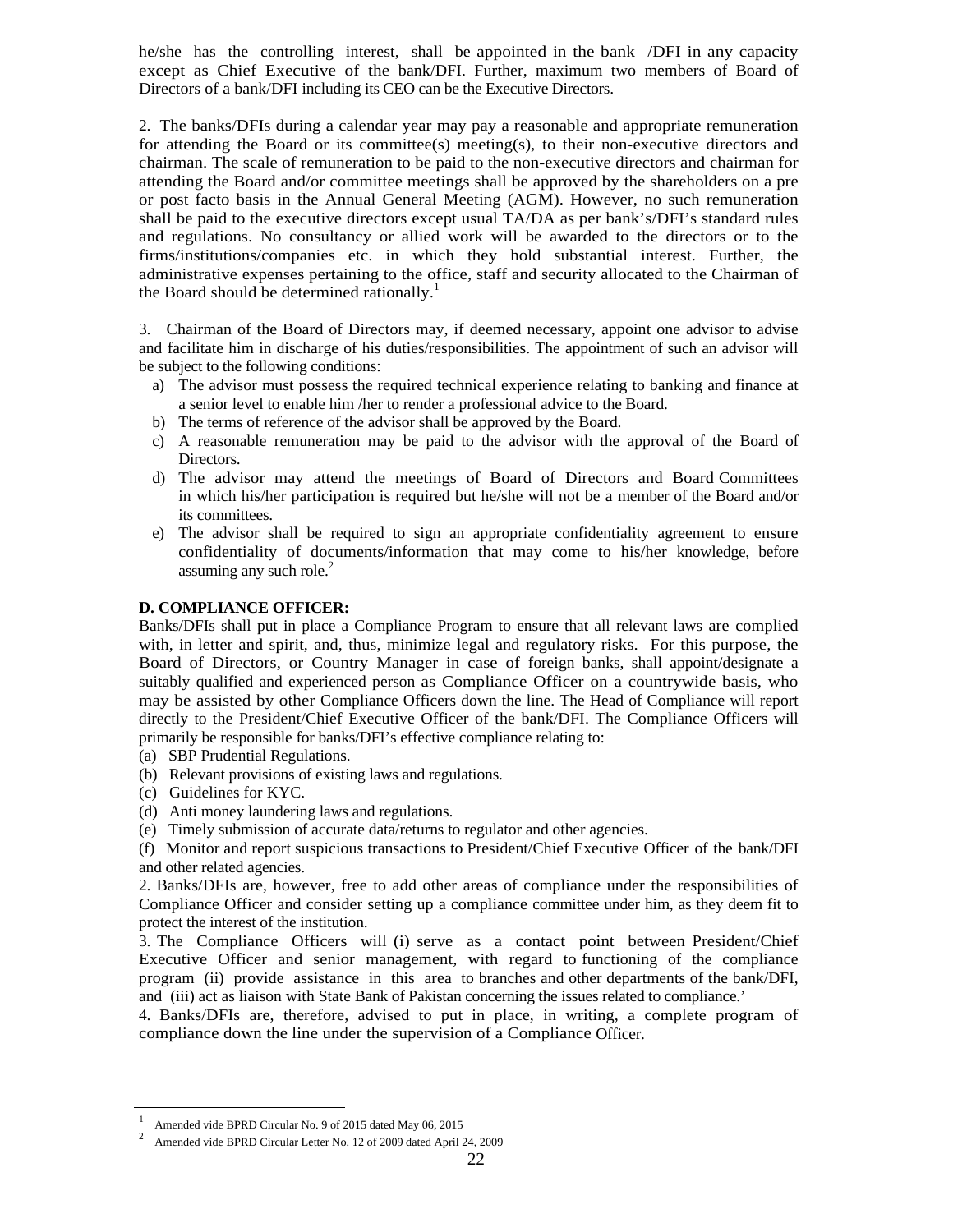### **E. FITNESS AND PROPRIETY OF KEY EXECUTIVES:**

Banks/DFIs shall strictly follow the guidelines contained in the 'Fit and Proper Test' (FPT) during the course of appointment of key executives.

2. The banks/DFIs should also develop and implement appropriate screening procedures to ensure high standards and integrity at the time of hiring all employees, whether contractual or permanent.

3. In case it is found at subsequent stage/during the course of inspection that guidelines of FPT have not been followed or the incumbent is not a fit and proper person, strict punitive action will be taken under the relevant provisions of Banking Companies Ordinance 1962, in addition to directing the banks/DFIs to dispense with the services of concerned officer if recruited afresh; and in case of existing employee, the same to be transferred from the post immediately.

### **REGULATION G-2 DEALING WITH DIRECTORS, MAJOR SHARE-HOLDERS AND EMPLOYEES OF THE BANKS/DFIs**

Banks/DFIs shall not enter into leasing, renting and sale/purchase of any kind with their directors, officers, employees or such persons who either individually or in concert with family members beneficially own 5% or more of the equity of the bank/DFI. This restriction does not apply in case of purchase of vehicles, laptops, mobile phone devices and iPads<sup>1</sup> by the paid directors, officers or employees of the banks/DFIs which remained in their own use, provided such sale is covered under the employees service rules duly approved by the Board of Directors of the banks/DFIs and is effected by the banks/DFIs at least at book value at the date of such transaction.

### 2. Banks/DFIs shall not:

- a) take unsecured exposure on, or take exposure against the guarantee of:
	- i) any of their directors;
	- ii) any of the family members of any of their directors;
	- iii) any firm or private company in which the bank/DFI or any of the persons referred to in (i) or (ii) are interested as director, proprietor or partner; or

iv) any public limited company in which the bank/DFI or any of the persons as aforesaid are substantially interested; and

v) their Chief Executive and shareholders holding 5% or more of the share capital of the bank/DFI, including their spouses, parents, and children or to firms and companies in which they are interested as partners, directors or shareholders holding 5% or more of the share capital of that concern.

b) take any exposure on any of their directors or to individuals, firms or companies in which they or any of their directors, either directly in the borrowing entity or in any of its group companies, hold key management positions, or are interested as partner, director or guarantor, as the case may be, their Chief Executives and shareholders holding 5% or more of the share capital of the bank/DFI, including their spouses, parents, and children or to firms and companies in which they are interested as partners, directors or shareholders holding 5% or more of the share capital of that concern, without the approval of the majority of the directors of that bank/DFI excluding the director concerned. The facilities to the persons mentioned above shall be extended at market terms and conditions and be dealt with at arm length basis.

### **REGULATION G-3**

### **CONTRIBUTIONS AND DONATIONS FOR CHARITABLE, SOCIAL, EDUCATIONAL AND PUBLIC WELFARE PURPOSES**

Banks/DFIs shall strictly observe the following rules in the matter of making any donation/contribution for charitable, social, educational or public welfare purposes:

i) The total donations/contributions made by the bank/DFI during the year shall not exceed such amount as approved by their Board of Directors. It is expected that banks/DFIs making these

<sup>&</sup>lt;sup>1</sup> Introduced vide BPRD Circular Letter No. 32 of 2013 dated December 17, 2013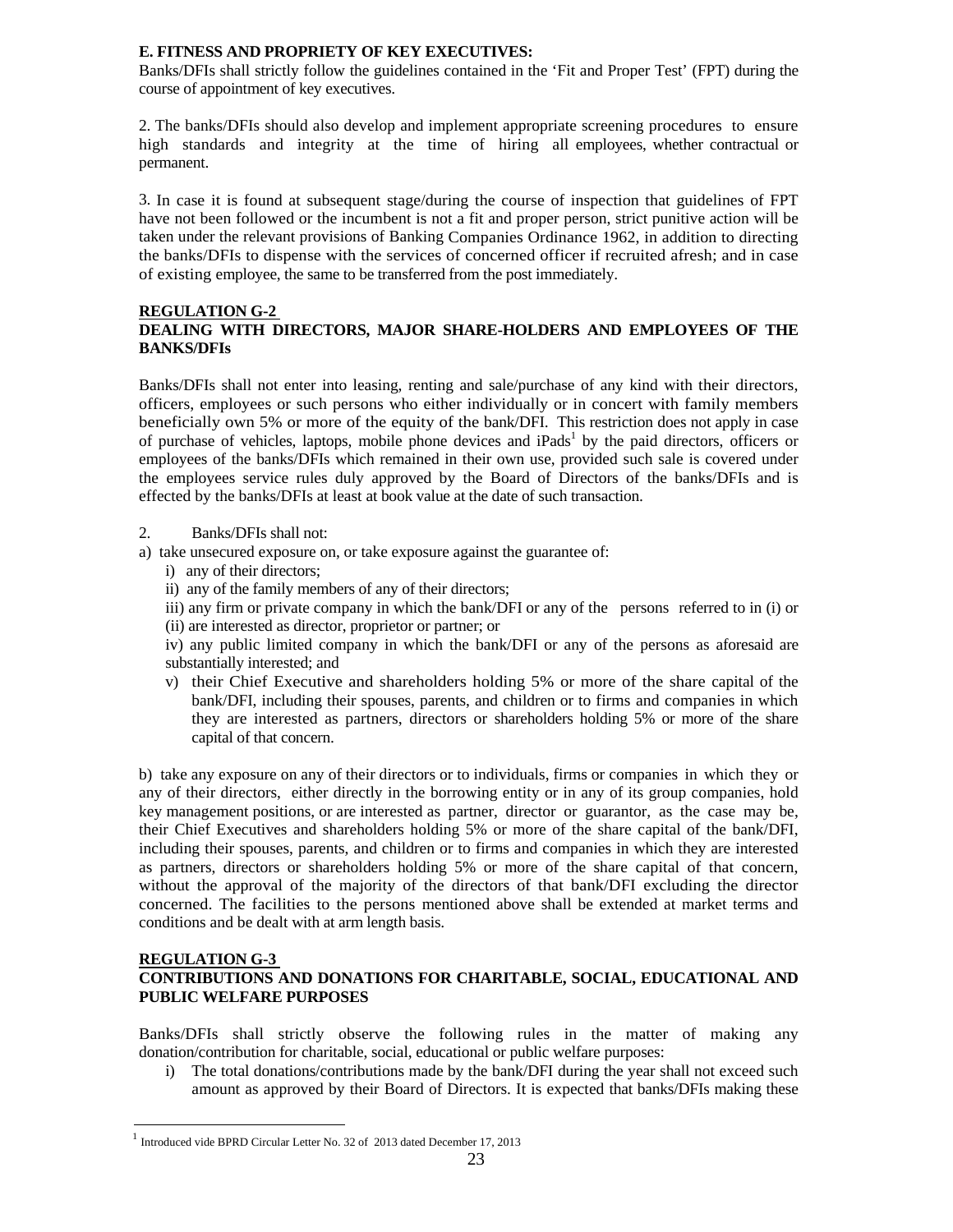donations/contributions would have already met provisioning and capital adequacy requirements.

ii) The banks/DFIs shall develop policy/guidelines duly approved by the Board of Directors for making donations/contributions.

2. All donations or contributions to be made during the year must be specifically approved by the Board of Directors on pre or post facto basis as convenient.

3. Banks/DFIs are further directed to expressly disclose in their annual audited financial statements the total donation/contribution made during the year along with names of donees, to whom total donations/ contributions during the year were made in excess of Rs 100,000/. In the case of donations where any director or his family members have interest in the donee, the names of such directors, their interest in the donee and the names and addresses of all donees, shall also be given.

#### **REGULATION G-4 CREDIT RATING**

With a view to safeguard the interest of prospective investors, depositors and creditors, it shall be mandatory for all banks/DFIs to have themselves credit rated by a credit rating agency on the approved panel of the State Bank of Pakistan.

2. Foreign banks which are credit rated by M/s. Standard & Poor, Moody's Fitch-Ibca and Japan Credit Rating Agency (JCRA) are given a minimum rating of A3/A- and above shall be exempt from the application of this requirement. All other foreign banks have to go through credit rating process in Pakistan.

3. The credit rating will be an ongoing process i.e. credit rating should be updated on a continuous basis from year to year, within six months from the date of close of each financial year and the rating report complete in all respects be submitted to the State Bank of Pakistan and made public within a period of seven days of the notification of rating by the credit rating agency. Further, the banks/DFIs will disclose their credit rating prominently in their published annual and quarterly financial statements.

#### **REGULATION O-1 UNDERTAKING OF CASH PAYMENTS OUTSIDE THE BANK'S AUTHORIZED PLACE OF BUSINESS**

Banks shall not undertake any business of cash payments, other than the authorized place of business, except through the installation of Automated Teller Machine (ATM). Banks desirous of providing the facility of withdrawal through Authorized Merchant Establishments at various Points of Sale (POS) may do so upto a maximum cash limit of Rs 10,000/- For this purpose, adequate and suitable security measures should be put in place for cash feeding and safety of the Automated Teller Machines.

2. Branchless banking receipts/payments are allowed in accordance with branchless banking regulations.

3. Banks may do collection and payment of cash for their prime customers through cash carrying companies registered with concerned Government department. This facility should, however, be provided through designated branches of the banks and after the banks have devised procedures including necessary security measures.

### **REGULATION O-2 WINDOW DRESSING**

Banks/DFIs shall refrain from adopting any measures or practices whereby they would either artificially or temporarily show an ostensibly different position of bank's/DFI's accounts as given in their financial statements. Particular care shall be taken in showing their deposits, MCR, nonperforming loans/assets, provisioning, profit, inter-branch and inter-bank accounts, or any other method to artificially inflate balance sheet or show improved profitability.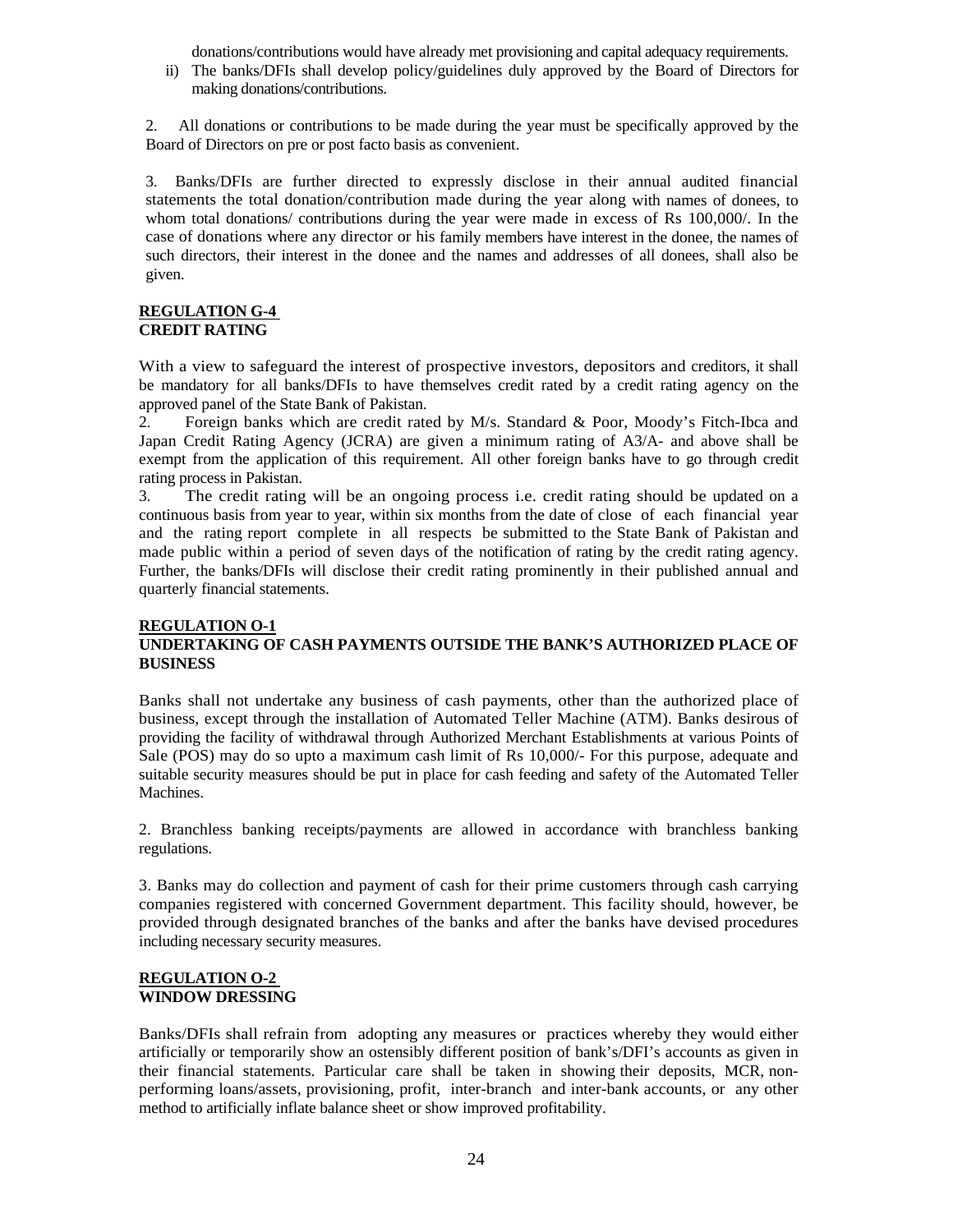### **REGULATION O-3 RECONCILIATION OF INTER-BRANCH ACCOUNTS AND SETTLEMENT OF SUSPENSE ACCOUNT ENTRIES**

All entries outstanding in the Inter-Branch Accounts (by whatever name called) and/or Suspense Account must be reconciled/cleared and taken to the proper head of account within a maximum period of 30 days from the date the entry is made in the above-named accounts.

2. Entries made on account of tax at source, advance tax paid, tax recoverable, advance expense on new branches, advance rent paid, legal expenses, mark-up/service charge recoverable, Qarze Hasna for marriage, and forward cover fee, shall not be classified as Suspense Account and may be recorded in their respective head of account under other assets and the above instructions shall not be applicable to these items . Further, outstanding amount of the premium on Crop Loan Insurance Scheme (CLIS) receivable from Government of Pakistan (GoP) shall also be classified in other assets. The outstanding amount shall, however, be reconciled/cleared immediately on reimbursement of premium amount from the GoP. Besides, entries relating to frauds and forgeries, cash theft and looted, payments against equity, scrips/debt instruments and contributory payments of capital nature to be capitalized at a later stage shall also be excluded from the purview of the said regulation. The exclusion of entries relating to frauds and forgeries, cash theft and looted will, however, be subject to the condition that the same are cleared immediately on receipt of insurance claims.

3. Banks/DFIs shall institute an effective internal control system for the operations of Inter-Branch and Suspense Accounts, which ensures reconciliation/clearing of the entries in shortest possible time and also clearly fixes the responsibilities on the official(s) for neglecting the timely reconciliation and clearance.

### **REGULATION O-4 MAINTENANCE OF ASSETS IN PAKISTAN**

Every bank/DFI shall maintain in Pakistan not less than 80% of the assets created by it against such time and demand liabilities as specified in Part-A of Form X (prescribed under Rule 17 of the Banking Companies Rules, 1963). Accordingly, assets held abroad by any bank/DFI shall not, at any point in time, exceed 20% of its time and demand liabilities specified in the said Form X. All other assets financed from sources other than time and demand liabilities specified in the said Form X shall be held within Pakistan.

### **REGULATION O-5 FOREIGN CURRENCY DEPOSITS UNDER FE 25-1998**

Banks shall not invest FE 25 deposits in foreign currency/local currency denominated instruments below investment grade. Neither, shall they invest/place such deposits in fund management schemes of other banks/DFIs/NBFCs whether in Pakistan or abroad.

2. Banks shall be required to maintain the prescribed ratio of Cash Reserve/Special Cash Reserve against FE 25 deposits in US Dollars.

3. Placement of funds of FE-25 deposits with any one bank/financial institution, whether in Pakistan or abroad, shall be subject to the following conditions:

a) The investing bank shall comply with Regulation R-1 (Annexure-1 Para G), which mentions different weightages according to credit ratings of financial institutions.

b) The investing bank will not place in a single institution an amount exceeding 25% of the total investable funds, available with the investing bank, under the FE-25 Deposit Scheme.

The conditions above shall, however, not be applicable to placement of funds by the bank with its own branches overseas. Furthermore, compliance with all other relevant Prudential Regulations shall also be ensured.

4. Banks shall be free to decide the rate of return on deposits mobilized under FE-25.

5. Banks shall be free to use such deposits for their trade-related activities provided the exchange risks are adequately covered and a square position is maintained.

6. Foreign currency deposits mobilized under FE 25 scheme, after netting-off the deposits utilized to finance trade related activities such as financing against Import and Export documents, should not at any point exceed twenty percent of the local currency deposits of the banks at the close of business on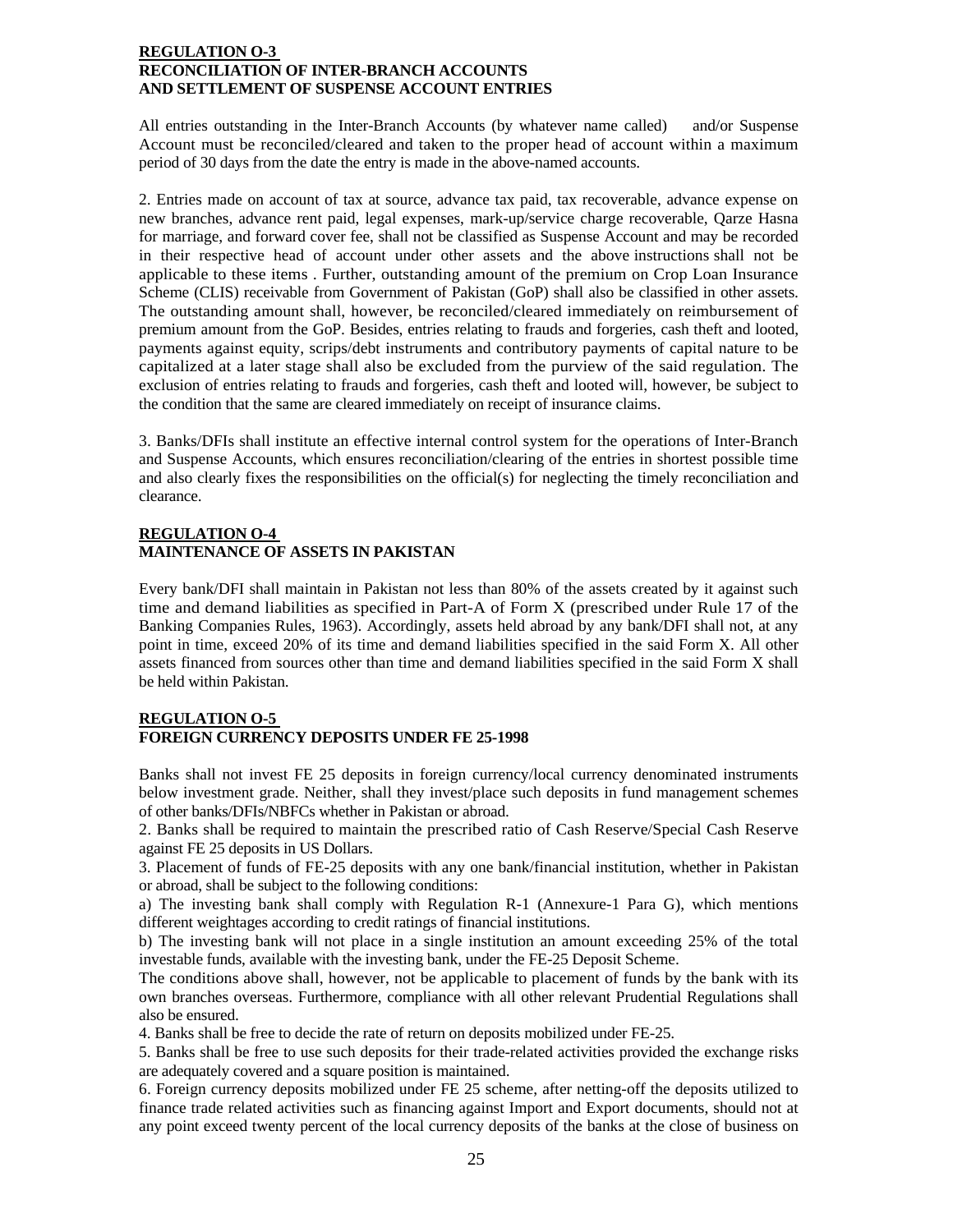the last working day of the preceding quarter. Banks/DFIs may also exclude FE-25 Deposits in the form of the Foreign Direct Investment and funds received for social and economic uplift through international donor agencies/welfare organizations from the calculation of above limit of 20%. This will, however, be subject to the condition that the banks/DFIs will obtain an undertaking from the Account Holder that such funds are remitted from abroad and would be used for poverty alleviation and socio-economic uplift. The genuineness of all such exclusions will be verified by the SBP Inspectors during the subsequent inspections.

7. Banks will report the amount of FE 25 deposits and their utilization in the Weekly Statement of Position through reporting chart of account DWH Portal as required by the SBP.

\*\*\*\*\*\*\*\*\*\*\*\*\*\*\*\*\*\*\*\*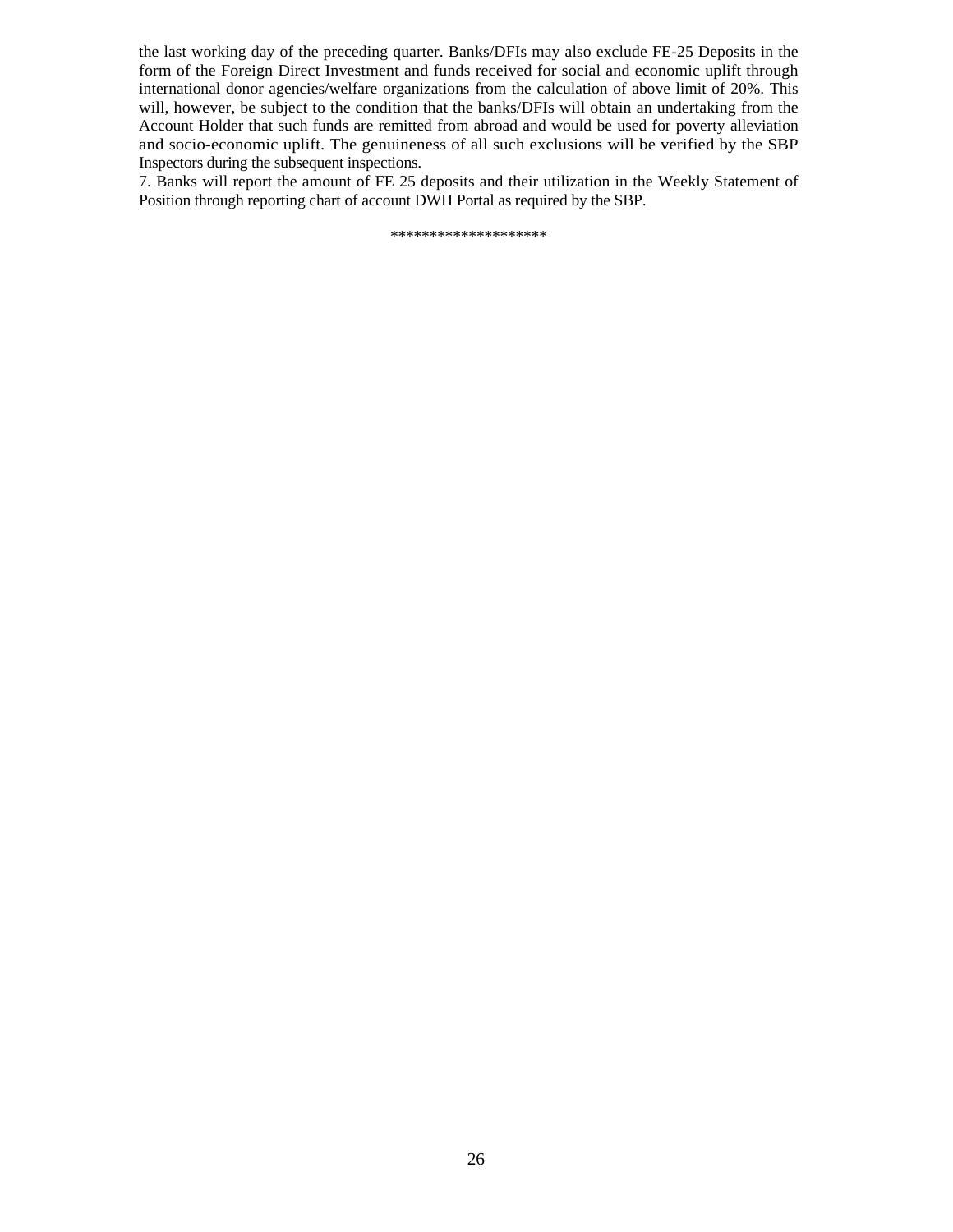#### **GUIDELINES REGARDING LIMIT ON EXPOSURE TO A SINGLE OBLIGOR UNDER REGULATION R-1**

- 1. In arriving at exposure under Regulation R-1:
	- A) 100% of the deposits placed with lending bank/DFI, under perfected lien and in the same currency, as that of the loan, shall be deducted.

B) 90% of the following shall be deducted;

i) deposits placed with the lending bank/DFI, under perfected lien, in a currency other than that of the loan;

ii) deposits with another bank/DFI under perfected lien;

iii)encashment value of Federal Investment Bonds, Pakistan Investment Bonds, Treasury Bills and National Saving Scheme securities, lodged by the borrower as collateral; and

iv)Pak. Rupee equivalent of face value of Special US Dollar Bonds converted at inter-bank rate, lodged by the borrower as collateral.

- C) 85% of the unconditional financial guarantees accepted as collateral and payable on demand by banks/DFIs, rated at least 'A' or equivalent by a recognized rating agency) shall be deducted. Similar weightage to guarantees issued by the International Finance Corporation (IFC), Commonwealth Development Corporation (CDC) Deutsche Investitions und Entwicklungsgesellschaft mbH (DEG), Nederlandse Financierings-Maatschappij voor Ontwikkelingslanden N.V (FMO) and Asian Development Bank (ADB) shall also apply.
- D) 50% of listed Term Finance Certificates held as security with duly marked lien shall be deducted. The TFCs to qualify for this purpose should have been rated at least 'A' or equivalent by a credit rating agency on the approved panel of State Bank of Pakistan.
- E) Weightage of 10% shall be given to pre-shipment/post-shipment credit provided to finance exports of goods covered by letter of credit/firm contracts including financing provided from the bank's /DFI's own sources.

F) Weightage of 50% shall be given to;

i) documentary credits (except Standby Letter of Credits where 100% exposure would be counted) opened by banks/DFIs;

- ii) guarantees/bonds other than financial guarantees;
- iii)underwriting commitments.
- G) The following different weightages will be applicable to exposure taken against commercial banks/DFIs in respect of placements;
- i) 25% weightage on exposure to banks/DFIs with 'AAA' rating.
- ii) 50% weightage on exposure to banks/DFIs rated 'A' and AA.
- iii) 100% weightage on exposure to banks /DFIs rated below 'A'.

The banks/DFIs shall ensure that the overall limit for each financial institution in respect of interbank placements is invariably approved by their Board of Directors.

- 2. For the purpose of the Regulation R-1, exposure shall not include the following:
	- a.) Loans and advances (including bills purchased and discounted) given to the Federal Government or any of their agencies under the commodity operations program of the Federal Government, or guaranteed by the Federal Government.
	- b.)Obligations under letters of credit and letters of guarantee to the extent of cash margin held by the bank/DFI.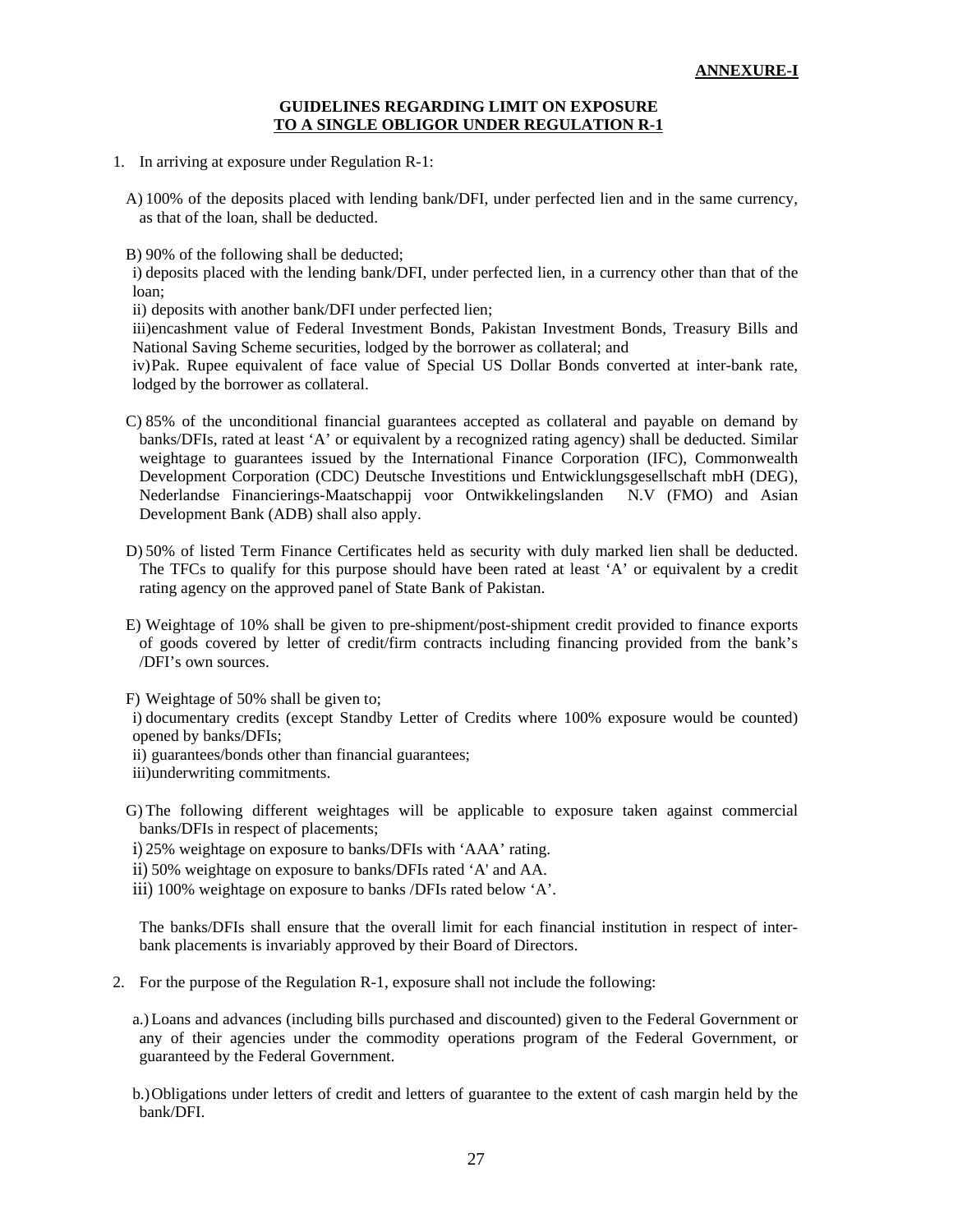- c.) Letters of credit, which do not create any obligation on the part of the bank/DFI (no liability L/C) to make payments on account of imports.
- d.)Letters of credit opened on behalf of Federal Government where payment is guaranteed by State Bank of Pakistan/Federal Government.
- e.) Facilities provided to commercial banks/DFIs through REPO transactions with underlying SLR eligible securities.
- f.) Letters of credit established for the import of plant and machinery subject to the condition that financial close has been done in case of such LCs.
- g.)Bills discounted/purchased from the borrower, drawn against the L/Cs of banks/DFIs meeting the following criteria.

| Sr.<br>No. | Maturity of the bill(s)<br>discounted/purchased | Aggregate amount of<br>bill(s) purchased/<br>discounted on account of<br>one person | Minimum rating of the $L/C$<br>issuing and accepting banks/DFIs<br>assigned by Recognized Rating<br><b>Agencies</b> |
|------------|-------------------------------------------------|-------------------------------------------------------------------------------------|---------------------------------------------------------------------------------------------------------------------|
| a)         | Short term (not more<br>than 1 year)            | Up to US\$ 250,000                                                                  | No restriction                                                                                                      |
| b)         | Short term (not more<br>than 1 year)            | More than $\text{US}\$~250,000$                                                     | At least "BBB" and above                                                                                            |
| c)         | Long term (more than 1)<br>year)                | -Any-                                                                               | At least "A" and above                                                                                              |

3. For the purpose of Regulation R-1, net open exposure shall be used in the calculation on account of derivative transactions as allowed under Financial Derivatives Business Regulations issued vide BSD Circular No. 17 dated November 26, 2004.

For the purpose of Regulation R-1, reserve shall also include revaluation reserves on account of fixed assets of the bank/DFI to the extent of 50% of their value. However, for this purpose assets must be prudently valued by valuators on the panel of Pakistan Bank Association (PBA), fully taking into account the possibility of price fluctuations and forced sale value. Revaluation reserves reflecting the difference between the book value and the market value will be eligible up to 50%.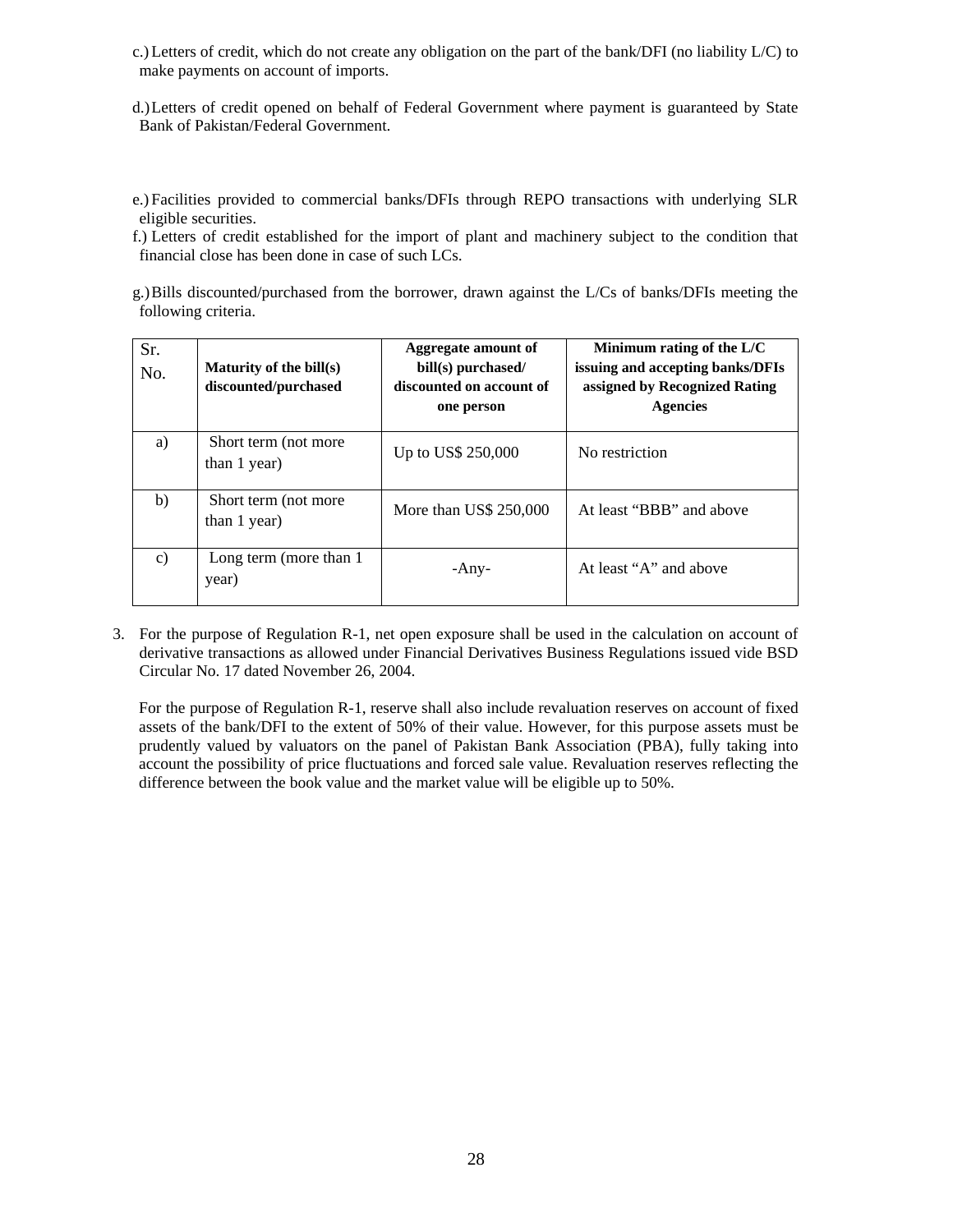### **ANNEXURE II**

### **BORROWER'S BASIC FACT SHEET- FOR CORPORATE**

### **PRESCRIBED UNDER REGULATION R-3**

Date of Request.

# **(TO BE COMPLETED IN CAPITAL LETTERS OR TYPEWRITTEN)**

### **BORROWER'S PROFILE:**

| <b>Name</b>                                  | <b>Address</b>           |                      |                                            |                         |
|----------------------------------------------|--------------------------|----------------------|--------------------------------------------|-------------------------|
| Phone#                                       |                          |                      | $\mathbf{F}$ ax #<br><b>E-mail Address</b> |                         |
| <b>Office</b>                                | Res.                     |                      |                                            |                         |
| <b>Computerized National Identity Card #</b> |                          |                      | <b>National Tax #</b>                      | Sales Tax #             |
|                                              |                          |                      |                                            |                         |
|                                              |                          |                      |                                            |                         |
| <b>Import Registration</b>                   | Date of<br><b>Export</b> |                      |                                            | Date of opening of A/c. |
| #                                            | <b>Registration #</b>    | <b>Establishment</b> |                                            |                         |
|                                              |                          |                      |                                            |                         |

### **2. NATURE OF BUSINESS:**

| <b>Industrial</b> | Commercial | <b>Agricultural</b> | <b>Services</b> | Any other |
|-------------------|------------|---------------------|-----------------|-----------|
|                   |            |                     |                 |           |

### **3. DETAILS OF DIRECTORS/OWNERS/PARTNERS:**

|                      | <b>Name</b>                                  | <b>Address</b>    |                       |  |
|----------------------|----------------------------------------------|-------------------|-----------------------|--|
|                      |                                              |                   |                       |  |
|                      | Phone #                                      | $\textbf{Fax} \#$ | <b>E-mail Address</b> |  |
| <b>Office</b>        | Res.                                         |                   |                       |  |
|                      | <b>Computerized National Identity Card #</b> |                   | <b>National Tax #</b> |  |
|                      |                                              |                   |                       |  |
| <b>Share-holding</b> |                                              | <b>Amount</b>     | % of Share-holding    |  |
|                      |                                              |                   |                       |  |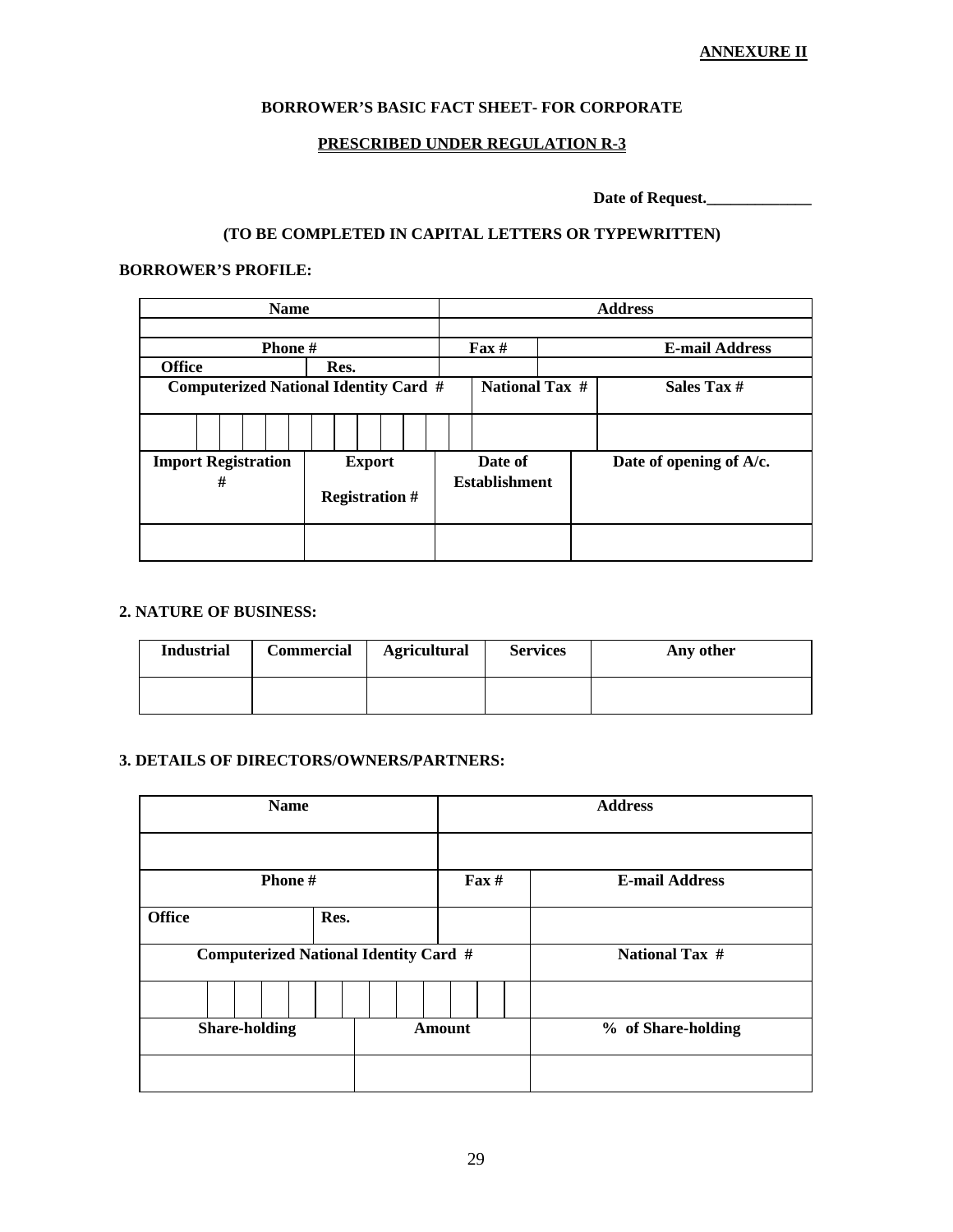### **4. CORPORATE STATUS:**

| Sole<br>Proprietorship | Partnership | <b>Public/Private Limited Company</b> |
|------------------------|-------------|---------------------------------------|
|                        |             |                                       |

### **5. MANAGEMENT:**

|                                   | A) EXECUTIVE DIRECTORS/PARTNERS: |       |                |  |  |  |  |  |
|-----------------------------------|----------------------------------|-------|----------------|--|--|--|--|--|
| <b>Name</b>                       | <b>Address</b>                   | CNIC# | <b>Phone</b> # |  |  |  |  |  |
|                                   |                                  |       |                |  |  |  |  |  |
|                                   |                                  |       |                |  |  |  |  |  |
|                                   |                                  |       |                |  |  |  |  |  |
| $\overline{2}$                    |                                  |       |                |  |  |  |  |  |
|                                   |                                  |       |                |  |  |  |  |  |
| NON-EXECUTIVE DIRECTORS/PARTNERS: |                                  |       |                |  |  |  |  |  |
| $\bf{B}$                          |                                  |       |                |  |  |  |  |  |
| <b>Name</b>                       | <b>Address</b>                   | CNIC# | <b>Phone</b> # |  |  |  |  |  |
|                                   |                                  |       |                |  |  |  |  |  |
|                                   |                                  |       |                |  |  |  |  |  |
|                                   |                                  |       |                |  |  |  |  |  |
| $\overline{2}$                    |                                  |       |                |  |  |  |  |  |

### **6. REQUESTED LIMITS:**

|                   | Amount | <b>Tenor</b> |
|-------------------|--------|--------------|
| <b>Fund Based</b> |        |              |
| Non-Fund Based    |        |              |

### **7. BUSINESS HANDLED/EFFECTED WITH ALL FINANCIAL INSTITUTIONS DURING THE LAST ACCOUNTING YEAR:**

| <b>Imports</b> | <b>Exports</b> | <b>Remittances effected (if any)</b> |
|----------------|----------------|--------------------------------------|
|                |                |                                      |

### **8. EXISTING LIMITS AND STATUS:**

|                          |        |                              | <b>Status</b> |                               |  |
|--------------------------|--------|------------------------------|---------------|-------------------------------|--|
|                          | Amount | <b>Expiry</b><br><b>Date</b> | Regular       | <b>Amount Overdue(if any)</b> |  |
| <b>Fund Based</b>        |        |                              |               |                               |  |
| Non-Fund<br><b>Based</b> |        |                              |               |                               |  |

### **9. ANY WRITE-OFF, RESCHEDULING/ RESTRUCTURING AVAILED DURING THE LAST THREE YEARS:**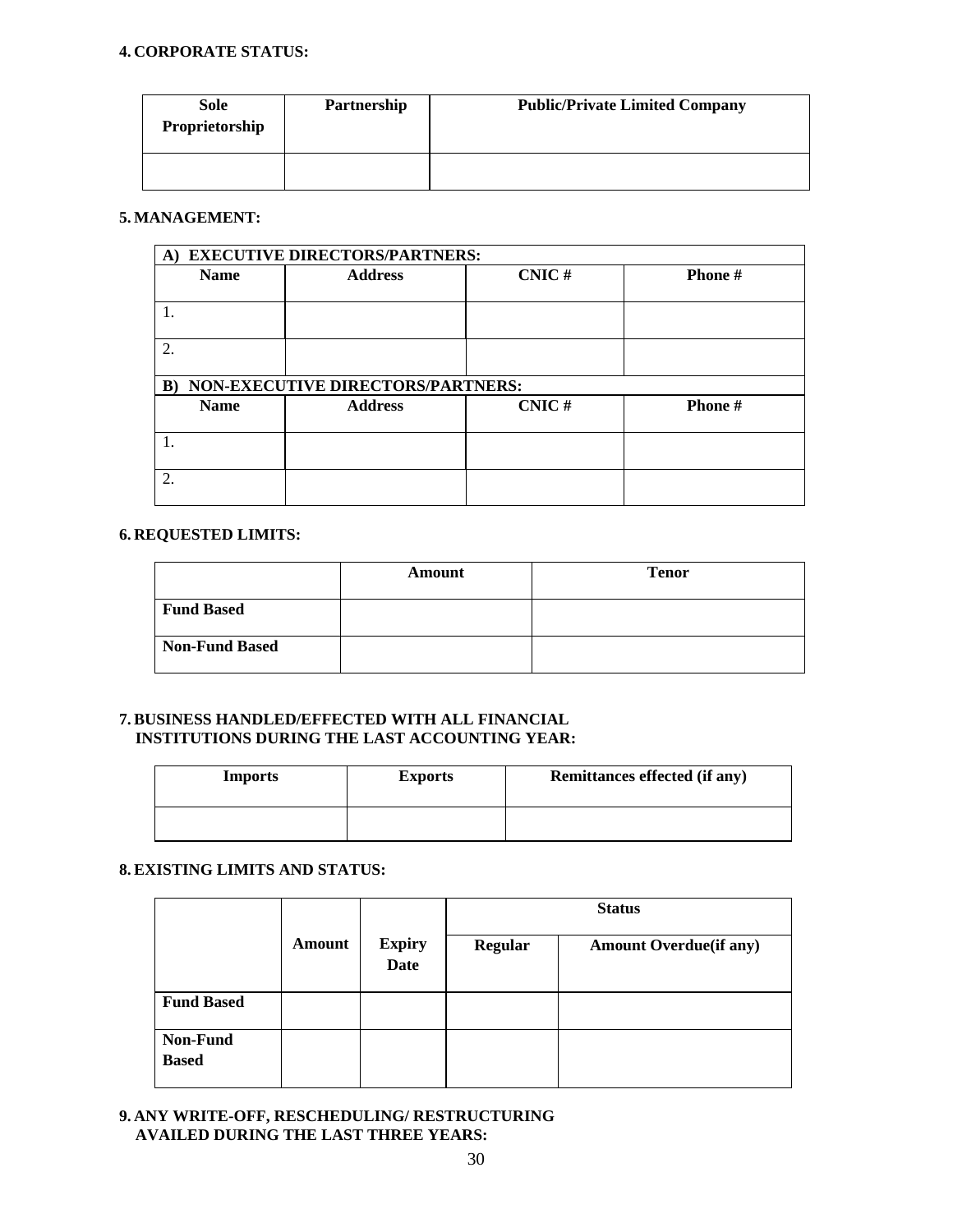|                             | <b>Amount during</b><br>$1st$ Year |                                     | <b>Amount during</b><br>$2nd$ Year |                                     | <b>Amount during</b><br>$3rd$ Year |                                     |
|-----------------------------|------------------------------------|-------------------------------------|------------------------------------|-------------------------------------|------------------------------------|-------------------------------------|
| Name of<br><b>Financial</b> |                                    |                                     |                                    |                                     |                                    |                                     |
| <b>Institution</b>          | Write-<br>off                      | Rescheduled/<br><b>Restructured</b> | Write-<br>off                      | Rescheduled/<br><b>Restructured</b> | <b>Write-</b><br>off               | Rescheduled/<br><b>Restructured</b> |
|                             |                                    |                                     |                                    |                                     |                                    |                                     |

### **10. DETAILS OF CLEAN FACILITIES CURRENTLY AVAILED:**

| <b>Name of Financial</b><br><b>Institution</b> | <b>Nature of Facility</b> | <b>Total Limit</b> | Amount<br>Outstanding |
|------------------------------------------------|---------------------------|--------------------|-----------------------|
|                                                |                           |                    |                       |
|                                                |                           |                    |                       |

### **11. DETAILS OF PRIME SECURITIES MORTGAGED/ PLEDGED:**

| <b>AGAINST EXISTING FACILITIES:</b> |                 |                           |                                                         |                             |  |  |  |
|-------------------------------------|-----------------|---------------------------|---------------------------------------------------------|-----------------------------|--|--|--|
| <b>Name of Financial</b>            | Nature of       | <b>Total</b>              | <b>Rank of Charge</b>                                   | <b>Net Realizable Value</b> |  |  |  |
| Institution                         | <b>Security</b> | Amount                    |                                                         |                             |  |  |  |
|                                     |                 |                           |                                                         |                             |  |  |  |
|                                     |                 |                           |                                                         |                             |  |  |  |
| B)                                  |                 |                           | <b>AGAINST REQUESTED/ FRESH/ ADDITIONAL FACILITIES:</b> |                             |  |  |  |
| <b>Name of Financial</b>            |                 | <b>Nature of Security</b> | <b>Total Amount</b>                                     | <b>Net Realizable</b>       |  |  |  |
| Institution                         |                 |                           |                                                         | Value                       |  |  |  |
|                                     |                 |                           |                                                         |                             |  |  |  |
|                                     |                 |                           |                                                         |                             |  |  |  |

### **12. DETAILS OF SECONDARY COLLATERAL MORTGAGED/ PLEDGED:**

| A)                       | <b>AGAINST EXISTING FACILITIES:</b> |              |                                                         |                             |  |  |  |  |  |
|--------------------------|-------------------------------------|--------------|---------------------------------------------------------|-----------------------------|--|--|--|--|--|
| <b>Name of Financial</b> | Nature of                           | <b>Total</b> | <b>Rank of Charge</b>                                   | <b>Net Realizable Value</b> |  |  |  |  |  |
| <b>Institution</b>       | <b>Security</b>                     | Amount       |                                                         |                             |  |  |  |  |  |
|                          |                                     |              |                                                         |                             |  |  |  |  |  |
|                          |                                     |              |                                                         |                             |  |  |  |  |  |
| B)                       |                                     |              | <b>AGAINST REQUESTED/ FRESH/ ADDITIONAL FACILITIES:</b> |                             |  |  |  |  |  |
| <b>Name of Financial</b> | <b>Nature of Security</b>           |              | <b>Total Amount</b>                                     | <b>Net Realizable Value</b> |  |  |  |  |  |
| <b>Institution</b>       |                                     |              |                                                         |                             |  |  |  |  |  |
|                          |                                     |              |                                                         |                             |  |  |  |  |  |
|                          |                                     |              |                                                         |                             |  |  |  |  |  |

### **13. CREDIT RATING (WHERE APPLICABLE):**

| $\overline{\phantom{a}}$<br>Name of<br>gency<br>лпу<br>. |  |
|----------------------------------------------------------|--|
|                                                          |  |

# **14. DETAILS OF ASSOCIATED CONCERNS**

### **(AS DEFINED IN COMPANIES ORDINANCE, 1984):**

| <b>Name of</b><br><b>Concern</b> | Name of<br><b>Directors</b> | <b>Share-holding</b> | % of Total Share Capital |
|----------------------------------|-----------------------------|----------------------|--------------------------|
|                                  |                             |                      |                          |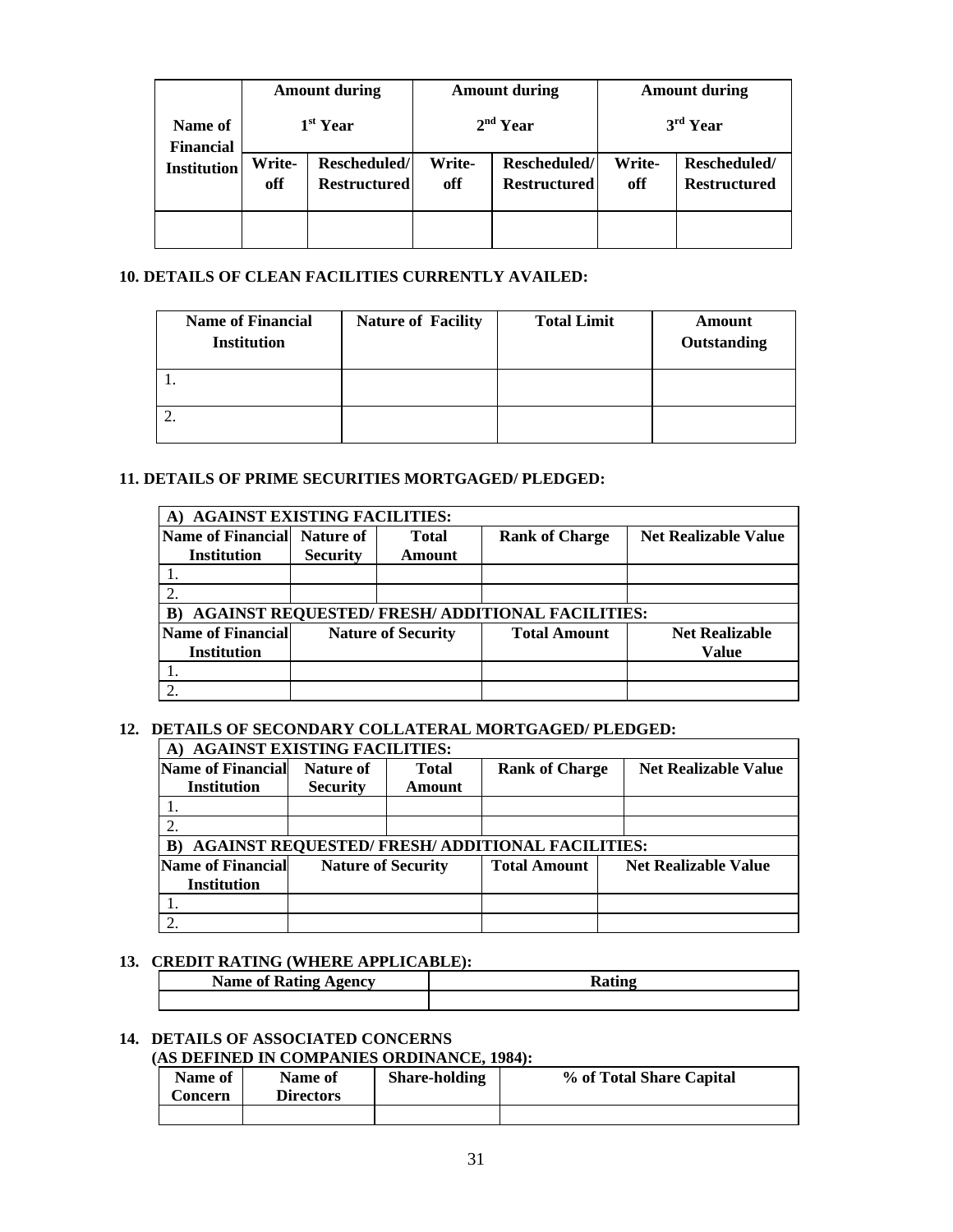### **15. FACILITIES TO ASSOCIATED CONCERNS BY THE CONCERNED FI:**

| Name of        |             | Nature $\&$   Outstanding   Nature $\&$   Overdues |                   | <b>Defaults</b> |
|----------------|-------------|----------------------------------------------------|-------------------|-----------------|
| <b>Concern</b> | Amount of 1 | as on--------                                      | <b>Value of</b>   |                 |
|                | Limit       |                                                    | <b>Securities</b> |                 |
|                |             |                                                    |                   |                 |

#### **16. DETAILS OF PERSONAL GUARANTEES PROVIDED BY THE DIRECTORS/PARTNERS ETC. TO FIs TO SECURE CREDIT:**

| Names of the Institutions/persons<br>Guarantors to whom Guarantee | Amount           | <b>Validity</b><br><b>Period</b> | NIC# | <b>NTN</b> | Net-worth |
|-------------------------------------------------------------------|------------------|----------------------------------|------|------------|-----------|
| given                                                             | <b>Guarantee</b> |                                  |      |            |           |
|                                                                   |                  |                                  |      |            |           |

### **17. DIVIDEND DECLARED (AMOUNT) DURING THE LAST THREE YEARS:**

| 13 U<br>r ear<br>$\mathbf{r}$<br>тю | $\rightarrow$ nd<br>During<br>0.03<br>еаг | ∍rd<br>$\mathbf{L}$<br>∩ear |
|-------------------------------------|-------------------------------------------|-----------------------------|
|                                     |                                           |                             |

### **18. SHARE PRICES OF THE BORROWING ENTITY:**

| <b>Listed Company</b> |                            | <b>Break-up Value of the Shares</b> |
|-----------------------|----------------------------|-------------------------------------|
| <b>Current Price</b>  | <b>Preceding 12 Months</b> | in case of Private Limited Company  |
|                       | Average                    |                                     |
|                       |                            |                                     |

#### **19. NET-WORTH (PARTICULARS OF ASSETS OWNED IN THEIR OWN NAMES BY THE DIRECTORS/PARTNERS/PROPRIETORS):**

| <b>Owner's Name</b> | <b>Particulars of</b><br>Assets | <b>Market value</b> | <b>Particulars of Liabilities</b> |
|---------------------|---------------------------------|---------------------|-----------------------------------|
|                     |                                 |                     |                                   |

### **20. DETAILS OF ALL OVERDUES (IF OVER 90 DAYS):**

| <b>Name of Financial Institution</b> | Amount |
|--------------------------------------|--------|
|                                      |        |

**21. Details of payment schedule if term loan sought.** 

**22. Latest Audited Financial Statements as per requirements of Regulation R-3 to be submitted with the LAF (Loan Application Form).** 

**23. Memorandum and Articles of Association, By-laws etc. to be submitted by the borrower along with the request.** 

**24. I/We do hereby authorise the bank/DFI to share information about my pledged stock with other banks/DFIs to monitor the position as per SBP Prudential Regulations.** 

**I certify and undertake that the information furnished above is true to the best of my knowledge.** 

> **CHIEF EXECUTIVE'S/ BORROWER'S SIGNATURE & STAMP**

**COUNTER SIGNED BY:** 

**AUTHORISED SIGNATURE & STAMP** 

### **(BANK/DFI OFFICIAL)**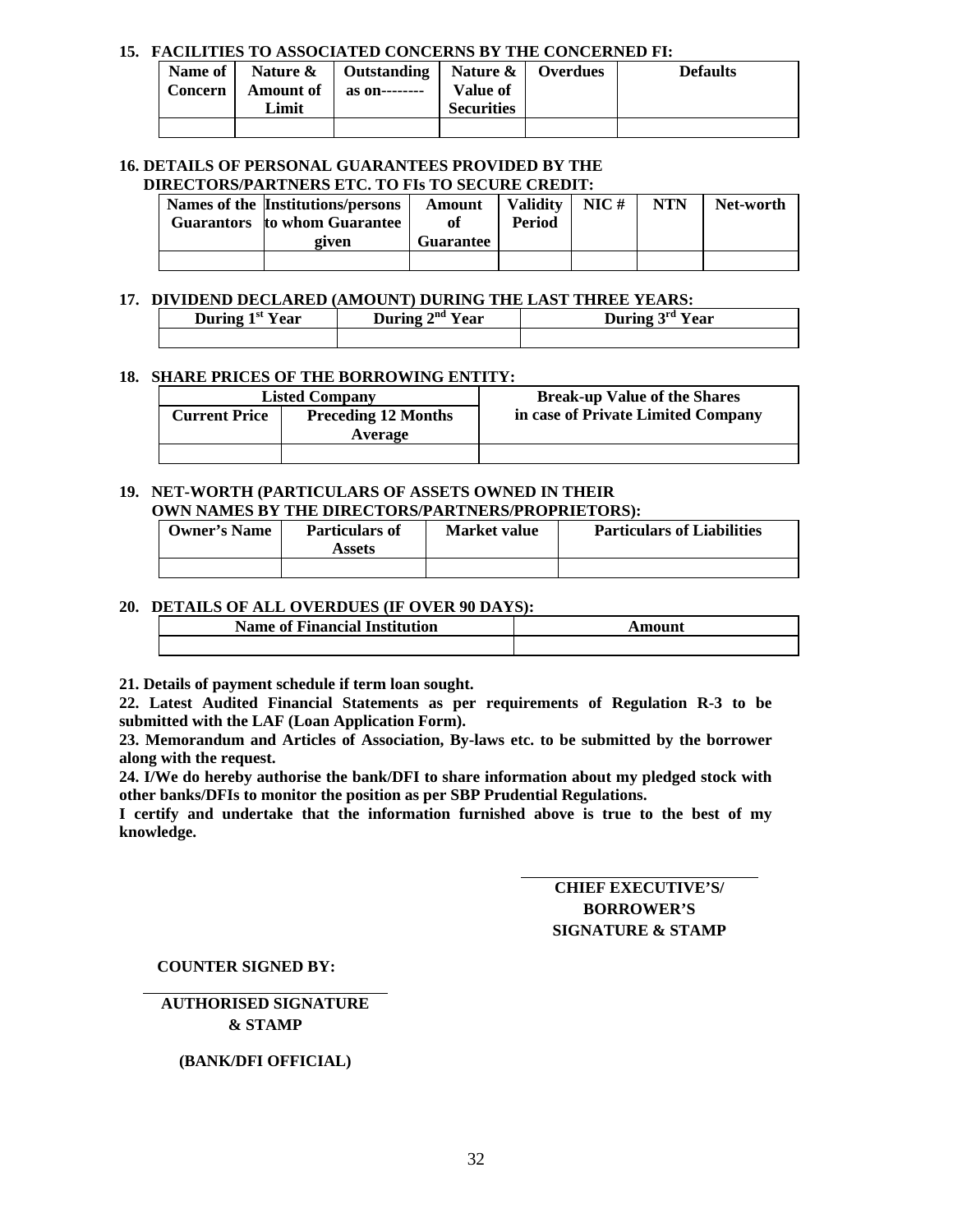### **CRITERIA FOR PREFERENCE SHARES FOR INCLUSION IN INVESTMENT IN EQUITIES**

a) Redemption of such preference shares is at the option of the issuer.

b) In case the issuer has an option to redeem the preference shares, as per agreed terms and conditions, the redemption will be made through a sinking fund created out of the profits of the company.

c) The terms and conditions of such shares does not give rise to a contractual obligation on the part of the issuer to deliver another financial asset or exchange another financial instrument under conditions that are or can be potentially unfavorable to the issuer. However, an option to convert preference shares into common shares can be the feature of the preference shares.

d) The terms and conditions of the preference shares are not such as to compel the issuer economically, financially or otherwise to redeem the shares.

e) Payment and distribution of dividend to the holders of preferred shares, whether cumulative or noncumulative, is at the discretion of the issuer.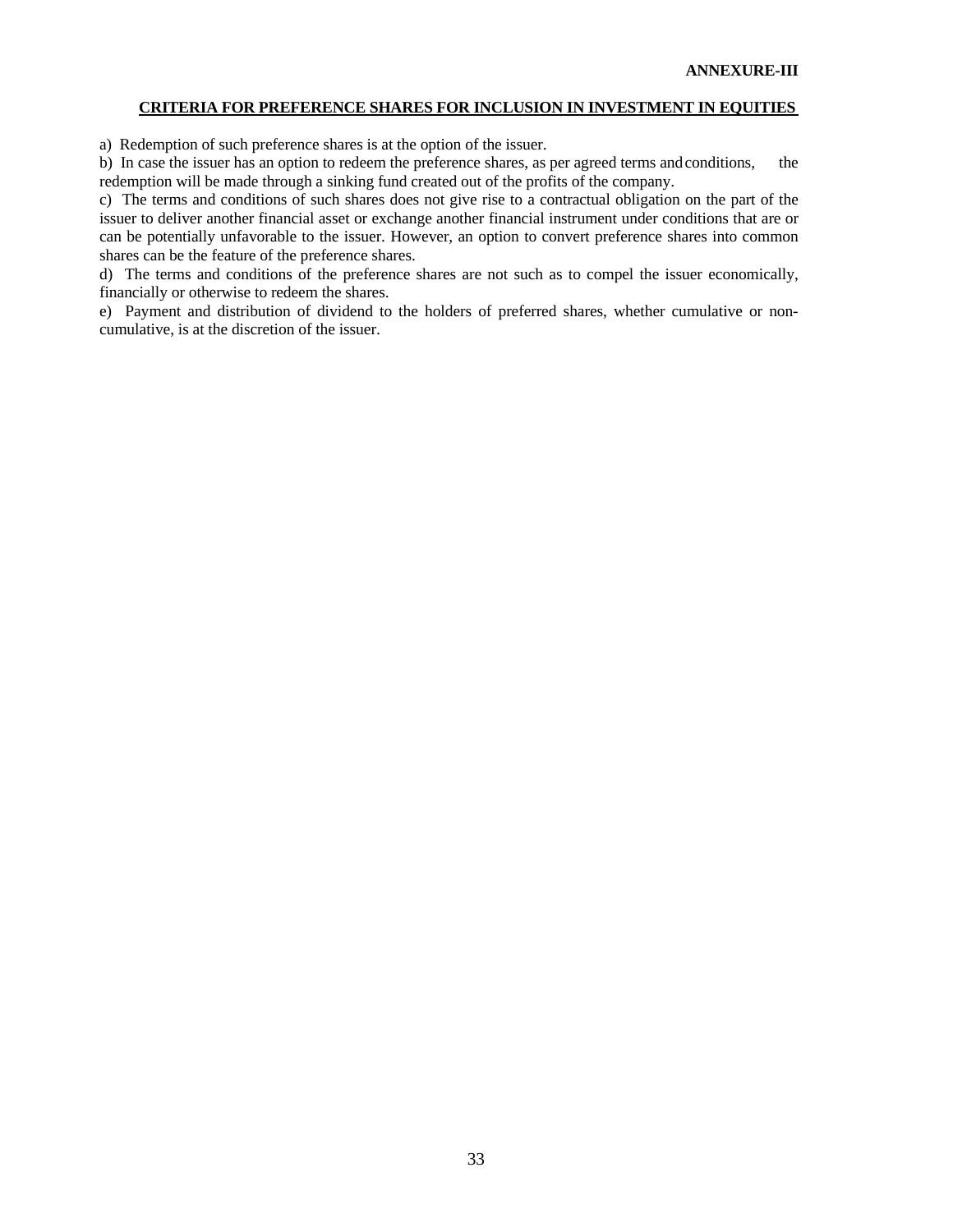### **CASES ELIGIBLE FOR RELAXATION UNDER REGULATION R-7**

The following cases will be eligible for relaxation under regulation R-7:

1. For bid bonds issued on behalf of local consultancy firms/ contractors of goods and services bidding for international contracts/Tenders where the consultancy fees and other payments are to be received in foreign exchange.

2. For issue of performance bonds on behalf of local construction companies/ contractors of goods and services bidding for international tenders. Provided that the liability of the bank/DFI will be on reducing balance basis after taking into account progressive billing certified by the beneficiary/project owner and payment received against these bills.

3. For issue of guarantees on behalf of local construction companies/ contractors of goods and services bidding for international tenders in respect of mobilization advance.

a) Guarantees issued should contain clause that the mobilization advance and other proceeds under the contract shall be routed by the beneficiary/project owner through the account of the contractors maintained with the guaranteeing bank/DFI.

b) At the time of issuing such guarantee the construction company/contractor shall sign an agreement with the bank/DFI that cash proceeds out of mobilization advance will be released as per satisfaction of the bank/DFI about the progress of the contract.

4. While issuing guarantees to the exporters of cotton in terms of F.E. Circular No.77 dated December 4, 1988, banks/DFIs may settle the type and quantum of security with their customers.

5. Issue of performance bonds/bid bonds and guarantees issued for mobilization advances on behalf of the manufacturers of engineering goods. The term 'engineering goods' shall have the same meanings as are given to locally manufactured machinery in State Bank of Pakistan scheme for financing locally manufactured machinery. Such condition may, however, not be necessary in case of guarantees issued by the International Banks.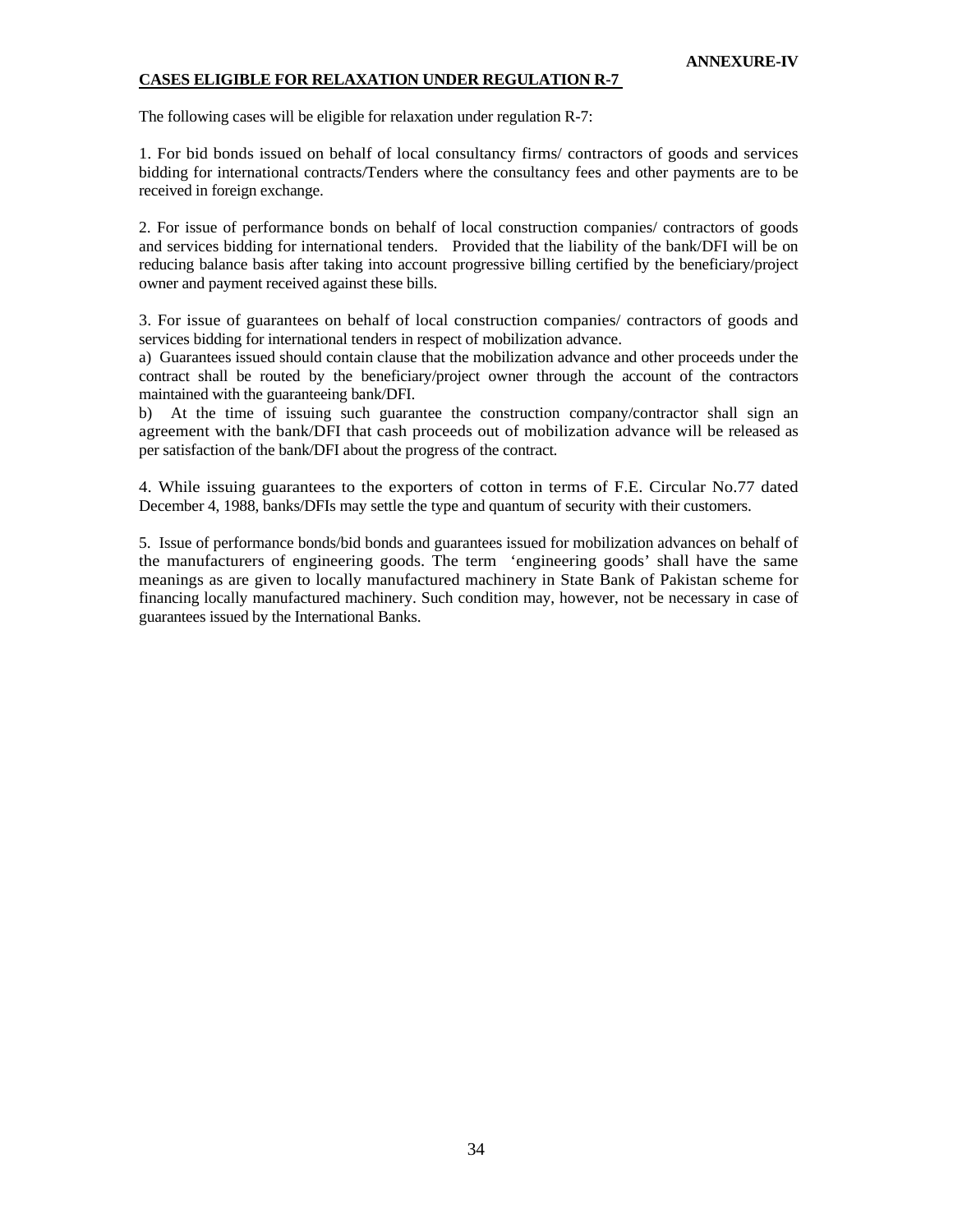### **GUIDELINES IN THE MATTER OF CLASSIFICATION AND PROVISIONING FOR ASSETS (REGULATION R-8) All Financing Facilities (including Short, Medium and Long Term)**

|    | <b>CLASSIFICATION</b> | <b>DETERMINANT</b>                                                                                                                  | <b>TREATMENT OF</b><br><b>INCOME</b>                                                                                                                                                                                                                                                     | PROVISIONS TO<br><b>BE MADE</b>                                                                                                                                                                                                                                                                                                                                                                                                                        |
|----|-----------------------|-------------------------------------------------------------------------------------------------------------------------------------|------------------------------------------------------------------------------------------------------------------------------------------------------------------------------------------------------------------------------------------------------------------------------------------|--------------------------------------------------------------------------------------------------------------------------------------------------------------------------------------------------------------------------------------------------------------------------------------------------------------------------------------------------------------------------------------------------------------------------------------------------------|
|    | (1)                   | (2)                                                                                                                                 | (3)                                                                                                                                                                                                                                                                                      | (4)                                                                                                                                                                                                                                                                                                                                                                                                                                                    |
| 1. | Substandard.          | Where mark-up/<br>interest<br>or<br>principal<br>is<br>overdue by<br>90<br>days<br><b>or</b><br>more<br>from the due date.          | Unrealized<br>mark-up<br>interest to be kept in<br>Memorandum<br>Account<br>and not to be credited to<br>Income Account except<br>when realized in cash.<br>Unrealized<br>mark<br>up/interest already taken<br>to income account to be<br>reversed<br>and kept in<br>Memorandum Account. | Provision of 25% of the difference<br>resulting from the outstanding<br>balance of principal less the amount<br>of liquid assets realizable without<br>recourse to a Court of Law and<br>Forced Sale Value (FSV) of<br>pledged stocks, plant & machinery<br>under charge,<br>and mortgaged<br>residential, commercial & industrial<br>properties (land & building only) to<br>the extent allowed in Para 2 of the<br>Regulation R-8 (see Note 2 below) |
| 2. | Doubtful.             | Where mark-up/<br>interest<br><b>or</b><br>principal<br>is<br>overdue by 180<br>days<br><sub>or</sub><br>more<br>from the due date. | As above.                                                                                                                                                                                                                                                                                | Provision of 50% of the difference<br>resulting from the outstanding<br>balance of principal less the amount<br>of liquid assets realizable without<br>recourse to a Court of Law and FSV<br>pledged<br>stocks, plant<br>of<br>&<br>machinery under charge,<br>and<br>mortgaged residential, commercial<br>$\&$ industrial properties (land $\&$<br>building only) to the extent allowed<br>in Para 2 of the Regulation R-8 (see<br>Note 2 below).     |
|    | 3. Loss.              | (a) Where mark-<br>$up/$ interest<br><sub>or</sub><br>principal<br>is<br>overdue by one<br>year or more from<br>the due date        | As above                                                                                                                                                                                                                                                                                 | Provision of 100% of the difference<br>resulting from the outstanding<br>balance of principal less the amount<br>of liquid assets realizable without<br>recourse to a Court of Law and FSV<br>pledged<br>stocks, plant<br>οf<br>&<br>machinery under charge, and<br>mortgaged residential, commercial<br>$\&$ industrial properties (land $\&$<br>building only) to the extent allowed<br>in Para 2 of the Regulation R-8 (see<br>Note 2 below).       |
|    |                       | (b) Where Trade<br><b>Bills</b><br>(Import/Export or<br>Inland Bills) are<br>not paid/adjusted<br>within 180 days                   | As above.                                                                                                                                                                                                                                                                                | As above.                                                                                                                                                                                                                                                                                                                                                                                                                                              |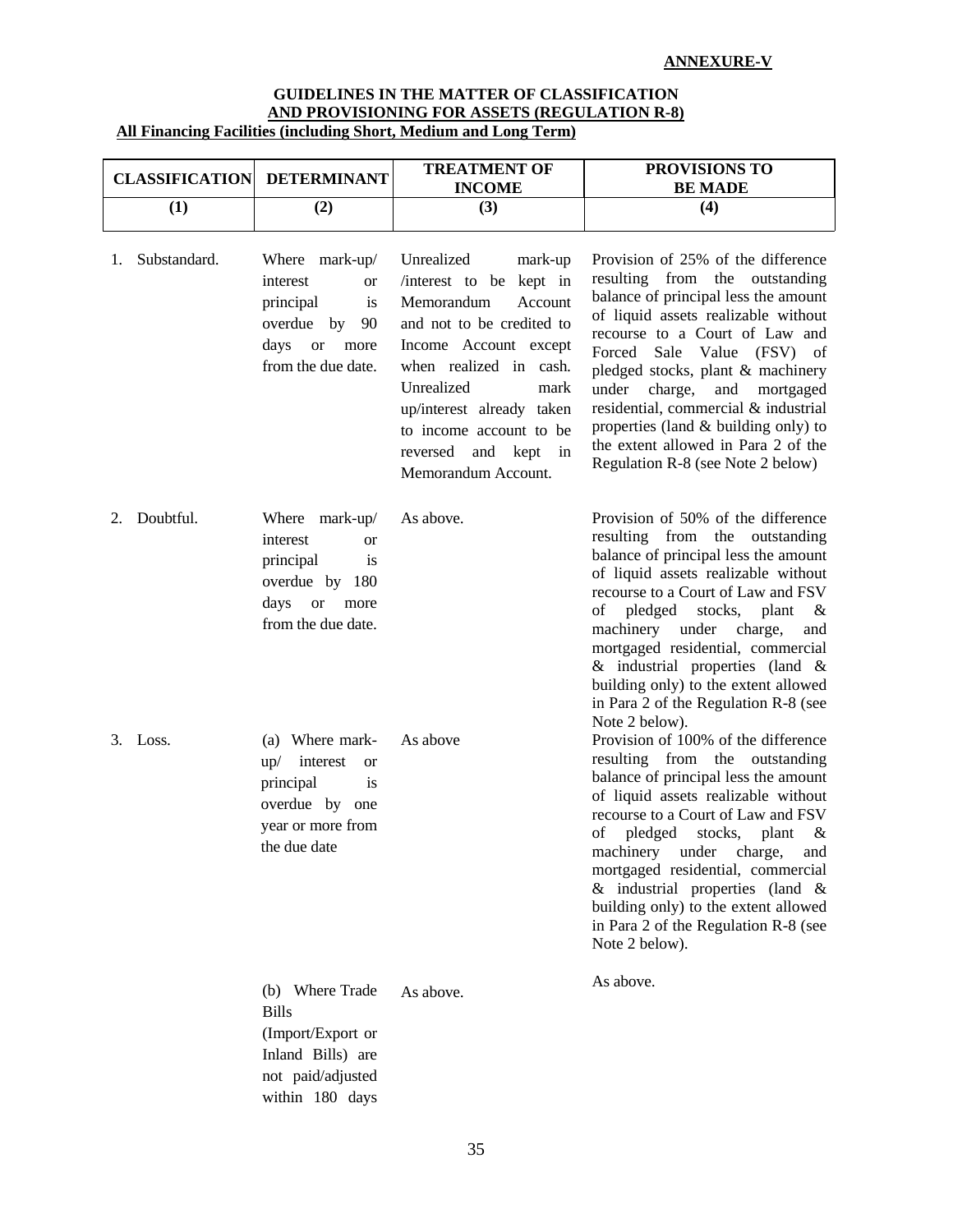of the due date.

#### *Notes :*

*1) Classified loans/advances that have been guaranteed by the Government would not require provisioning, however, mark up/interest on such accounts to be taken to Memorandum Account instead of Income Account. 2) FSV shall be determined in accordance with the guidelines contained in Annexure-VI to these Regulations.*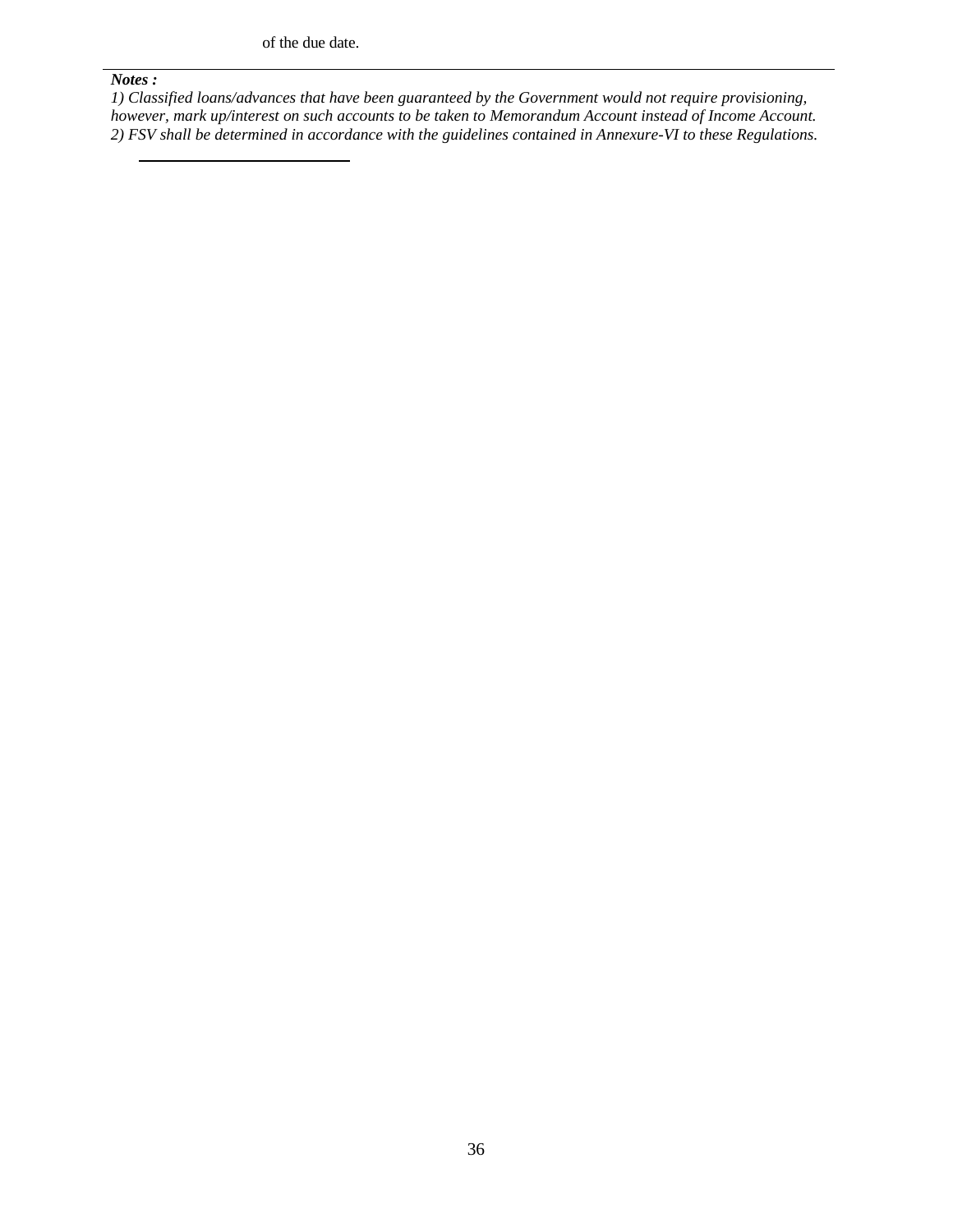### **ANNEXURE-VI**

### **Uniform Criteria for Determining the Value of Pledged Stock, Plant & Machinery under Charge and Mortgaged Properties (Prudential Regulation R-8)**

Only liquid assets, pledged stock, plant & machinery under charge, and property having registered or equitable mortgage shall be considered for taking benefit for provisioning, provided no NOC for creating further charge to another bank / DFI / NBFC has been issued by the bank/DFI. The aforesaid assets having pari-passu charge shall be considered on proportionate basis of outstanding amount.

2. Hypothecated assets, excluding plant & machinery under charge, shall not be considered for taking the FSV benefit for provisioning requirement. Similarly, all assets with second charge and floating charge shall not be considered for taking the FSV benefit for provisioning requirement.

3. Valuations shall be carried out by an independent professional evaluator who should be listed on the panel of evaluators maintained by the Pakistan Banks Association (PBA). The evaluator while assigning any values to the pledged stock, plant & machinery under charge, and mortgaged property, shall take into account all relevant factors affecting the salability of such assets including any difficulty in obtaining their possession, their location  $\&$  condition, and the prevailing economic conditions in the relevant sector, business or industry. The values of pledged stock, plant & machinery under charge, and mortgaged property so determined by the evaluators must represent a reasonably good estimate of the amount that could currently be obtained by selling such assets in a forced / distressed sale condition. The evaluators should also mention in their report the assumptions made, the calculations / formulae / basis used and the method adopted in determination of the values i.e. the Market Value and Forced Sale Value (FSV).

4. The valuation process will include conducting a "Full-scope Valuation" of the assets in the first year and then followed by "Desktop Valuations" in the second and third year. Full-scope Valuation shall be valid for three years from the date of last Full-scope Valuation.

5. The following may be noted in respect of the Desktop and Full-scope Valuations:

 Desktop Valuation is defined as "an Interim Brief Review of Full-scope Valuation, so that any significant change in the factors, on which the Full-scope Valuation was based, is accounted for and brought to the notice of the lending bank/DFI".

 In case the loan amount exceeds Rs 100 million, the Desktop Valuation will be done by the same evaluator, who had conducted the Full-scope Valuation (the evaluator should be on the panel of the PBA) whereas for loans below this threshold, the Desktop Valuation may be done by the banks/DFIs themselves or by the approved evaluators. For conducting Desktop Valuation, the evaluator will pay a short visit to the borrower's site. The bank's/DFI's responsibility in this respect will be to ensure that the evaluator is contacted for conducting Desktop Valuation and is provided all necessary information which is materially important for the interim review.

 The Desktop Valuation shall be used for determining any additional provisioning requirement only and will not be applied for reducing the provisioning requirement assessed on the basis of Full-scope Valuation.

 In cases where the evaluators are not allowed by the borrowers to enter in their premises, the Fullscope Valuation, conducted as such, will not be accepted for provisioning benefit.

6. State Bank of Pakistan may check the valuations of the assets under mortgage/charge, through an independent evaluator, on random basis, to verify the reasonableness of the valuations. The unjustified differences in the valuations of banks/DFIs and State Bank of Pakistan shall render the concerned bank/DFI and evaluator to penal actions including, inter alia, withdrawal of FSV benefit.

7. Various categories of assets to be considered for valuation would be as under (no other assets shall be taken into consideration):

a) Liquid Assets: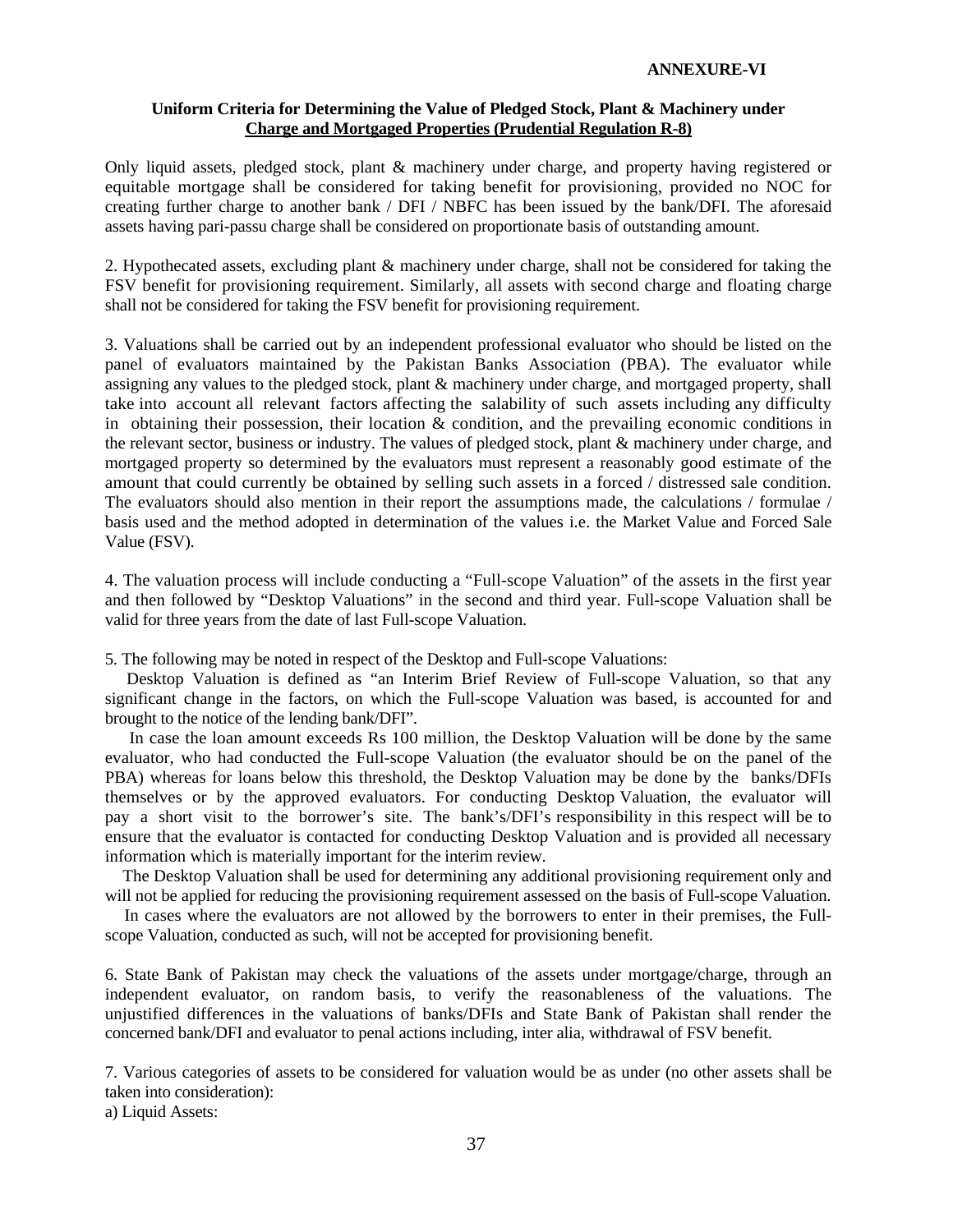Valuation of Liquid Assets shall be determined by the bank / DFI itself and verified by the external auditors. However, in the case of pledged shares of listed companies, values should be taken at market value as per active list of Stock Exchange(s) on the balance sheet date. Moreover, valuation of shares pledged against loans/advances shall be considered only if such shares are in dematerialized form in the Central Depository Company of Pakistan (CDC), otherwise these will not be admissible for deduction as liquid assets while determining required provisions.

b) Mortgaged Property and Plant & Machinery under Charge:

Valuation of residential, commercial  $\&$  industrial property (land and building only) and plant  $\&$ machinery would be accepted as determined by evaluators in accordance with the criteria given above.

c) Pledged Stocks:

In case of pledged stocks of perishable and non-perishable goods, forced sale value should be provided by evaluators, and such valuation should not be more than six months old, at each balance sheet date. The goods should be perfectly pledged, the operation of the godown(s) or warehouse(s) should be in the control of the bank/DFI and regular valid insurance and other documents should be available. In case of perishable goods, the evaluator should also give the approximate date of complete erosion of value.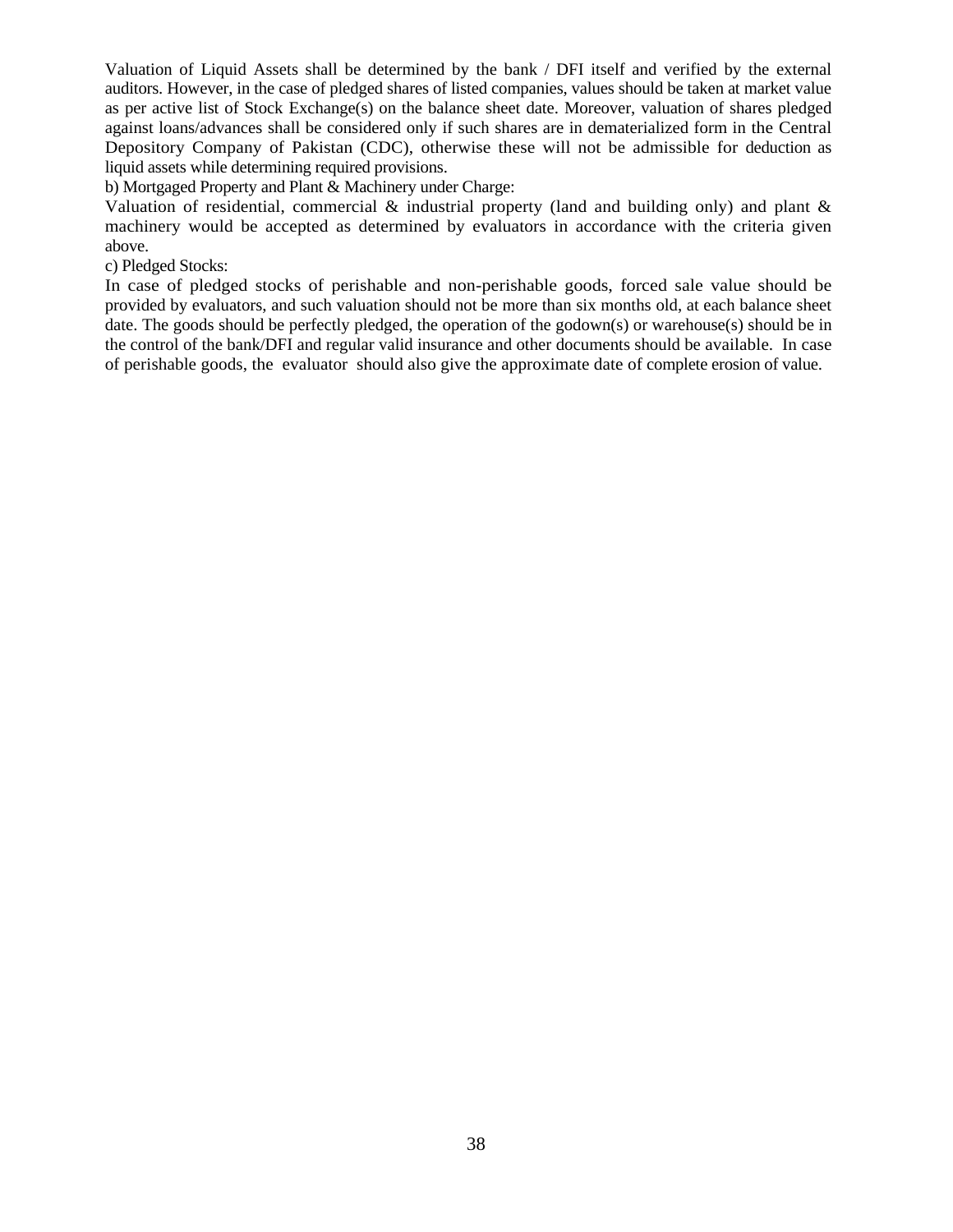# **CORPORATE GOVERNANCE ANNEXURES**

# **ANNEXURE A**

## **ASSESSMENT OF FITNESS AND PROPRIETY**

### **1. INTEGRITY, HONESTY AND REPUTATION**

- i) Has not been convicted/involved in any fraud/forgery, financial crime etc, in Pakistan or elsewhere, or is not being subject to any pending proceedings leading to such a conviction.
- ii) Has not been subject to any adverse findings or any settlement in civil/criminal proceedings particularly with regard to investments, financial matters/business, misconduct, fraud, formation or management of a corporate body etc by SBP, other regulatory authorities (within or outside Pakistan), professional bodies or government bodies/agencies.
- iii) Has not contravened any of the requirements and standards of SBP or the equivalent standards/requirements of other regulatory authorities (outside Pakistan as well), professional bodies or government bodies/agencies.
- iv) Has not been involved with (management or conduct of the affairs of) a company/firm or any other organization that has been refused registration/licence to carry out trade, business etc.
- v) Has not been involved with (management or conduct of the affairs of) a company/firm whose registration/licence has been revoked or cancelled or gone into liquidation or other similar proceedings due to mismanagement of affairs, financial misconduct or mal practices.
- vi) Has not been debarred for being Chief Executive, Chairman, Director, Controlling Shareholder/Sponsor or Key Executive of a company/firm or in similar capacity.

### **2. TRACK RECORD**

- i) The person must have an impeccable track record in the companies served either in the capacity of an employee or director/Chief Executive or as Chairman.
- ii) Has not been demoted, dismissed or forced to resign from employment by the bank/DFI, or has not been removed by any regulator or government body, in the capacity of employee, director, chairman or key executive of the company/firm or any other position of trust.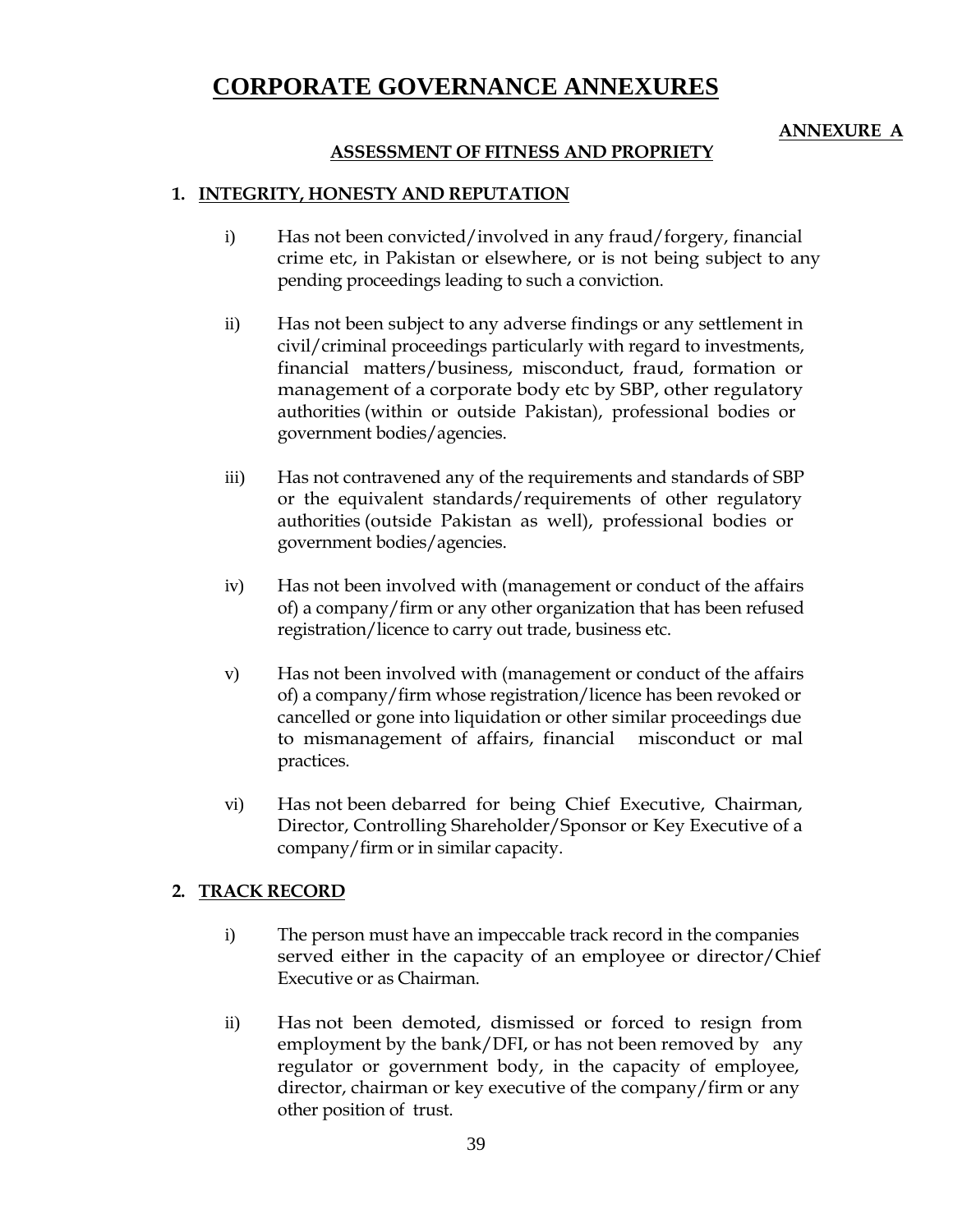# **3. SOLVENCY & FINANCIAL INTEGRITY**

- i) Has not been associated with any illegal activity concerning banking business, deposit taking, financial dealing and other business.
- ii) Has not been in default of payment of dues owed to any financial institution and/ or default in payment of any taxes in individual capacity or as proprietary concern or any partnership firm or in any private unlisted/listed company.
- iii) Has not been associated as director and/or chief executive with the corporate bodies who have defaulted in payment of Government duties/taxes etc.
- iv) Has sufficient means to discharge his/her financial obligations, if any.

# **4. QUALIFICATION & EXPERIENCE**

This section shall apply separately for Directors, CEO and Key Executives of Banks/DFIs as under: -

# **i. Directors on the Board**

- a. Must have management/business experience of at least 5 years at senior level in an active capacity. In case of lawyers, 7 years experience is required, provided that they are not practicing/involved with or acting as legal counsel/adviser or on payroll of a bank where he is proposed to be appointed as director.
- b. Minimum qualification for a person to be appointed as Director on the Board of a bank/DFI is graduation. Higher education accomplished in the discipline of banking and finance may be an added qualification.

# **ii. Chief Executive Officer**

- a. Must be a career banker having at least 5 years of experience at senior level as EVP and above or equivalent i.e. Group Head of Financial/Business Line in a bank and posses expertise and skill set to undertake responsibilities of the position effectively and prudently.
- b. Should be between 40 to 70 years of age.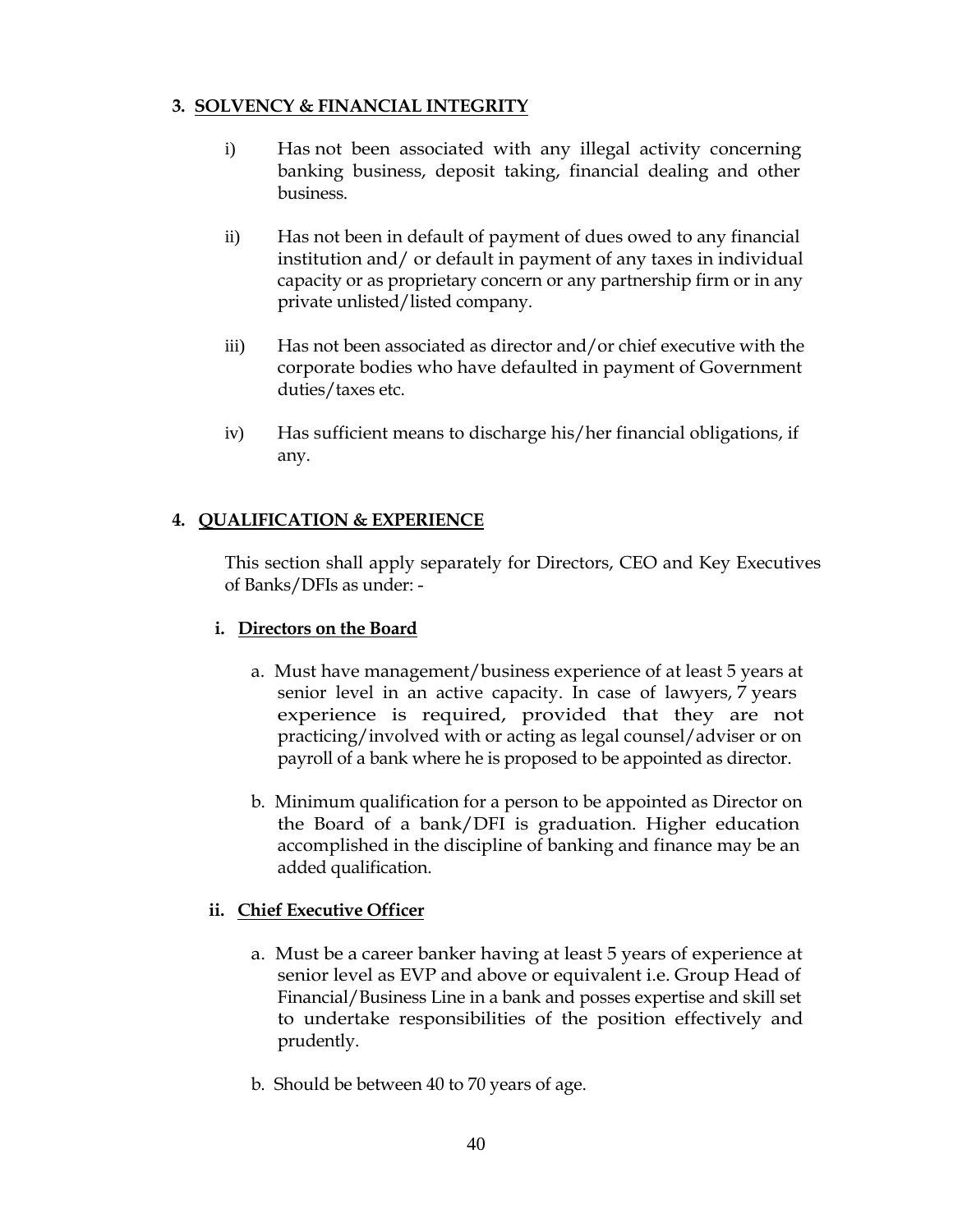c. Should have minimum qualification of graduation or equivalent in the discipline of banking, finance, economics, business administration and related fields. CEO of the Islamic Bank should preferably be having experience/training in Islamic Banking.

# **iii. Key Executive**

a. Must be a qualified professional possessing relevant experience & degree relating to the job/assignment.

# **5. CONFLICT OF INTEREST**

- i. The CEO is not a Chairman of the Board of Directors of the same bank/DFI .
- ii. The Directors on the Board should avoid conflict of interest in their activities with, and commitments to, other organizations.
- iii. Is not a director (including as a nominee director of the Government) of any other bank/DFI. However, this clause will not be applicable in case of Managing Director and other employees of National Investment Trust (NIT) nominated on the Board of banks/DFIs, till its privatization.
- iv. No person can become a Director of the bank/DFI, if he/she is :
	- a. Holding substantial interest or is working as Chairman, Director, Chief Executive, Chief Financial Officer, Chief Internal Auditor, Research Analyst or Trader (by whatever name/designation called) of a:
		- i. Exchange Company (firm or sole proprietorship)
		- ii. Member of a Stock Exchange
		- iii. Corporate Brokerage House
		- iv. Any company/entity owned and controlled by the person mentioned at (i) to (iii) above
	- b. Acting, either in personal capacity and/or through firm/ company where he/she has substantial interest, as consultant /advisor to bank/DFI in which he/she intends to become a director.

# **6. OTHERS**

- i. Not more than 25% directors of the same family are permitted to be on the Board of a bank/DFI.
- ii. Maximum two members of Board of Directors of a bank/DFI including its CEO can be the Executive Directors.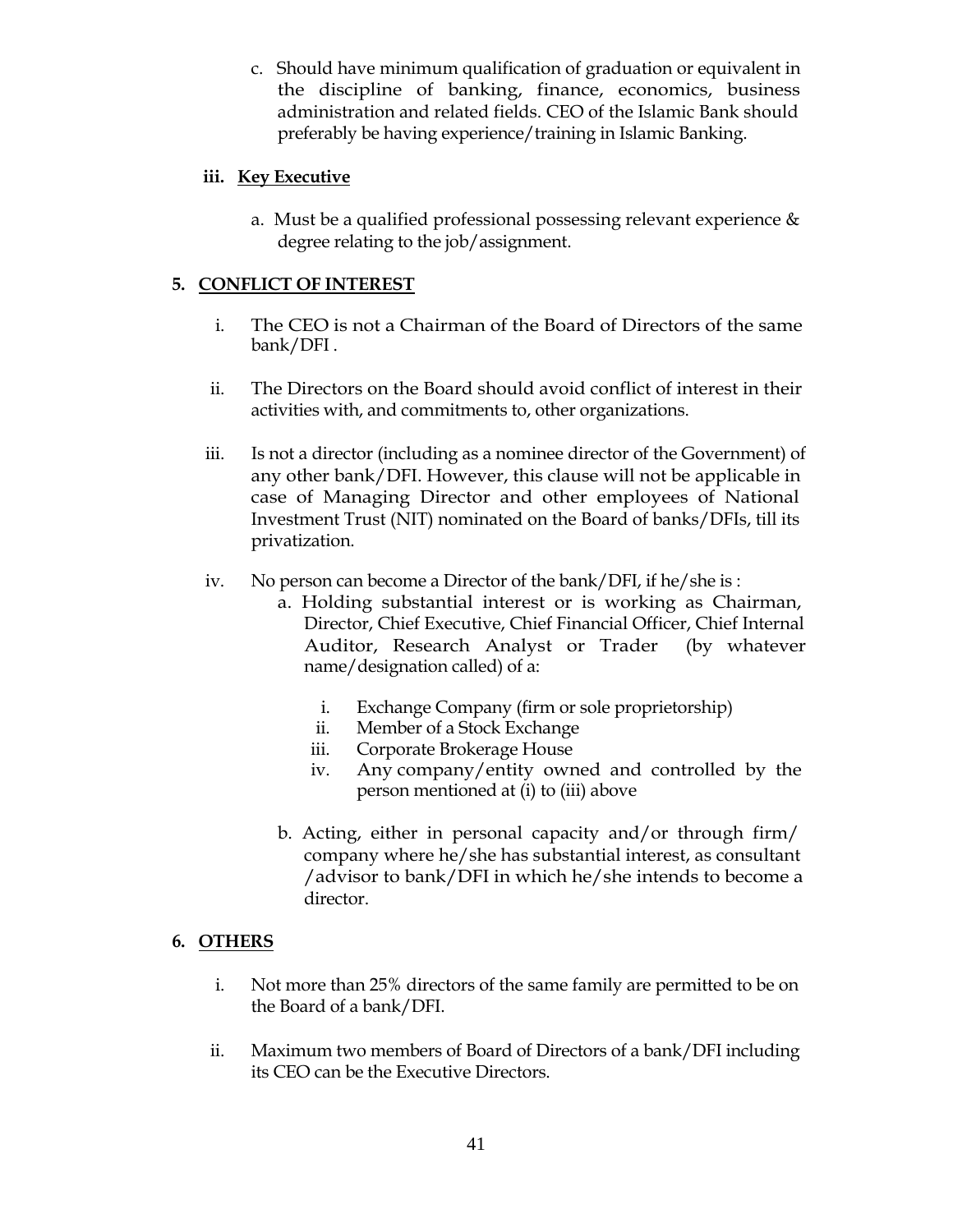- iii. Directors should preferably be professionals from diversified field/industry. However, a minimum of 25% members of Board of Directors of a bank/DFI shall be Independent Directors.
- iv. No member of Senate, National/ Provincial Assembly, Local bodies shall be appointed/ recommended for appointment as Member of Board of Directors and/or Chief Executive Officer/Key Executive of any bank/DFI.
- v. No Key Executive shall head more than one functional area. Furthermore, he/she shall not hold directorship in his /her personal capacity: (a) in a business concern which is also a client of the bank/DFI, and (b) in any other financial institution.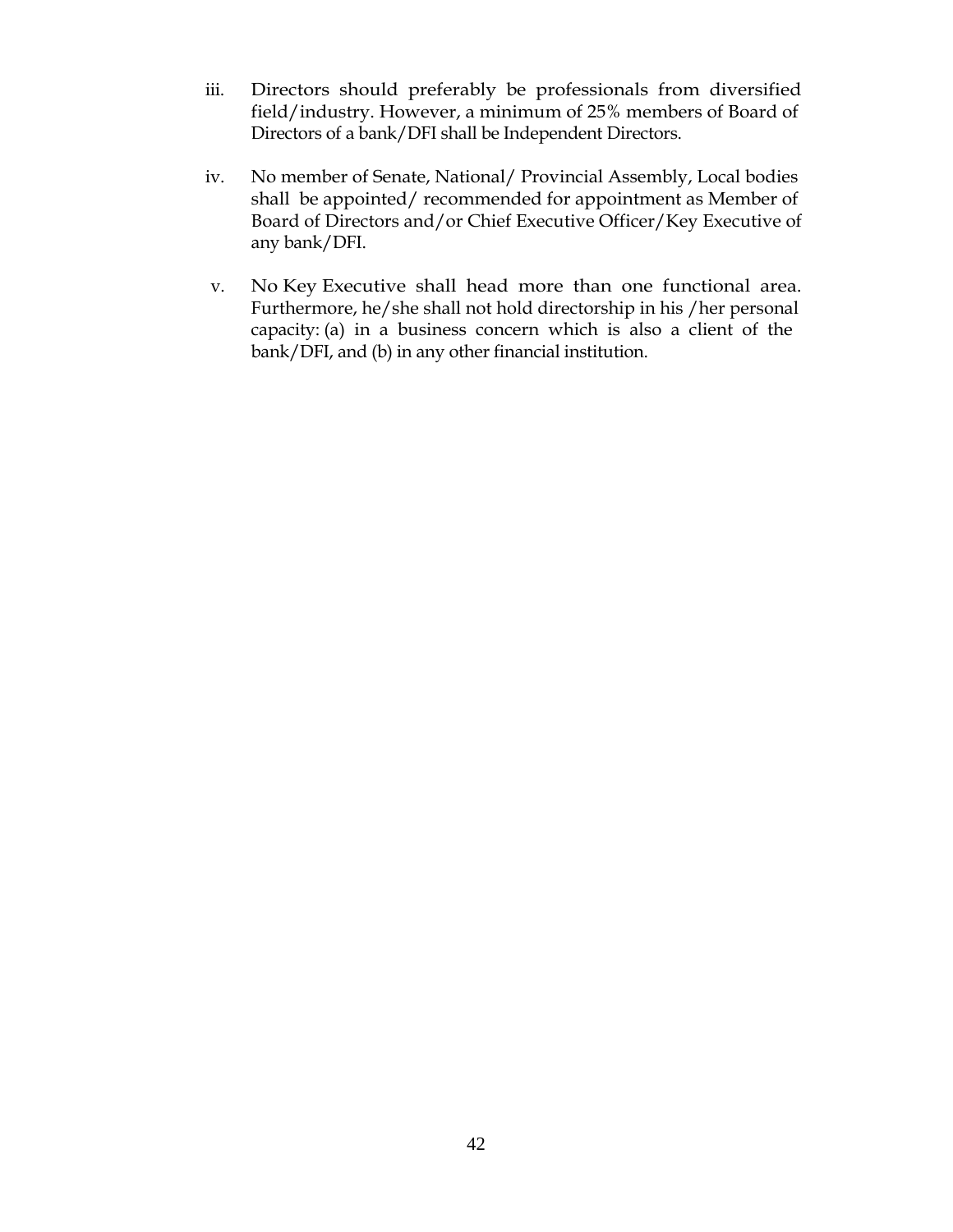# **ANNEXURE - I**

# **PROFORMA - FIT & PROPER TEST**

|                                        | <b>Full Name</b>                                                         |                                                         |                 |                                   |
|----------------------------------------|--------------------------------------------------------------------------|---------------------------------------------------------|-----------------|-----------------------------------|
| Photo<br>1X11/2                        | Father's Name                                                            |                                                         |                 |                                   |
|                                        | Date of Birth                                                            |                                                         |                 | Place of Birth (City and Country) |
|                                        | Nationality (ies)                                                        |                                                         | NTN Number      |                                   |
|                                        | C.N.I.C No.                                                              |                                                         | N.I.C. No.(Old) |                                   |
| Passport Number (for foreign national) |                                                                          |                                                         |                 |                                   |
|                                        | Present Residential Address in Full                                      |                                                         |                 |                                   |
|                                        | Permanent Residential Address in Full                                    |                                                         |                 |                                   |
|                                        | Mobile Number<br>Residential Telephone Number (s)                        |                                                         |                 |                                   |
|                                        | If you have changed your name, state previous name and reason for change |                                                         |                 |                                   |
|                                        | Academic Education                                                       |                                                         |                 |                                   |
|                                        | Qualification                                                            | Name & Address of Degree<br><b>Awarding Institution</b> |                 | Date of Completion                |
|                                        |                                                                          |                                                         |                 |                                   |

| Professional Education |                                                            |                    |
|------------------------|------------------------------------------------------------|--------------------|
| Qualification          | Name & Address of Institution/<br><b>Professional Body</b> | Date of Completion |
|                        |                                                            |                    |
|                        |                                                            |                    |
|                        |                                                            |                    |
|                        |                                                            |                    |

Cont'd…

Trainings if any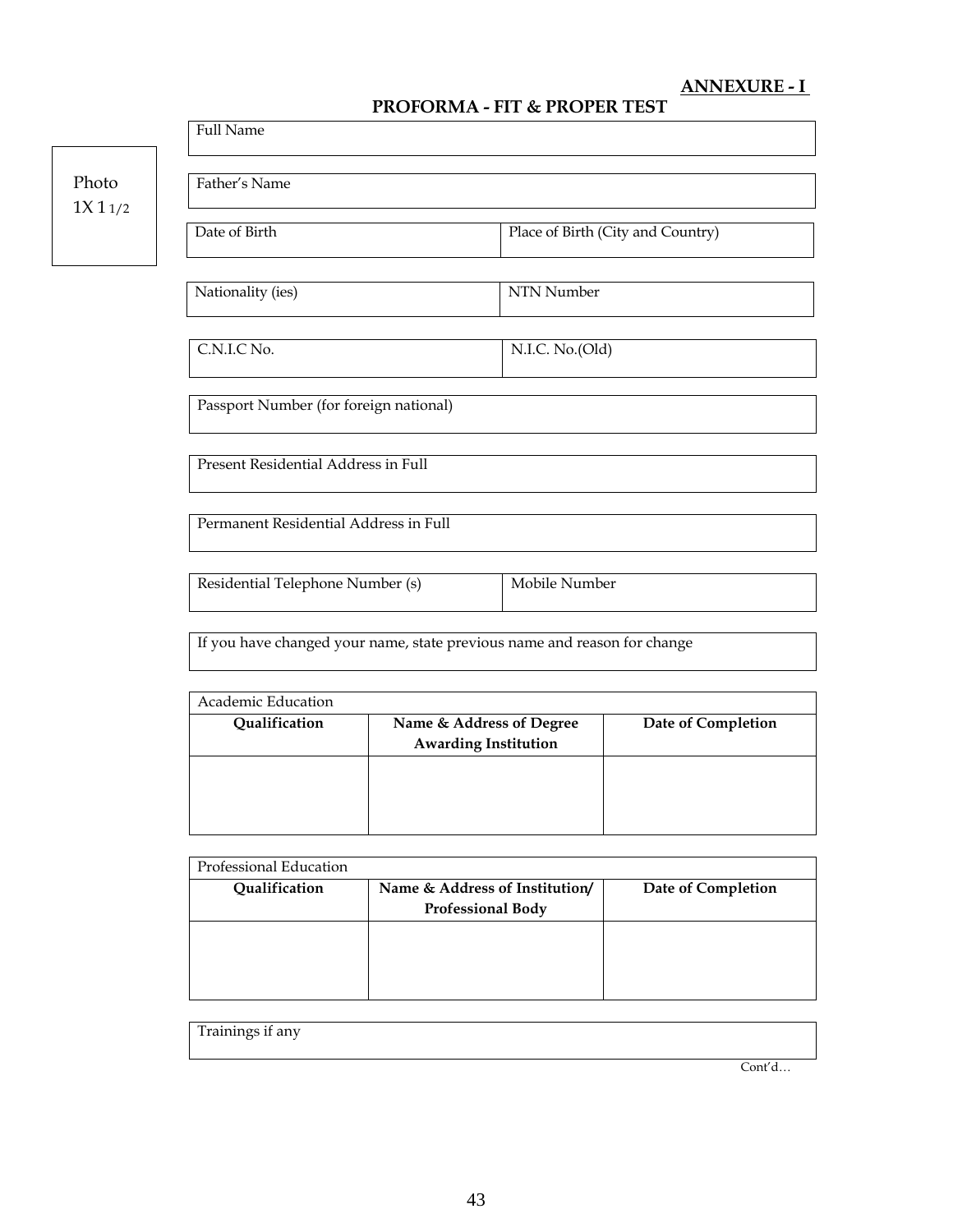| <b>Existing Employment</b> |                           |
|----------------------------|---------------------------|
| <b>Present Designation</b> | <b>Present Department</b> |
| <b>Official Address</b>    |                           |
| Telephone Number (s)       | Email                     |

| Please provide complete and true particulars of all business (es), including proprietary<br>concern/partnership firms, companies, in which you have been associated as a<br>proprietor, partner or a director thereof during the last ten years and the accounts maintained<br>by them: |                                                                       |                           |  |
|-----------------------------------------------------------------------------------------------------------------------------------------------------------------------------------------------------------------------------------------------------------------------------------------|-----------------------------------------------------------------------|---------------------------|--|
| Name<br>Proprietary<br>of<br>Concern/Partnership Firm/                                                                                                                                                                                                                                  | Name of bank and/or NBFIs<br>Together with Name of<br><b>Branches</b> | <b>Account Number (s)</b> |  |
| Company                                                                                                                                                                                                                                                                                 |                                                                       |                           |  |

Position held during the last ten years (along with name and address of company/institution/ body where appointment held, nature of the company/institution/body and dates of appointment)

| Position of the shares held in the bank | Number of shares held as of |
|-----------------------------------------|-----------------------------|
|                                         |                             |
| As a Sponsor Shareholder                |                             |
| Own name                                |                             |
| • In name of your company               |                             |
| • In name of your family member         |                             |
| Other than Sponsor Shareholder          |                             |
| Own name                                |                             |
| In name of your company                 |                             |
| In name of your family member           |                             |

**(Signature of concerned official)**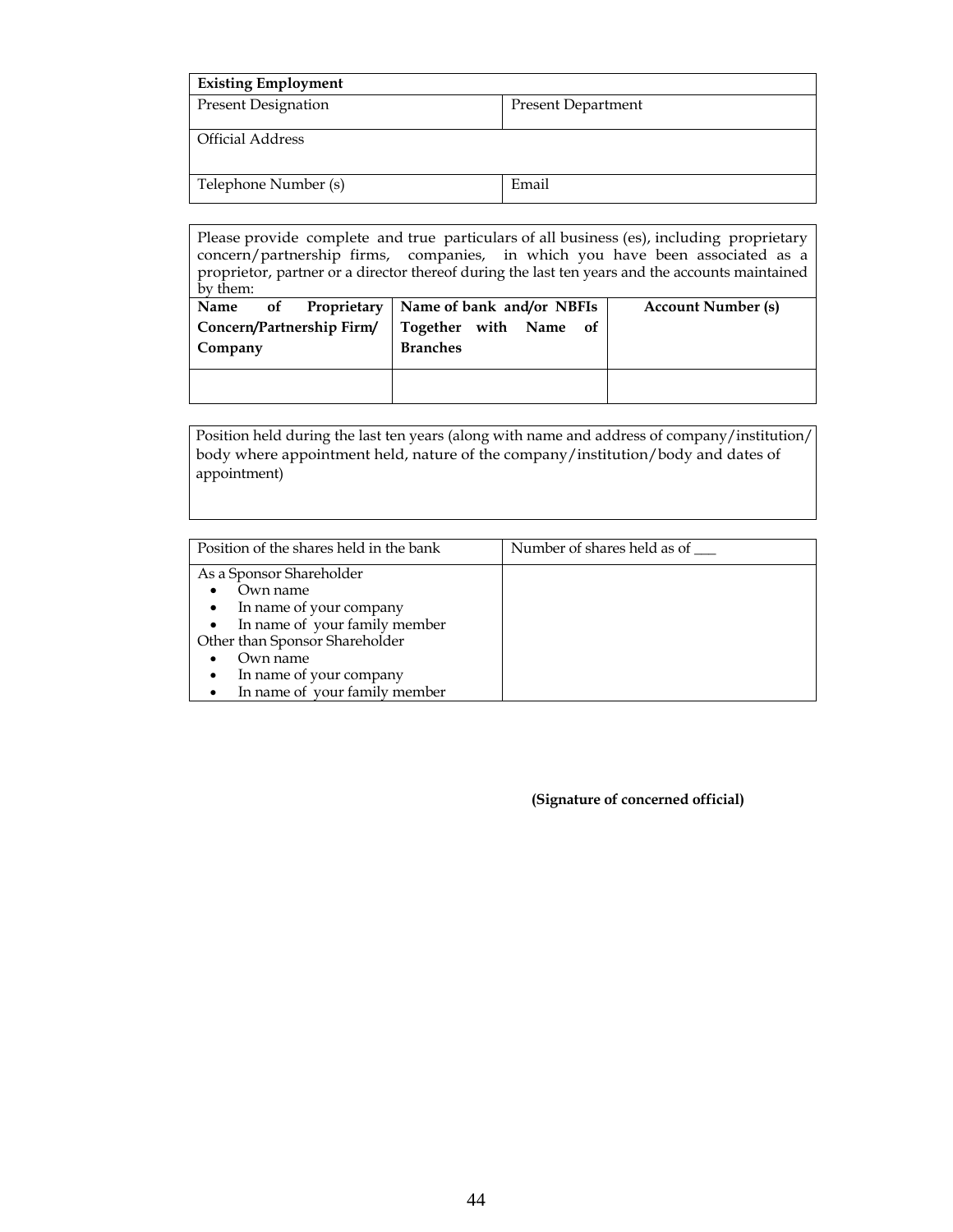# **ANNEXURE-II**

# **Affidavit (On Non-Judicial Stamp Paper)**

| son/daughter/wife of | adult, resident           |
|----------------------|---------------------------|
| -ot                  |                           |
| and holding CNIC No. | do hereby state on solemn |

affirmation as under:-

- a. that the deponent hereby confirm that the statement made and the information supplied in the attached questionnaire and the Annexure-I and the answers thereof are correct and that there are no other facts that are relevant for "Fit and Proper Test"
- b. that the deponent undertake that the State Bank of Pakistan may seek additional information from any third party it deems necessary in view of assessing "Fit and Proper Test"
- c. that the deponent undertake to bring to the attention of the State Bank of Pakistan any matter which may potentially affect my status as being someone fit and proper as and when it crops up; and
- d. that whatever is stated above is correct to the best of my knowledge and belief and nothing has been concealed therefrom.

**DEPONENT** 

The Deponent is identified by me

**Signature \_\_\_\_\_\_\_\_\_\_\_\_\_\_\_\_\_\_\_\_\_\_\_ ADVOCATE (Name and Seal)** 

Solemnly affirmed before me on this \_\_\_\_\_\_ day of \_\_\_\_\_\_\_\_\_\_\_ at \_\_\_\_\_\_\_\_\_\_\_\_\_ by the Deponent above named who is identified to me by \_\_\_\_\_\_\_\_\_\_\_\_\_\_\_, Advocate, who is known to me personally.

> **Signature\_\_\_\_\_\_\_\_\_\_\_\_\_\_\_\_\_\_\_\_\_\_\_\_\_\_\_\_\_\_\_\_\_\_\_\_\_\_\_\_\_\_ OATH COMMISSIONER FOR TAKING AFFIDAVIT (Name and Seal)**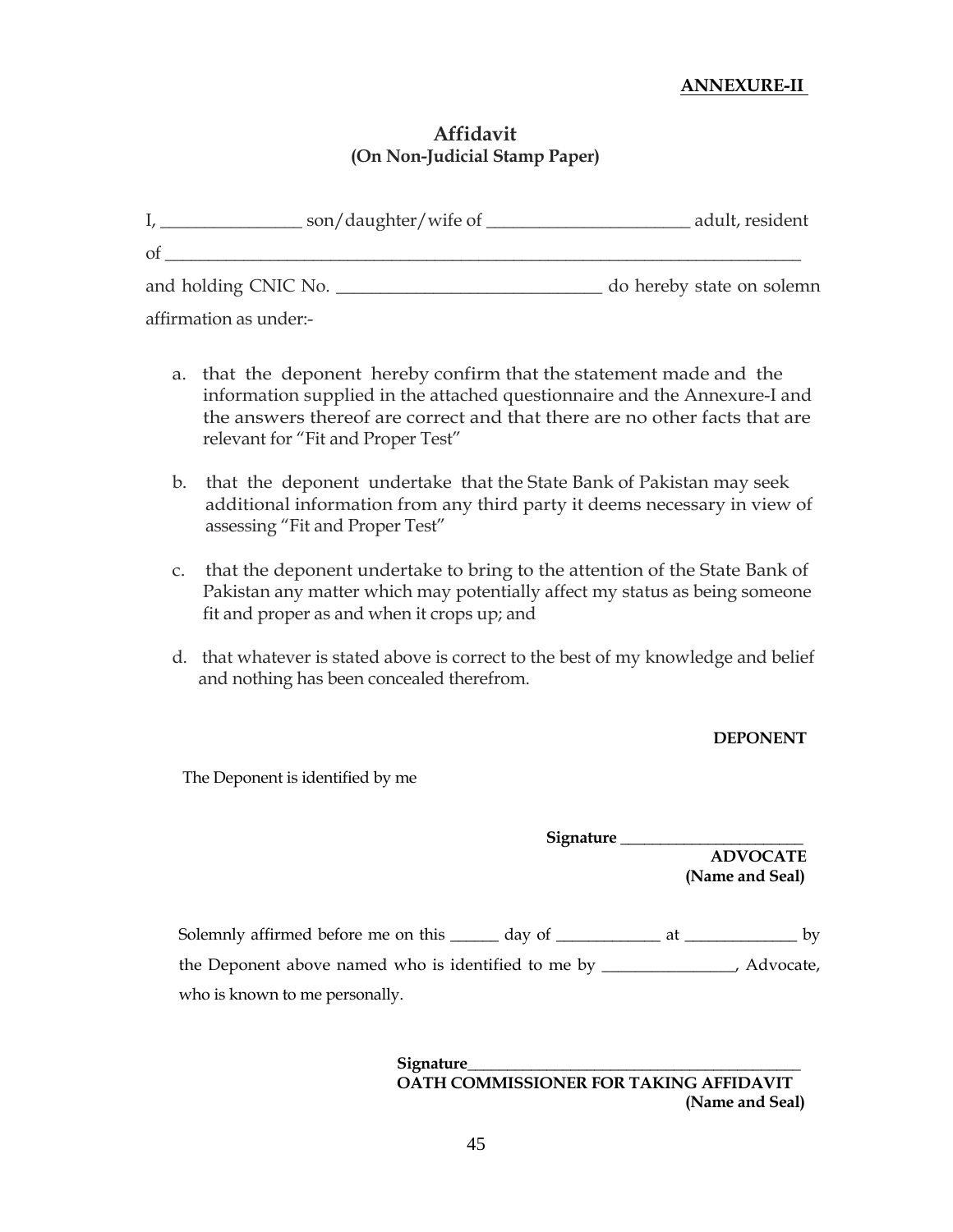# **QUESTIONNAIRE FOR ACCESSING "FIT & PROPER TEST"**

Please answer the following questions by entering a tick  $(\sqrt{})$  in the appropriate box. If answer of any of these questions in YES and need explanation, use a separate sheet with proper reference to the question.

|     |                                                                                                                                                                                                                                                                                                                             | <b>Yes</b>   | N <sub>0</sub> |
|-----|-----------------------------------------------------------------------------------------------------------------------------------------------------------------------------------------------------------------------------------------------------------------------------------------------------------------------------|--------------|----------------|
| 1.  | Have you ever been convicted/involved in any fraud/forgery,<br>financial crime etc, in Pakistan or elsewhere, or is being subject to<br>any pending proceedings leading to any conviction?                                                                                                                                  | $\Box$       | П              |
| 2.  | been associated with any illegal activity<br>Have you ever<br>concerning banking business, deposit taking, financial dealing<br>and other business                                                                                                                                                                          | $\mathsf{L}$ | $\Box$         |
| 3.  | Have you ever been subject to any adverse findings or any<br>settlement in civil/criminal proceedings particularly with regard<br>to investments, financial/business, misconduct, fraud, formation<br>or management of a corporate body etc by SBP, other regulators,<br>professional bodies or government bodies/agencies? | $\perp$      | $\Box$         |
| 4.  | Have you ever contravened any of the requirements and<br>standards of regulatory system or the equivalent standards or<br>requirements of other regulatory authorities?                                                                                                                                                     | $\mathsf{L}$ | $\Box$         |
| 5.  | Have you ever been involved with a company or firm or other<br>organization that has been refused registration/licence to carry<br>out trade, business etc?                                                                                                                                                                 | $\perp$      | П              |
| 6.  | Have you ever been involved with a company/firm whose<br>registration/licence has been revoked or cancelled or gone into<br>liquidation or other similar proceedings?                                                                                                                                                       |              | $\Box$         |
| 7.  | Have you ever been debarred for being Chief Executive,<br>Chairman, Director or Sponsor/Strategic Investor of a company,<br>especially financial institutions?                                                                                                                                                              | П            | $\Box$         |
| 8.  | Have you ever been dismissed/asked to resign/resigned in<br>Pakistan or elsewhere in order to avoid legal or disciplinary<br>action?                                                                                                                                                                                        | ΙI           | П              |
| 9.  | Have you ever resigned from a professional or regulatory<br>body in Pakistan or elsewhere in order to avoid legal or<br>disciplinary action?                                                                                                                                                                                |              | П              |
| 10. | Have you ever been disqualified/<br>removed<br>by<br>regulators/Government bodies/ agencies?                                                                                                                                                                                                                                | $\perp$      | П              |
| 11. | Have you ever been in default of payment of dues owed to any<br>financial institution in individual capacity or as proprietary<br>concern or any partnership firm or in any private unlisted/listed<br>company?                                                                                                             | П            | $\Box$         |
| 12  | Have you ever been in default of taxes in individual capacity or<br>as proprietary concern or any partnership firm or in any private<br>listed/unlisted company?                                                                                                                                                            | ΙI           | П              |
| 13  | Have you ever been associated as director and/or chief executive<br>with the corporate bodies whose corporate and tax record,<br>including custom duties, central excise and sales tax has been<br>unsatisfactory?                                                                                                          | ΙI           | $\perp$        |

**cont'd...**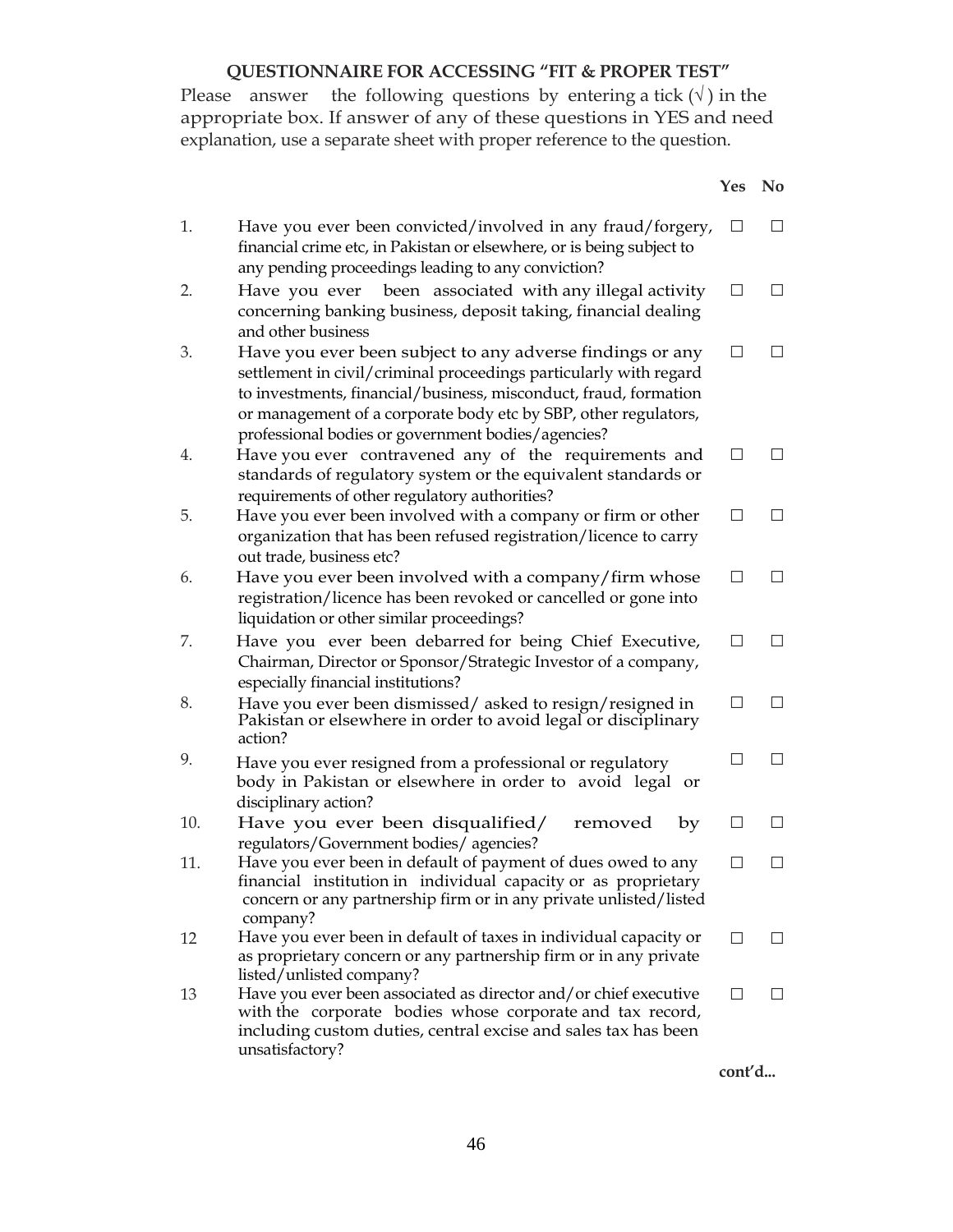|     |                                                                                                                                                                                                                                                                                       | Yes | N <sub>0</sub> |
|-----|---------------------------------------------------------------------------------------------------------------------------------------------------------------------------------------------------------------------------------------------------------------------------------------|-----|----------------|
| 14. | Have you entered into any agreement with any other person<br>(natural or legal) which will influence the way in which you<br>exercise your voting rights or the way in which you otherwise                                                                                            |     |                |
|     | behave in your relationship with the authorized entity?                                                                                                                                                                                                                               |     |                |
| 15. | Are you a director on the Board of Directors of any other<br>Financial Institution(s)?                                                                                                                                                                                                |     |                |
| 16. | Are you a Chairman, Chief Executive, Chief Financial Officer,<br>Chief Internal Auditor, Research Analyst or Trader (by whatever<br>name/designation called) of a Exchange Company (firm or sole<br>proprietorship), member of a Stock Exchange, Corporate<br><b>Brokerage House?</b> |     | $\mathsf{L}$   |
| 17. | Are you owing/controlling<br>any Exchange Company or<br>Corporate Entity?                                                                                                                                                                                                             |     | $\Box$         |
| 18. | Have you been or are you working as consultant or adviser of<br>bank/DFI in which you intend to become a director?                                                                                                                                                                    |     |                |
| 19. | Are you employee of the Bank/DFI?                                                                                                                                                                                                                                                     |     | $\Box$         |
| 20. | Are you employee of a company/entity/organization where<br>sponsor shareholders of bank/DFI have substantial interest                                                                                                                                                                 |     |                |
| 21. | Are you a member/office bearer of any political party or<br>member of Senate/National/Provincial Assembly/Local Body?                                                                                                                                                                 |     | П              |
| 22. | If independent director, have you enclosed declaration in this<br>behalf?                                                                                                                                                                                                             |     |                |
| 23. | Any other information that is relevant for the purpose of SBP<br>and needs to be mentioned?                                                                                                                                                                                           |     |                |

| Signature |  |
|-----------|--|
| Name      |  |
| Position  |  |
| Date      |  |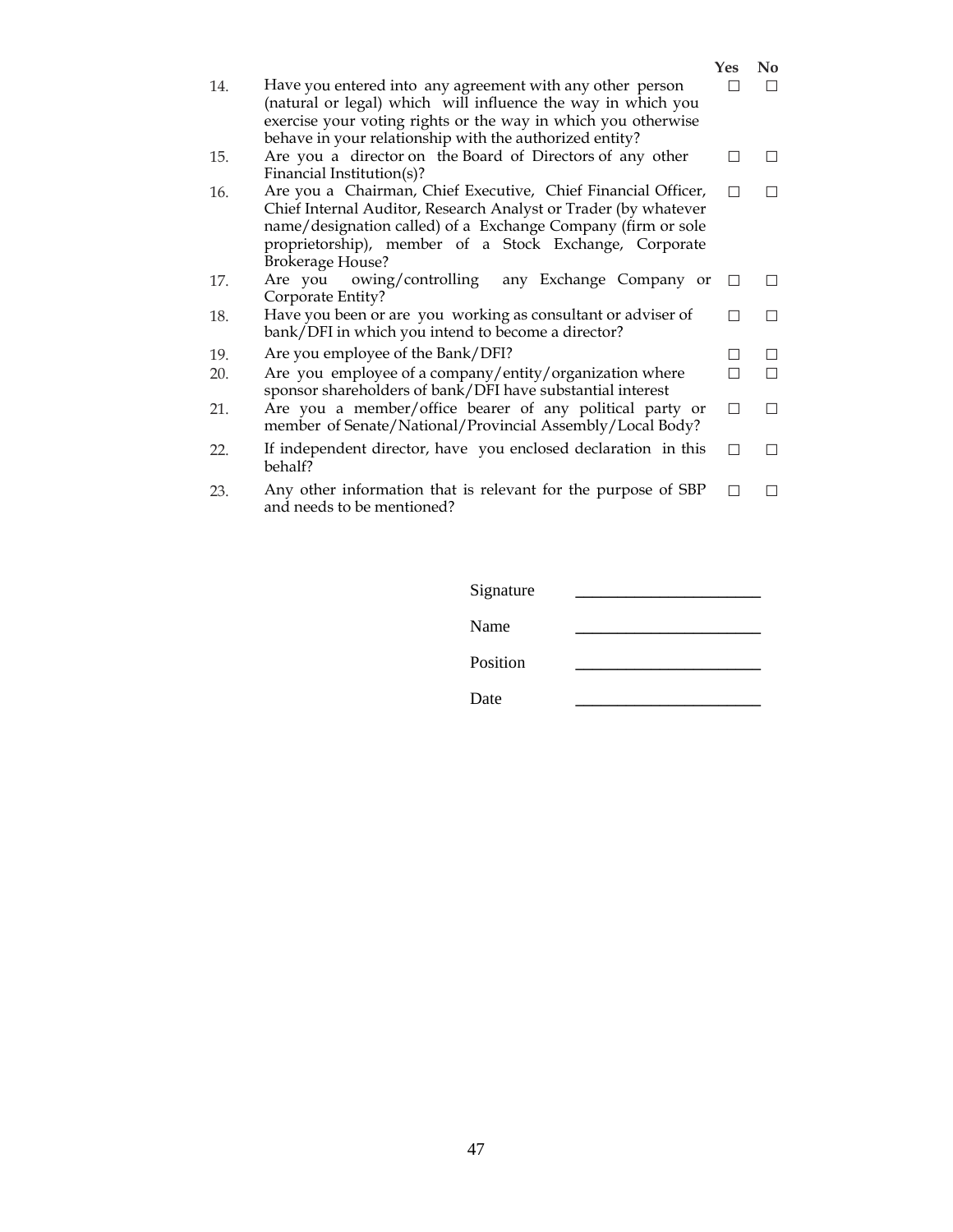# **ANNEXURE - III**

|        | Date of assumption of current position (dd/mm/yyyy)                                   |                                                         |                                   |                    |     |    |  |
|--------|---------------------------------------------------------------------------------------|---------------------------------------------------------|-----------------------------------|--------------------|-----|----|--|
| Photo  | <b>Full Name</b>                                                                      |                                                         |                                   |                    |     |    |  |
| 1X11/2 | Father's Name                                                                         |                                                         |                                   |                    |     |    |  |
|        | Date of Birth                                                                         |                                                         |                                   |                    |     |    |  |
|        |                                                                                       |                                                         | Place of Birth (City and Country) |                    |     |    |  |
|        | Nationality (ies)                                                                     |                                                         | NTN Number                        |                    |     |    |  |
|        | C.N.I.C No.                                                                           |                                                         | N.I.C. No.(Old)<br>Mobile number  |                    |     |    |  |
|        | Telephone Number (s)                                                                  |                                                         |                                   |                    |     |    |  |
|        | Academic Education                                                                    |                                                         |                                   |                    |     |    |  |
|        | Qualification                                                                         | Name & Address of Degree                                |                                   | Date of Completion |     |    |  |
|        |                                                                                       | <b>Awarding Institution</b>                             |                                   |                    |     |    |  |
|        |                                                                                       |                                                         |                                   |                    |     |    |  |
|        | Professional Education                                                                |                                                         |                                   |                    |     |    |  |
|        | Qualification                                                                         | Name & Address of Degree<br><b>Awarding Institution</b> |                                   | Date of Completion |     |    |  |
|        |                                                                                       |                                                         |                                   |                    |     |    |  |
|        | Trainings if any                                                                      |                                                         |                                   |                    |     |    |  |
|        | Previous Employment (s) (date-wise)                                                   |                                                         |                                   |                    |     |    |  |
|        | Designation                                                                           | Department                                              |                                   |                    |     |    |  |
|        | <b>Official Address</b>                                                               |                                                         |                                   |                    |     |    |  |
|        | Telephone Number (s)                                                                  |                                                         |                                   |                    |     |    |  |
|        | Has ever been convicted of any offence                                                |                                                         |                                   |                    | Yes | No |  |
|        | If yes, nature of offence and penalty imposed                                         |                                                         |                                   |                    |     |    |  |
|        | Has ever been censured or penalized by any financial regulator (local or<br>foreign)? |                                                         |                                   |                    | Yes | No |  |
|        | If yes, reasons for adverse findings and amount of penalty imposed (if any)           |                                                         |                                   |                    |     |    |  |
|        | Have you ever been dismissed from employment<br>Yes<br>No                             |                                                         |                                   |                    |     |    |  |
|        | If yes, name of the employer and reason for dismissal                                 |                                                         |                                   |                    |     |    |  |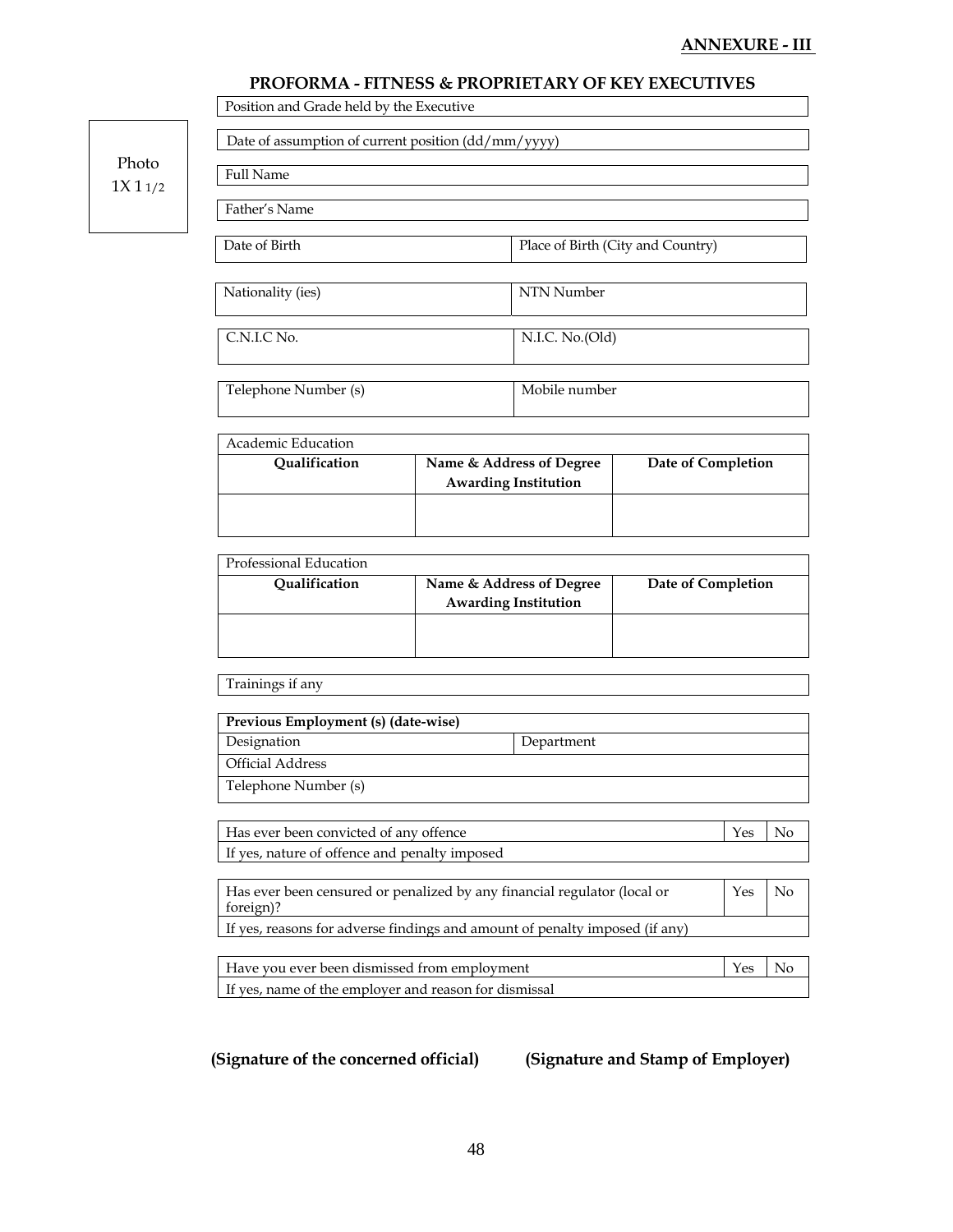### **ANNEXURE- IV (BPRD Circular No. 5 of 2015)**

**□** 

# **DECLARATION BY THE PROPOSING BANK/DFI**

# *(To be signed either by the President/Chief Executive Officer, Head of Human Resources or the Company Secretary of the incorporated Bank/DFI)*

I, \_\_\_\_\_\_\_\_\_\_\_\_\_\_\_\_\_\_\_\_\_\_\_ on behalf of \_\_\_\_\_\_\_\_\_\_\_\_\_\_\_\_\_\_\_ *(name of proposing*  **Bank/DFI)** ("the proposing Bank/DFI") submit the FPT Proforma in respect of Mr./Ms. for the proposed position of  $\Box$  and declare that:

- (i) To the best of my knowledge, information and belief, the information that is being submitted to SBP is true, accurate and supports my view that this person fulfils all the criteria for the post for which he/she is proposed.
- (ii) Select  $(\checkmark)$  as appropriate:
	- a) The Bank/DFI has satisfied itself that the proposed person meets the requirements of all the applicable laws, rules and regulations including Companies Ordinance, 1984, Banking Companies Ordinance, 1962, Banks Nationalization Act, 1974 (if applicable) and FPT Criteria and is, in the opinion of the Bank/DFI, capable of fulfilling the assigned role.

### *OR*

The Bank/DFI acknowledges that the proposed person needs an exemption from some provision(s) of the applicable laws, rules and regulations, details of which are given in the attached letter along with justifications thereof. **□**

b) The bank/DFI has obtained copies of educational degrees/certificates and verified the same from relevant institutions/universities or obtained certified copies of verification from previous employer directly. **□**

### *OR*

The bank/DFI undertakes to confirm to the SBP within a period of four (4) months hereof that educational degrees/certificates shall be got verified by them and status of the same shall be communicated to SBP accordingly. **□**

c) The bank/DFI has obtained satisfactory confidential reports from the former employer(s). **□**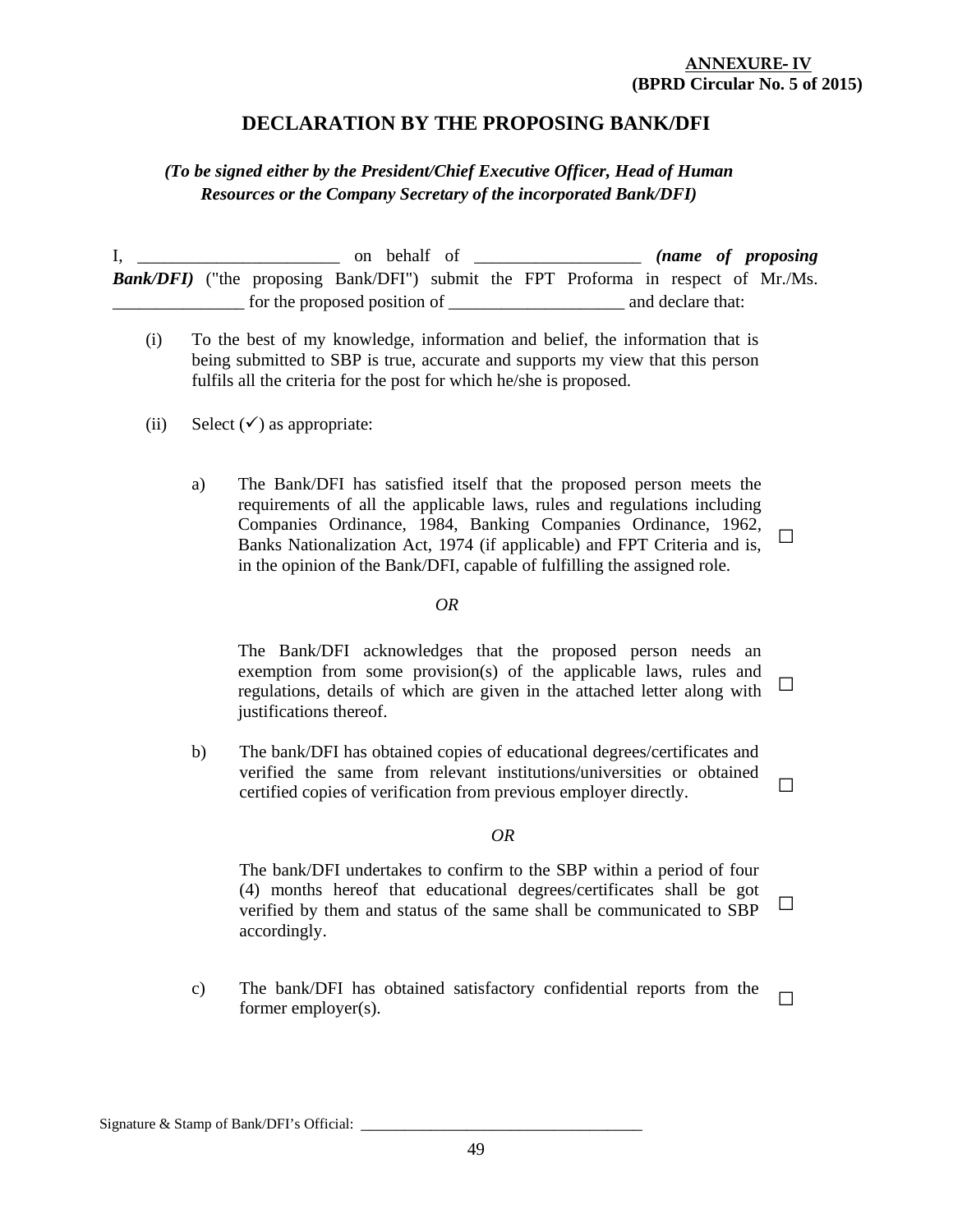The bank/DFI undertakes to obtain confidential reports from the former employer(s) within a period of three (3) months hereof and status of the same shall be communicated to SBP accordingly. **□**

(iii) I am aware that it may be:

- a. an offence and/or
- b. grounds for refusal of this application and/or
- c. grounds for revocation of an authorization granted on the basis of this application and/or
- d. grounds for SBP to commence an administrative sanctions procedure against both myself and/or the Bank/DFI

if the undersigned and/or the Bank/DFI knowingly or recklessly

- provide false or misleading information and/or to make a false or misleading statement (which, I acknowledge, may include the withholding by me and/or the Bank/DFI of relevant information) in this application for authorization
- fail to inform and/or withhold from the SBP details of any change in circumstances/new information which is relevant and/or material to the status of the proposed person anytime from now on.
- fail to inform to SBP immediately any legal and/or contractual infirmity resulting from behavior, conduct or incapacity in whatever form any time from now on which could potentially debar the person from holding the position.

| Dated this                               | day of     |  |
|------------------------------------------|------------|--|
|                                          |            |  |
| Name:                                    | Signature: |  |
|                                          |            |  |
| <i>Position/Designation:</i>             |            |  |
|                                          |            |  |
| For and on behalf of (name of Bank/DFI): |            |  |